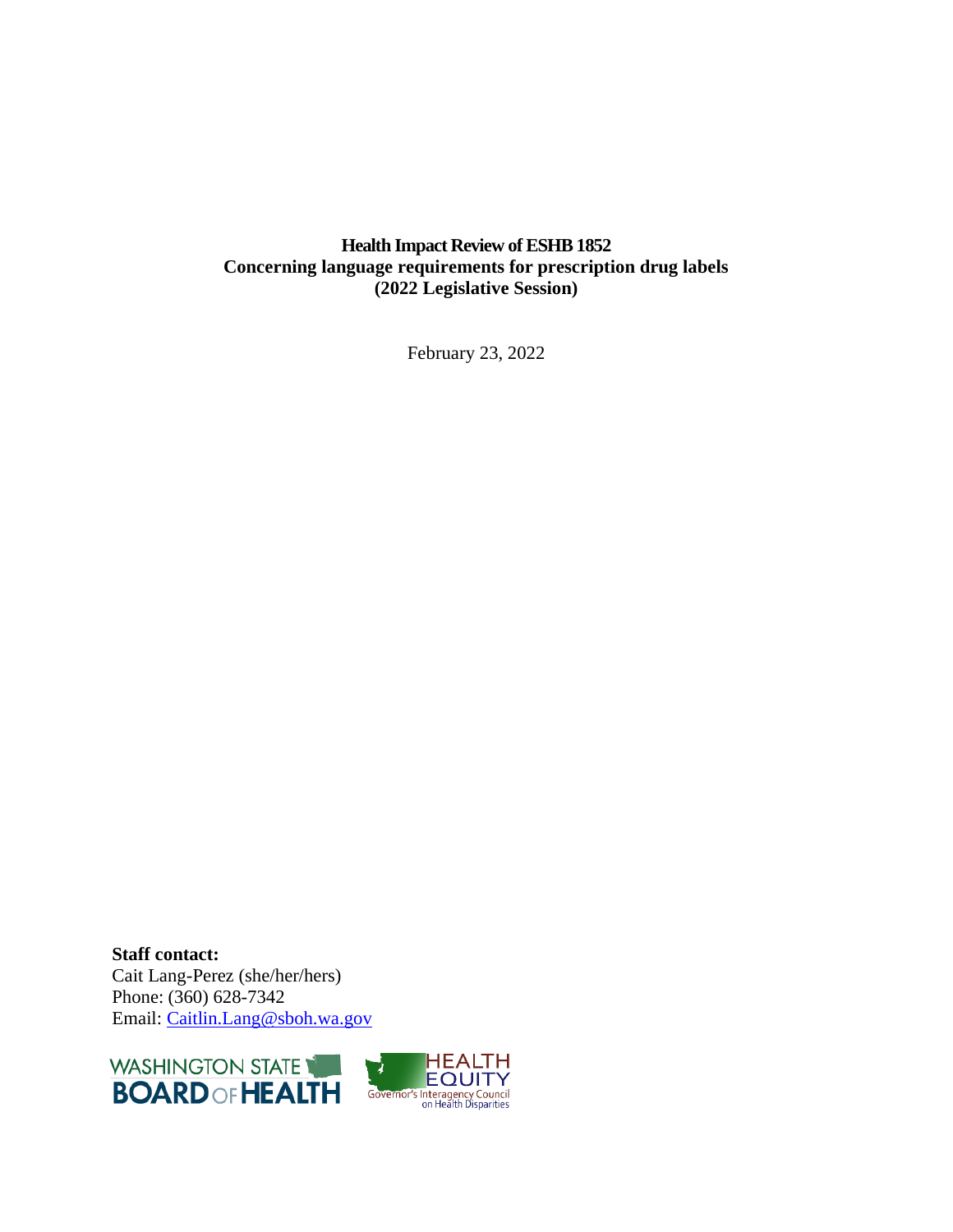#### **Full review**

The full Health Impact Review report is available at: <https://sboh.wa.gov/Portals/7/Doc/HealthImpactReviews/HIR-2022-05-HB1852.pdf>

#### **Acknowledgements**

We would like to thank the key informants who provided consultation and technical support during this Health Impact Review.

## **Contents**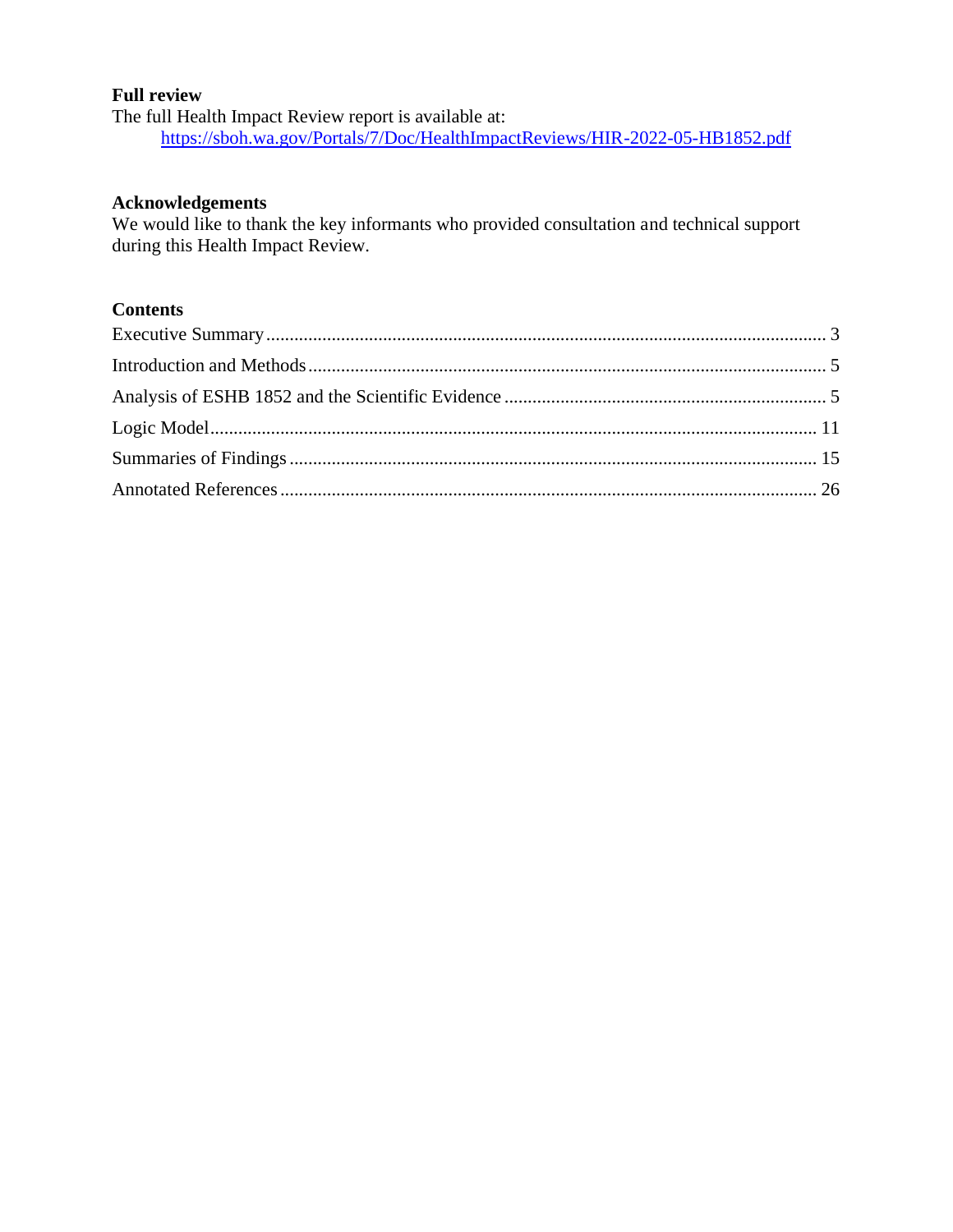## **Executive Summary ESHB 1852, Concerning language requirements for prescription drug labels (2022 Legislative Session)**

**Evidence indicates that ESHB 1852 has the potential to result in more pharmacies providing translated prescription drug labels and other prescription information, improving access to culturally and linguistically appropriate services for some people with limited English proficiency (LEP), which would likely improve health outcomes and decrease health inequities.**

## **BILL INFORMATION**

**Sponsors:** House Health Care & Wellness (originally sponsored by Representatives Thai, Cody, Gregerson, Macri, Santos, Slatter, Valdez, Pollet, and Riccelli)

## **Summary of Bill:**

- Requires the Pharmacy Quality Assurance Commission (Pharmacy Commission) to adopt rules establishing the requirements for the translation of prescription drug labels and prescription information by July 1, 2024.
- Directs the Pharmacy Commission to determine at least 15 languages for which to provide translations.
- Requires the Pharmacy Commission to adopt rules establishing other accessibility requirements for people who are blind, low vision, or otherwise print disabled for prescription drug labels and prescription information by July 1, 2024.
- Requires the Pharmacy Commission to submit a report to the relevant legislative policy and fiscal committees on the rulemaking progress, including selection of languages and the process for procuring or providing the translations, by July 1, 2023.
- Establishes that the Pharmacy Commission may deny, revoke, or suspend a nonresident pharmacy license or impose a fine (maximum \$1,000) per violation for failure to comply with requirements.

## **HEALTH IMPACT REVIEW**

#### **Summary of Findings:**

This Health Impact Review found the following evidence for relevant provisions in ESHB 1852:

- **Informed assumption** that requiring the Pharmacy Commission to adopt rules establishing requirements for the translation of prescription drug labels and other prescription information would result in the Commission undertaking rulemaking and establishing translation requirements. This assumption is based on information from Pharmacy Commission staff.
- **Informed assumption** that the Pharmacy Commission undertaking rulemaking and establishing requirements for the translation of prescription drug labels and other prescription information would likely result in more pharmacies providing translated materials in the languages determined in rule. This assumption is based on information from key informants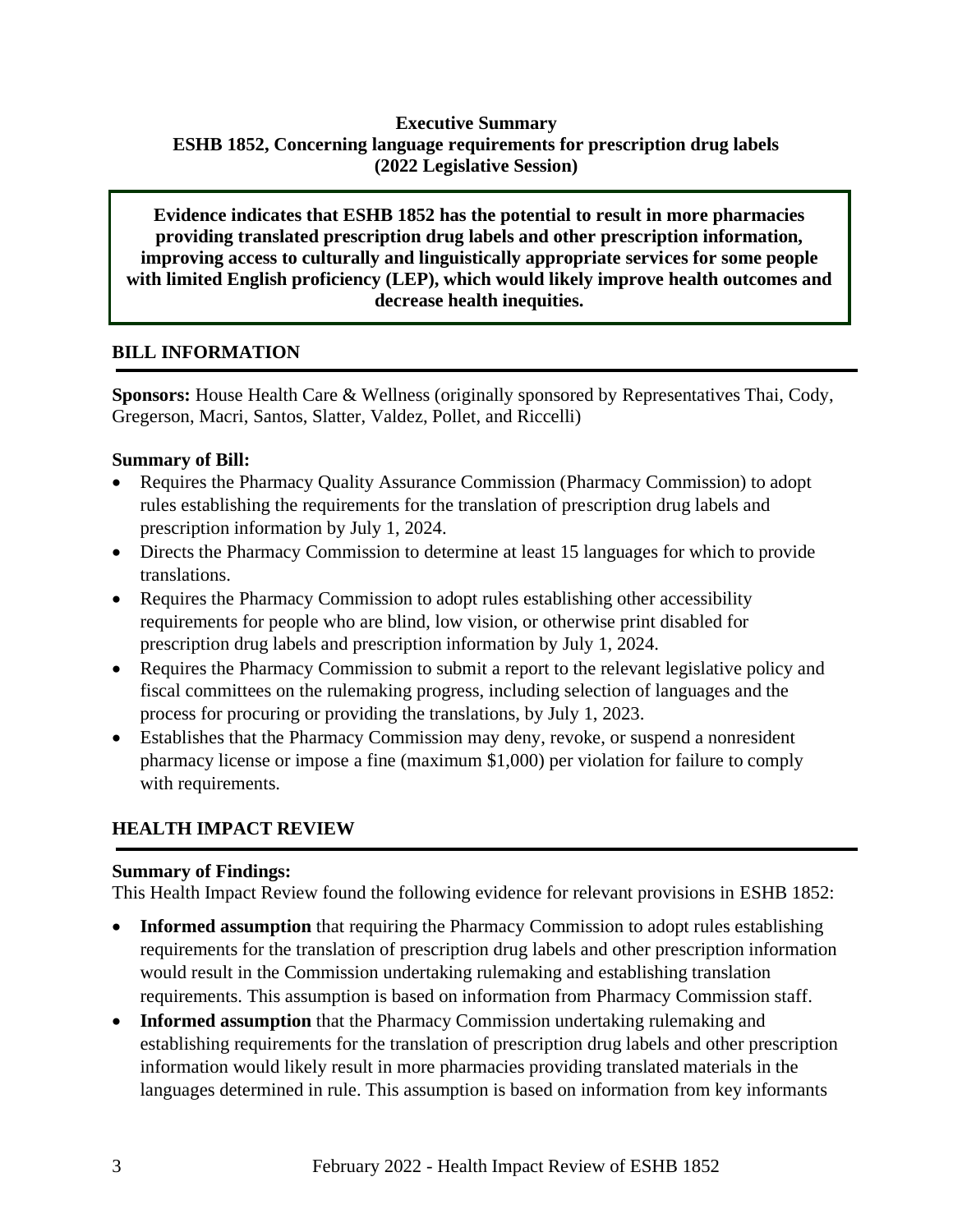and research on New York State's implementation of prescription label translation requirements.

- **Informed assumption** that more pharmacies providing translated prescription drug labels and other prescription information would result in improved language access to pharmacy services and prescription information for some people with limited English proficiency (LEP). This assumption is based on U.S. Department of Health and Human Services standards, National Council on Interpreting in Health Care recommendations, and information from key informants.
- **A fair amount of evidence** that improving language access to pharmacy services and prescription information for some people with LEP would improve health outcomes.
- <span id="page-3-0"></span>• **Strong evidence** that improving health outcomes would decrease health inequities for people with LEP.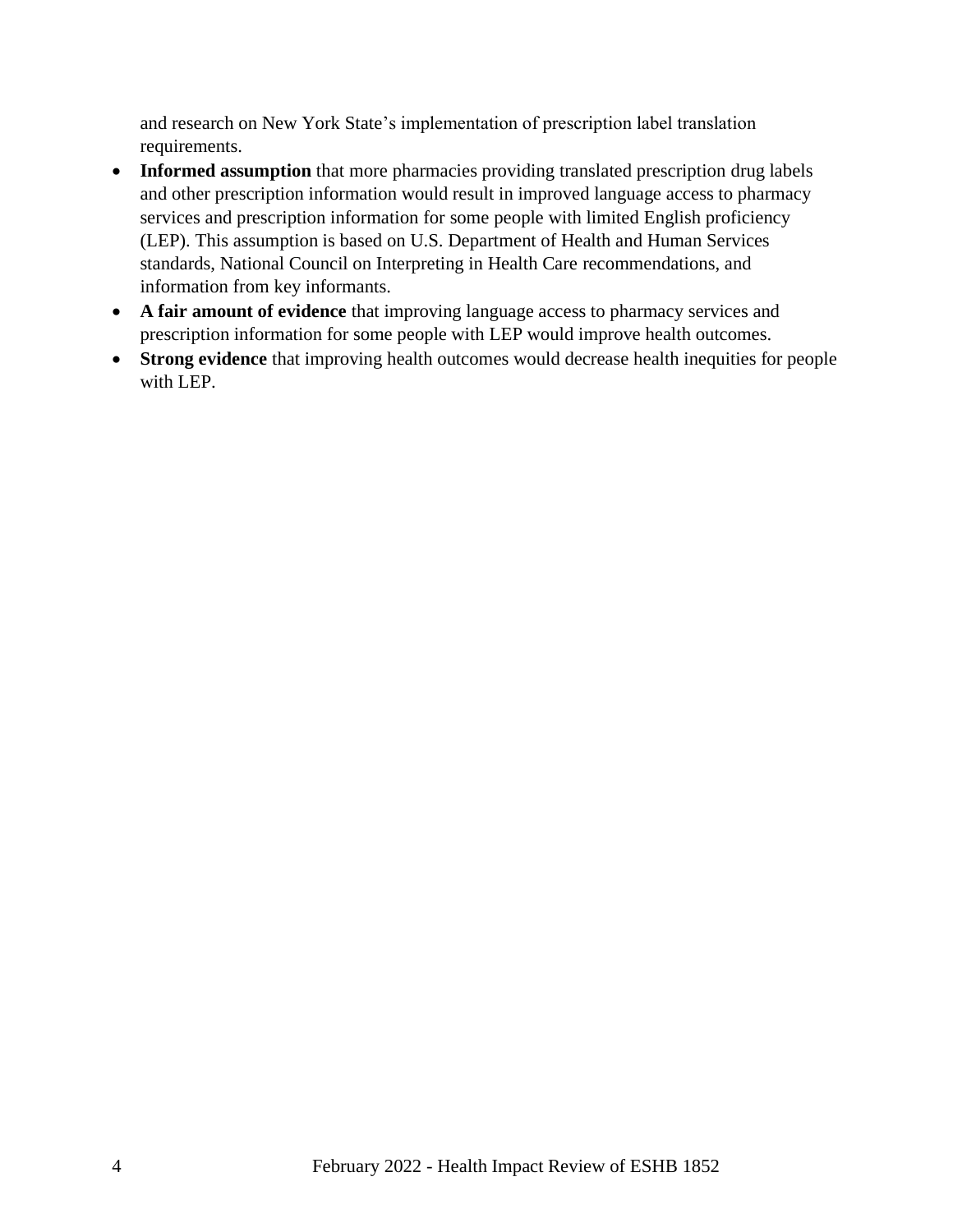#### **Introduction and Methods**

<span id="page-4-0"></span>A Health Impact Review is an analysis of how a proposed legislative or budgetary change will likely impact health and health disparities in Washington State [\(RCW 43.20.285\)](http://apps.leg.wa.gov/rcw/default.aspx?cite=43.20.285). For the purpose of this review 'health disparities' have been defined as differences in disease, death, and other adverse health conditions that exist between populations [\(RCW 43.20.270\)](http://apps.leg.wa.gov/rcw/default.aspx?cite=43.20.270). Differences in health conditions are not intrinsic to a population; rather, inequities are related to social determinants (e.g. access to healthcare, economic stability, racism, etc.). This document provides summaries of the evidence analyzed by State Board of Health staff during the Health Impact Review of Engrossed Substitute House Bill 1852 [\(ESHB 1852\)](https://app.leg.wa.gov/billsummary?BillNumber=1852&Initiative=false&Year=2021).

Staff analyzed the content of ESHB 1852 and created a logic model depicting possible pathways leading from the provisions of the bill to health outcomes. We consulted with experts and contacted key informants about the provisions and potential impacts of the bill. We conducted an objective review of published literature for each pathway using databases including PubMed, Google Scholar, and University of Washington Libraries. We evaluated evidence using set criteria and determined a strength-of-evidence for each step in the pathway. More information about key informants and detailed methods are available upon request.

The following pages provide a detailed analysis of the bill, including the logic model, summaries of evidence, and annotated references. The logic model is presented both in text and through a flowchart (Figure 1). The logic model includes information on the strength-of-evidence for each pathway. The strength-of-evidence has been established using set criteria and summarized as:

- **Very strong evidence:** There is a very large body of robust, published evidence and some qualitative primary research with all or almost all evidence supporting the association. There is consensus between all data sources and types, indicating that the premise is well accepted by the scientific community.
- **Strong evidence:** There is a large body of published evidence and some qualitative primary research with the majority of evidence supporting the association, though some sources may have less robust study design or execution. There is consensus between data sources and types.
- A fair amount of evidence: There is some published evidence and some qualitative primary research with the majority of evidence supporting the association. The body of evidence may include sources with less robust design and execution and there may be some level of disagreement between data sources and types.
- **Expert opinion:** There is limited or no published evidence; however, rigorous qualitative primary research is available supporting the association, with an attempt to include viewpoints from multiple types of informants. There is consensus among the majority of informants.
- **Informed assumption:** There is limited or no published evidence; however, some qualitative primary research is available. Rigorous qualitative primary research was not possible due to time or other constraints. There is consensus among the majority of informants.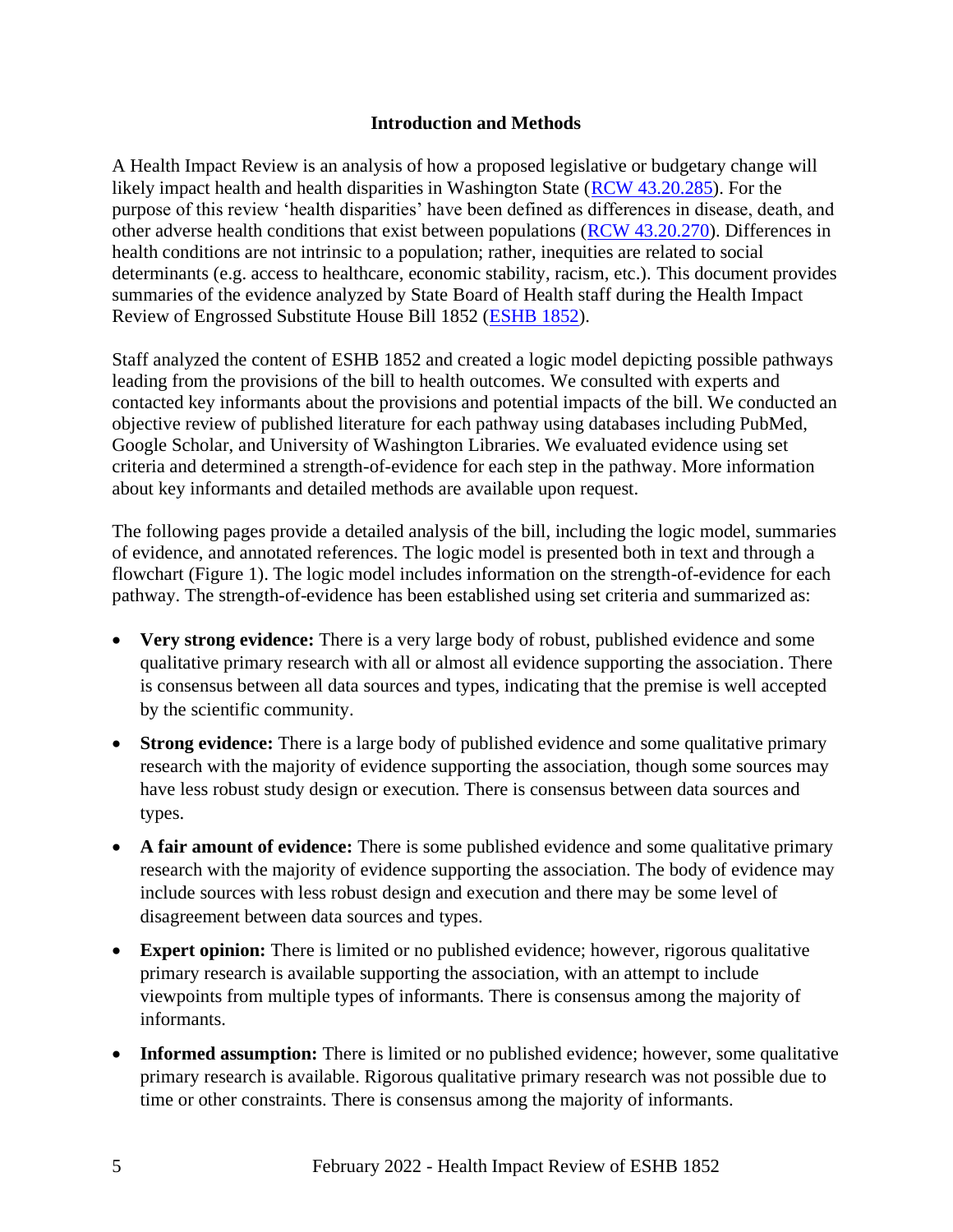- **No association:** There is some published evidence and some qualitative primary research with the majority of evidence supporting no association or no relationship. The body of evidence may include sources with less robust design and execution and there may be some level of disagreement between data sources and types.
- **Not well researched:** There is limited or no published evidence and limited or no qualitative primary research and the body of evidence has inconsistent or mixed findings, with some supporting the association, some disagreeing, and some finding no connection. There is a lack of consensus between data sources and types.
- **Unclear:** There is a lack of consensus between data sources and types, and the directionality of the association is ambiguous due to potential unintended consequences or other variables.

This review was completed during Legislative Session and was subject to the 10-day turnaround required in statute. This review was subject to time constraints, which influenced the scope of work for this review. The annotated references are only a representation of the evidence and provide examples of current research. In some cases, only a few review articles or meta-analyses are referenced. One article may cite or provide analysis of dozens of other articles. Therefore, the number of references included in the bibliography does not necessarily reflect the strength-ofevidence. In addition, some articles provide evidence for more than one research question, so are referenced multiple times.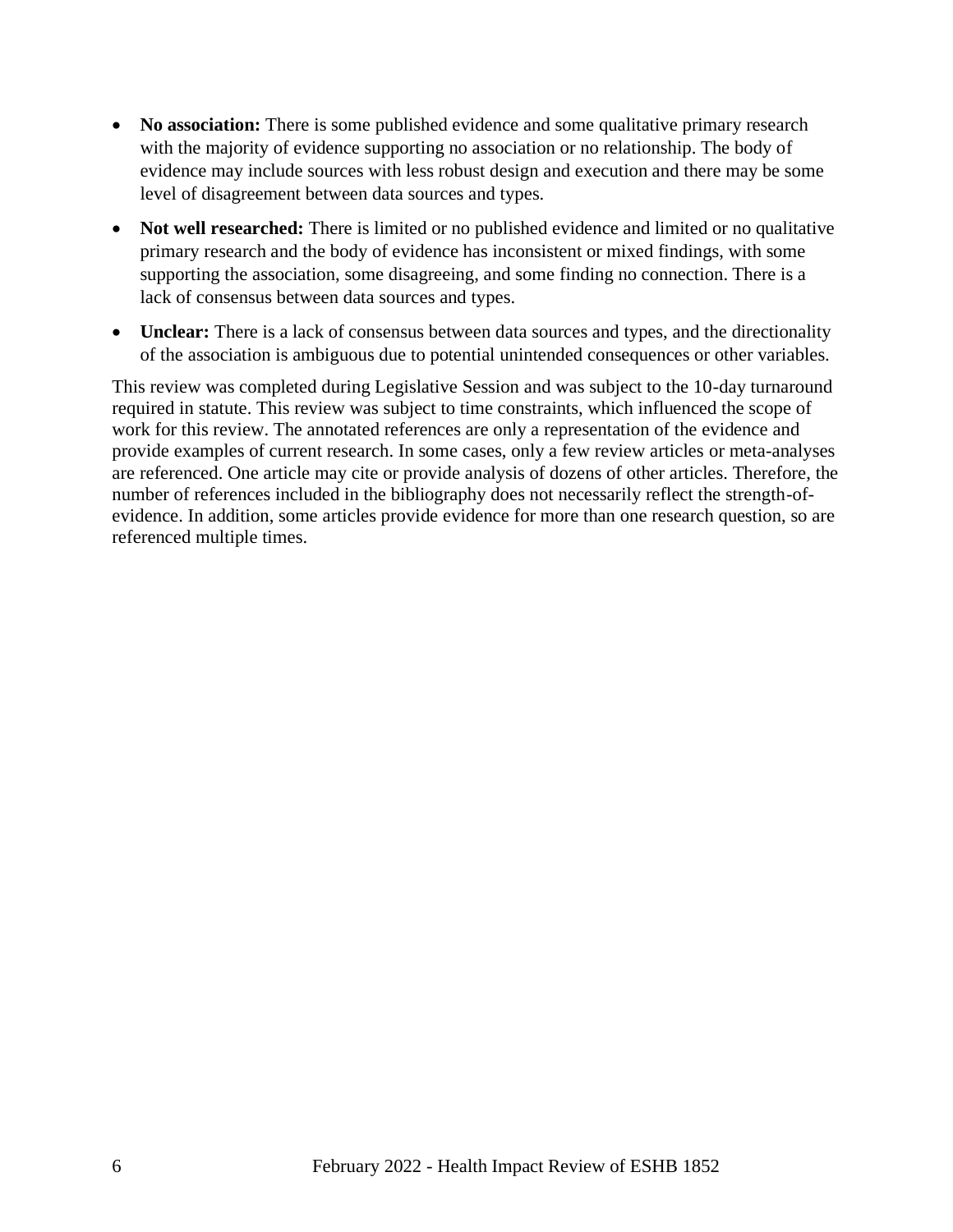#### **Analysis of ESHB 1852 and the Scientific Evidence**

#### **Summary of relevant background information**

- Washington State law requires that a label be fixed to every box, bottle, jar, tube, or other container of a prescription or legend drug dispensed in the state.<sup>1,2</sup>
	- o [RCW 18.64.246](https://app.leg.wa.gov/RCW/default.aspx?cite=18.64.246) requires a prescription drug label include "the name and address of the dispensing pharmacy, the prescription number, the name of the prescriber, the prescriber's directions, the name and strength of the medication, the name of the patient, the date, and the expiration date." <sup>1</sup> Additionally, either the prescription label or the pharmacy's record system must document the identification of the licensed pharmacist responsible for each dispensing of medication. $<sup>1</sup>$ </sup>
	- $\circ$  [RCW 69.41.050](https://app.leg.wa.gov/RCW/default.aspx?cite=69.41.050) requires that a label for a legend drug include the name of the prescriber, complete directions for use, the name of the drug either by the brand or generic name and strength per unit dose, name of patient, and date.<sup>6</sup>
	- $\circ$  A person who violates either section is guilty of a misdemeanor.<sup>1,2</sup>
- Under [RCW 18.64.005,](https://app.leg.wa.gov/RCW/default.aspx?cite=18.64.005) the Pharmacy Quality Assurance Commission (Pharmacy Commission) has the authority to regulate the practice of pharmacy, and the distribution, manufacturing, and delivery of pharmaceuticals within and into Washington State.<sup>3</sup> The Pharmacy Commission "protects and promotes public health and safety by issuing licenses, registrations, and certifications to qualified persons and entities and responding to complaints or reports of unprofessional conduct."<sup>4</sup> It regulates all types of pharmacies in the state (e.g., retail, community, specialty, outpatient hospital, inpatient hospital, longterm care) and those located outside of Washington State that are licensed to provide services to people living in the state (i.e., nonresident pharmacies) (personal communication, Pharmacy Commission, February 2022).
	- o [WAC 246-945-016](https://app.leg.wa.gov/WAC/default.aspx?cite=246-945-016) pertains to minimum requirements for outpatient labels on prescriptions.<sup>5</sup> It requires all Pharmacy Commission licensees who dispense legend drugs to outpatients to affix a label to the prescription container that meets requirements listed in RCWs 69.41.050 and 18.64.246 as well as additional requirements outlined in rule (e.g., drug quantity, number of remaining refills).
- The federal government has established requirements for meeting the needs of people with limited English proficiency (LEP) and recommended standards for effective language access. Federal laws include:
	- o Title VI of the Civil Rights Act of 1964 "requires recipients of Federal financial assistance to take reasonable steps to make their programs, services, and activities accessible by eligible persons with [LEP]." 6
	- o In 2000, the President signed Executive Order 13166 "Improving Access to Services for Persons with Limited English Proficiency", which requires federal agencies to "examine the services they provide, identify any need for services to those with [LEP], and develop and implement a system to provide those services so LEP persons can have meaningful access to them."<sup>7</sup> Further, the guidance states that recipients of federal financial assistance comply to ensure that their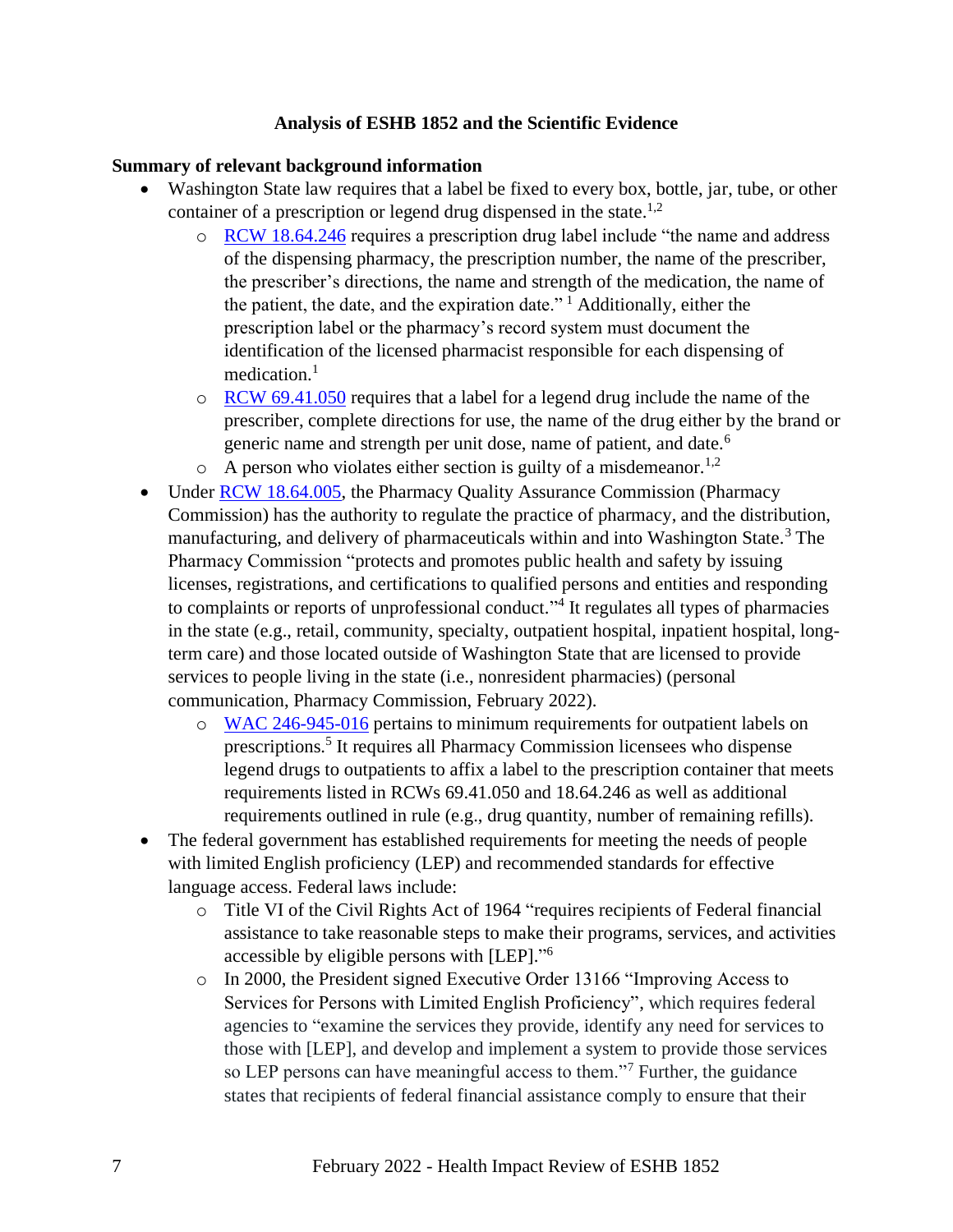programs and activities provided in English are also accessible to people with LEP.<sup>7</sup>

- The U.S. Department of Health and Human Services (HHS) lists recipients of federal financial assistance.<sup>8</sup> For example, a pharmacy receiving federal funds for any part of its operation is required to provide meaningful language access services at no cost to people with LEP at all points of service.<sup>9</sup> To provide language access services means that "all parties are provided with high quality spoken and written language communications which allow them to comfortably discuss the patient's health and health care – to ensure meaningful access to services."<sup>9</sup> Language access must also be provided to those responsible for the patient's care (e.g., parents, guardians, relatives, other caretakers).<sup>9</sup>
- o In 2004, HHS developed standards for Culturally and Linguistically Appropriate Services in Health and Health Care (CLAS), with updates in 2014.<sup>9</sup> CLAS "refers" to services that are respectful of and responsive to individual cultural health beliefs and practices, preferred languages, health literacy levels, and communication needs."<sup>10</sup>
- o Section 1557 of the 2010 Patient Protection and Affordable Care Act (ACA) prohibits recipients receiving federal financial assistance from using criteria or methods of administration that effectively discriminate against race, color, or national origin, or substantially impairs a program's objective as it pertains to people of a particular race, color, or national origin. $^{11}$
- o According to the HHS, "[a]lthough [federal] law does not require translation of every document, there are many best practices that could constitute reasonable steps that recipients can take to ensure meaningful access that are cost effective, reduce legal liability, and improve health outcomes."<sup>11</sup>
- Three states require pharmacies to provide translated prescription labels in a language the patient can read and understand when requested by the prescriber, patient, or an authorized representative of the patient.
	- o New York State (Education Law § 6829, effective 2013) requires covered pharmacies (i.e., chain pharmacies and mail order pharmacies) to provide free, competent oral interpretation services and translation services of prescription drug labels, warning labels, and other written materials to each person with LEP filling a prescription unless the person is offered and refuses such services.<sup>12,13</sup> Pharmacy primary languages are determined by region (i.e., languages spoken by at least 1% of the population determined by U.S. Census data).<sup>12</sup> However, pharmacies are not required to provide services in more than 7 languages in any region.<sup>12</sup> The law also requires pharmacies to post a notification of the customer's right to translation and interpretation services in the pharmacy primary languages at or adjacent to the prescription drug counter. $^{12}$
	- o California (Assembly Bill 1073, effective 2016) requires a medication dispenser to provide translated directions for use on the prescription container, label, or on a supplemental document if requested by a patient or a patient representative.<sup>14</sup>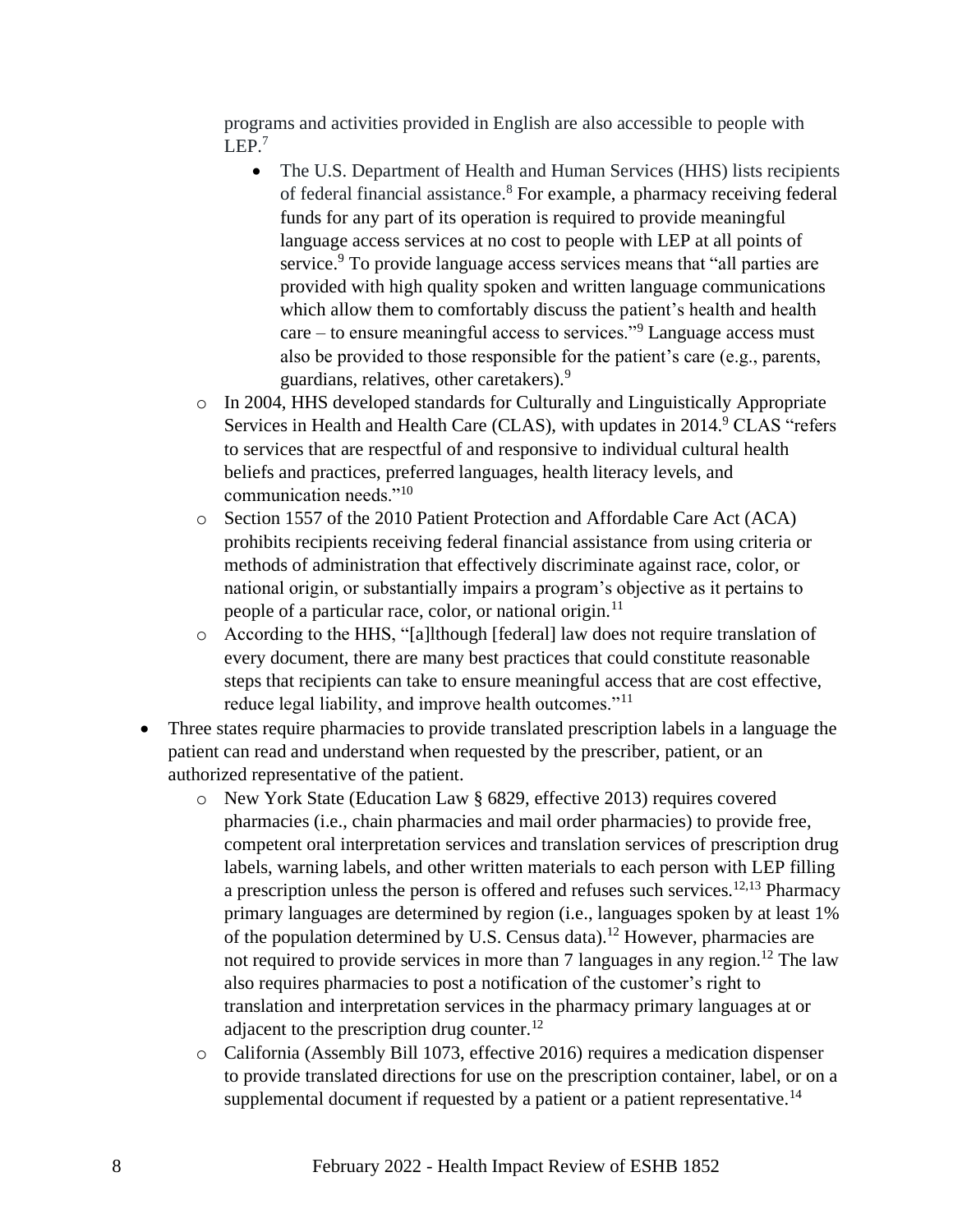Medication dispensers must provide dual language instructions (English and the preferred language) on the prescription container or label whenever possible, and if not possible, then dual language instructions must be provided on a supplemental document.<sup>14</sup> Translations are made available in 15 languages by the California State Board of Pharmacy.<sup>14</sup> Results of a 2009 random sample survey of pharmacists in charge of community-based pharmacies indicated that a significant portion of California-based pharmacies were already providing translated multilingual prescription labels for patients with LEP prior to the adoption of this  $law<sup>15</sup>$ 

- o Oregon (Senate Bill 698, effective 2021) required the Oregon Board of Pharmacy to adopt rules to require pharmacies to print prescription labels in both English and the language requested.<sup>16</sup> Translated labels are required for 14 languages other than English spoken by 0.2% or more of Oregon's population when requested by a patient with LEP, their authorized representative, or prescribing practitioner.<sup>16</sup> Pharmacies are also required to post signage to provide notification of the right to free, competent interpretation and translation services for patients with LEP.<sup>16</sup>
- As a result of the 2019 Novel Coronavirus (COVID-19) pandemic, pharmacies have worked to provide COVID-19 testing and vaccinations, $17$  which has impacted pharmacy wait-times, capacity to fill prescriptions, and staffing (personal communications, February 2022).

#### **Summary of ESHB 1852**

- Requires the Pharmacy Commission to adopt rules establishing the requirements for the translation of prescription drug labels and prescription information by July 1, 2024. The rules must:
	- o Require:
		- The translation of the directions for use and any auxiliary warnings on the drug label;
		- The translated version and English language version of the directions for use appear on the container or label; and
		- A pharmacy or nonresident pharmacy provide the translated materials upon the request of a patient, patient's representative, or prescriber.
	- o Establish:
		- The languages for which translation is required;
		- The elements of a prescription drug label or other information that must be translated;
		- The pharmacies and settings that the translation requirements apply to;
		- The process for procuring and providing the translations;
		- When a pharmacy or nonresident pharmacy must provide the translated prescription information; and
		- Any signage that a pharmacy must post to notify consumers of the availability of translated prescription information.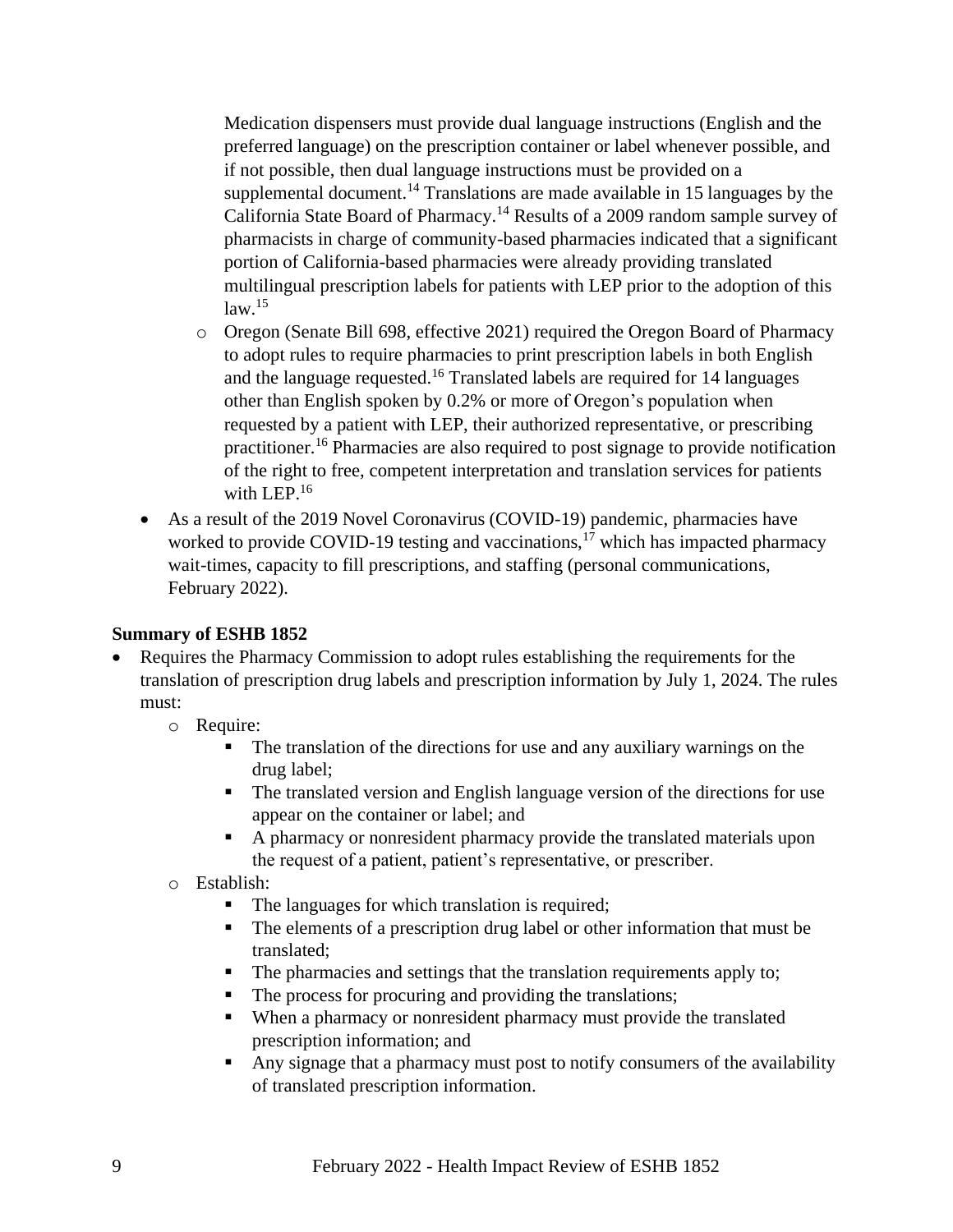- Directs the Pharmacy Commission to determine at least 15 languages for which to provide translations.
	- o Aim to provide translation in all languages spoken by at least 5% of the state population or 1,000 people in Washington State with LEP.
	- o Directs the Commission to consult with the Washington State Office of Equity and the Governor's Interagency Council on Health Disparities.
	- o Reassess, update, and increase the number of languages at least every 5 years.
- Requires the Pharmacy Commission to adopt rules establishing other accessibility requirements for people who are blind, low vision, or otherwise print disabled for prescription drug labels and prescription information by July 1, 2024.
- Requires the Pharmacy Commission to submit a report to the relevant legislative policy and fiscal committees on the rulemaking progress, including selection of languages and the process for procuring or providing the translations, by July 1, 2023.
- Establishes that the Pharmacy Commission may deny, revoke, or suspend a nonresident pharmacy license or impose a fine (maximum \$1,000) per violation for failure to comply with requirements.

#### **Health impact of ESHB 1852**

Evidence indicates that ESHB 1852 has the potential to result in more pharmacies providing translated prescription drug labels and other prescription information, improving access to culturally and linguistically appropriate services for some people with LEP, which would likely improve health outcomes and decrease health inequities.

#### **Pathway to health impacts**

The potential pathways leading from the provisions of ESHB 1852 to decreased health inequities are depicted in Figure 1. This review made the informed assumption that requiring the Pharmacy Commission to adopt rules establishing requirements for the translation of prescription drug labels and other prescription information would result in the Commission undertaking rulemaking and establishing translation requirements. This assumption is based on information from Pharmacy Commission staff. This review also made the informed assumption that the Pharmacy Commission undertaking rulemaking and establishing requirements for the translation of prescription drug labels and other prescription information would likely result in more pharmacies providing translated materials in the languages determined in rule. This assumption is based on information from the Pharmacy Commission, the Washington State Pharmacy Association, representatives of Washington State pharmacies, and the Oregon Board of Pharmacy as well as research on New York's implementation of prescription label translation requirements. This review also made the informed assumption that more pharmacies providing translated prescription drug labels and other prescription information would result in improved language access to pharmacy services and prescription information for some people with LEP in Washington State. This assumption is based on U.S. Department of Health and Human Services standards, National Council on Interpreting in Health Care recommendations, and information from key informants. There is a fair amount of evidence that improving language access to pharmacy services and prescription information for some people with LEP would improve health outcomes.18-29 There is strong evidence that improving health outcomes would decrease health inequities for people with LEP.  $20,23,28-31$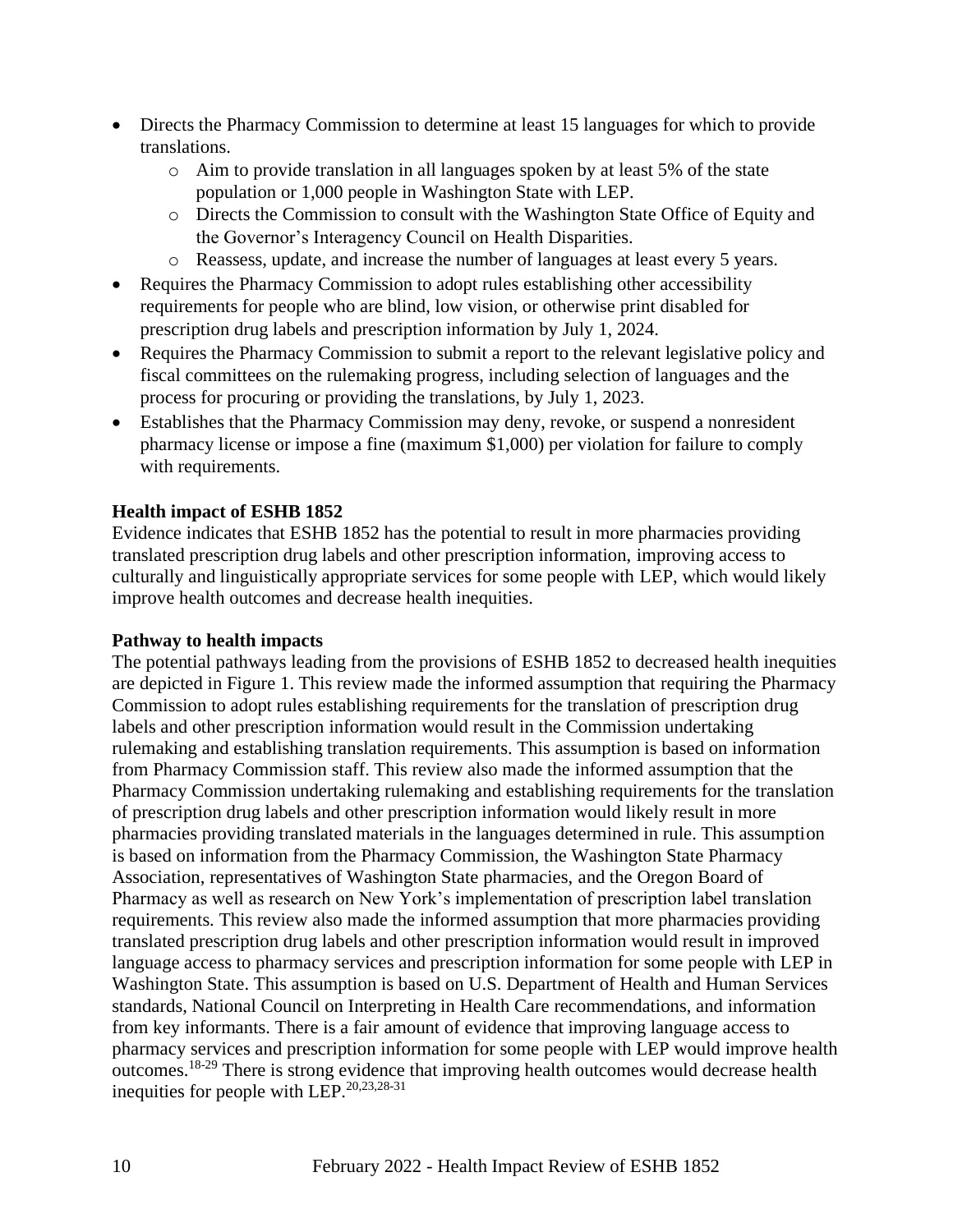#### **Scope**

Due to time limitations, we only researched the most direct connections between provisions of the bill and health inequities and did not explore the evidence for all possible pathways. For example, we did not evaluate potential impacts related to:

- Provisions requiring the Pharmacy Commission to adopt rules establishing other accessibility requirements for people who are blind, low vision, or otherwise print disabled for prescription drug labels and prescription information by July 1, 2024. In September 2021, the Pharmacy Commission received a petition for rulemaking from the Washington Council of the Blind's Advocacy and Governmental Affairs Committees.<sup>32</sup> The petitioner requested the Pharmacy Commission create rules requiring pharmacies in Washington State to offer accessible labeling on medication bottles.<sup>32</sup> At an October 2021 meeting, the Pharmacy Commission discussed and voted to approve the petition and authorize rulemaking (personal communication, Pharmacy Commission, February 2022). Staff have begun this work (personal communication, Pharmacy Commission, February 2022).
- Pharmacy staffing, workforce shortages, and store closures. Key informants shared that the COVID-19 pandemic response has resulted in community pharmacy staff being overworked, which has worsened existing workforce shortages (personal communications, February 2022). For example, staff members continue to be called upon for pandemic response (e.g., providing oral antivirals, vaccines) (personal communications, February 2022). With the burden of the response, some key informants identified the 120-day implementation period as the most significant potential impact on pharmacy workforce (personal communications, February 2022). Key informants also expressed concern that potential implementation costs (e.g., translation service, software) could put some pharmacies in jeopardy of closing if not reimbursed for those services, particularly independent pharmacies and those in rural areas (personal communications, February 2022). If pharmacies closed, patients in impacted area could lose access to a local pharmacy (personal communications, February 2022). Such closures could result in patients needing to travel greater distances to access pharmacy services, which would increase transportation costs and travel times, and likely negatively impact health equity. Issues of staffing shortages and pharmacy closures are consistent with those discussed in national news articles.<sup>17</sup>

#### <span id="page-10-0"></span>**Magnitude of impact**

ESHB 1852 would give the Pharmacy Commission rulemaking authority to establish the pharmacies and nonresident pharmacies that would need to comply with the requirements for translation of prescription drug labels. As part of the rulemaking process, the Pharmacy Commission would also be required to determine at least 15 languages for which translation is required. Therefore, the full impact of the bill on pharmacies and nonresident pharmacies and on people who speak a language other than English would be determined through rulemaking.

#### *Pharmacies and nonresident pharmacies*

There are 1,462 pharmacies in Washington State and 897 nonresident pharmacies (i.e., operating outside of the state) that are licensed by the Pharmacy Commission to provide prescription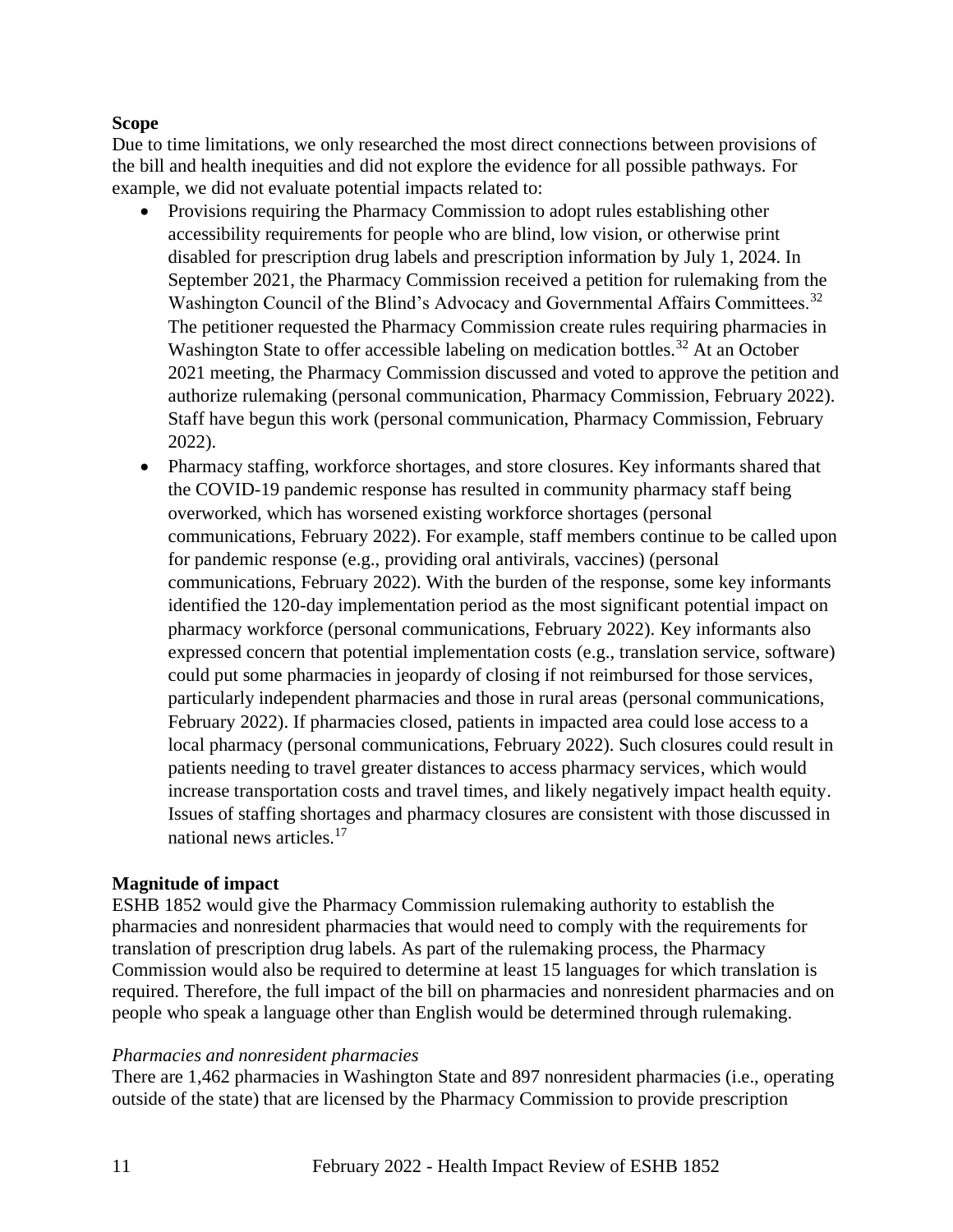services to people living in Washington State (personal communication, Pharmacy Commission, February 2022). The bill language states that the label translation requirements (outlined in Section 1) would only apply to outpatient prescriptions dispensed for home use that are intended for human use. Therefore, hospital pharmacies that only dispense inpatient prescriptions would likely be exempt from new translation requirements. Pharmacy Commission staff said it was too soon to determine which pharmacy settings the new translation requirements would apply to without having conducted the stakeholdering required as part of the rulemaking process (personal communication, Pharmacy Commission, February 2022).

Therefore, while ESHB 1852 has the potential to impact all pharmacies that offer outpatient prescription services (in-state and nonresident pharmacies), the rulemaking process will determine how many and which pharmacies and nonresident pharmacies would need to comply with the requirements for translation of prescription drug labels.

#### *People who speak a language other than English*

There are approximately 246 languages spoken in Washington State.<sup>33</sup> Washington State does not have a single source of data to identify people who speak a language other English or people with LEP.<sup>9</sup>

Based on data from the U.S. Census Bureau's 2019 American Community Survey (ACS) 5-year estimate, 20.5% of people in Washington State lived in a household where a language other than English was spoken.<sup>34</sup> This percentage has increased over time.<sup>34</sup> In 2019, 7.6% of people in Washington State aged 5 years and older reported living in a household where English is spoken less than "very well".<sup>34</sup> This percentage varied by county, ranging from 0.5% to 29% of the county population.<sup>35</sup>

In 2016, the Office of Financial Management (OFM) published "Estimates of population with limited English proficiency for the state and counties" based on data from the Office of the Superintendent of Public Instruction's Comprehensive Education Data and Research System's (CEDARS) database. <sup>33</sup> CEDARS data reflect primary languages spoken by students in Washington State.<sup>33</sup> Spanish is the most common primary language of students who are English language learners; an estimated 12.7% of students primarily speak Spanish.<sup>33</sup>

Combining data from the U.S. Census Bureau and OFM, the Washington State Military Department, Emergency Management Division produced estimates of the number of languages spoken by  $1,000$  or more people or 5% of the population by county.<sup>36</sup> Twenty-five counties (out of 39 counties) in Washington State have at least one language other than English spoken by 1,000 or more people or 5% of the population.<sup>36</sup> King County has the greatest linguistic diversity, with 27 different languages other than English spoken by 1,000 or more people of 5% of the county population.<sup>36</sup>

Though preferred language spoken may not align with preferred written language, the bill has the potential to impact all people who speak a language other than English in Washington State. However, people who speak one of the 15 languages determined through rulemaking to be required for translation will be most impacted by the bill.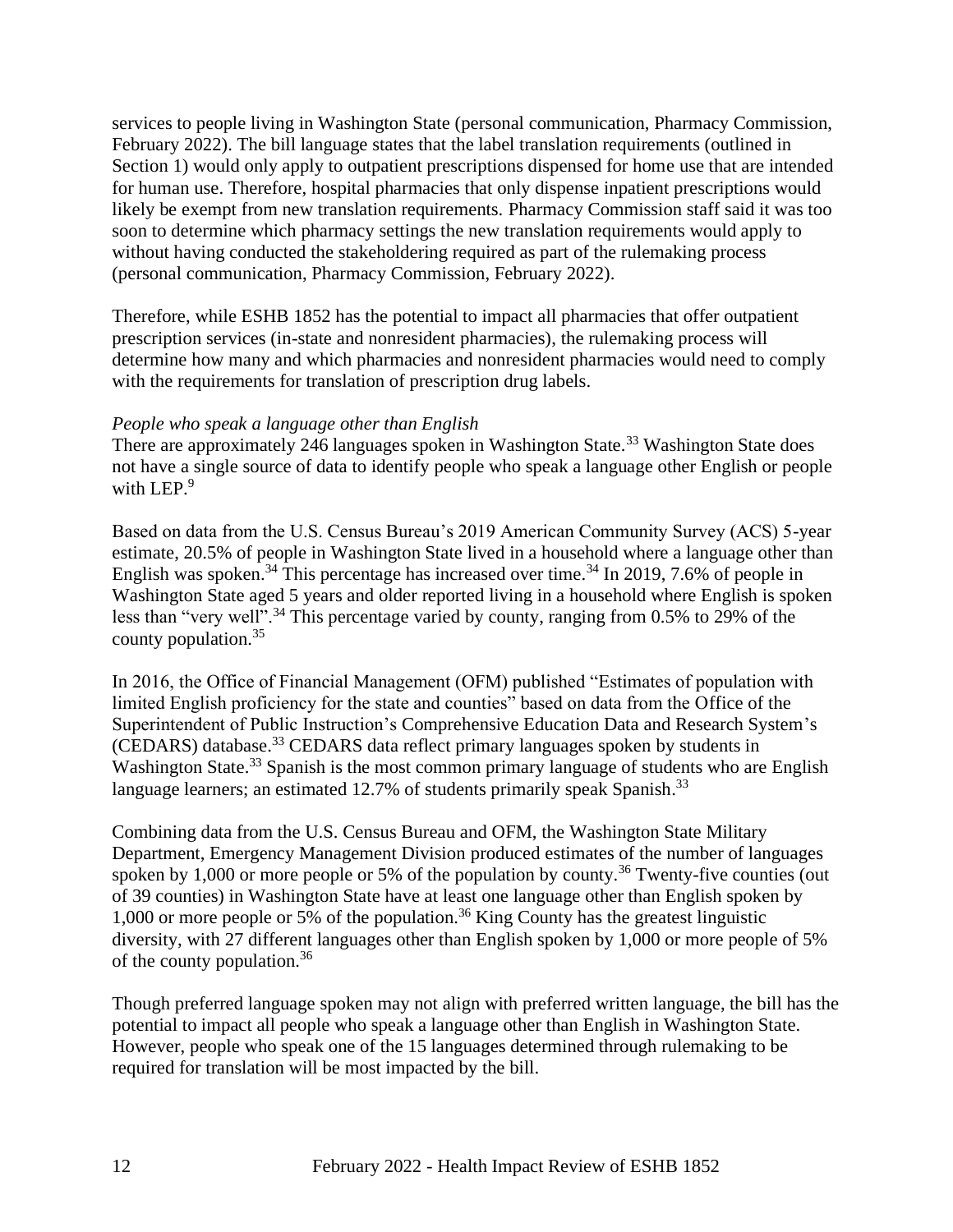Overall, the full impact of the bill on pharmacies and nonresident pharmacies and on people who speak a language other than English in Washington State would be determined through rulemaking.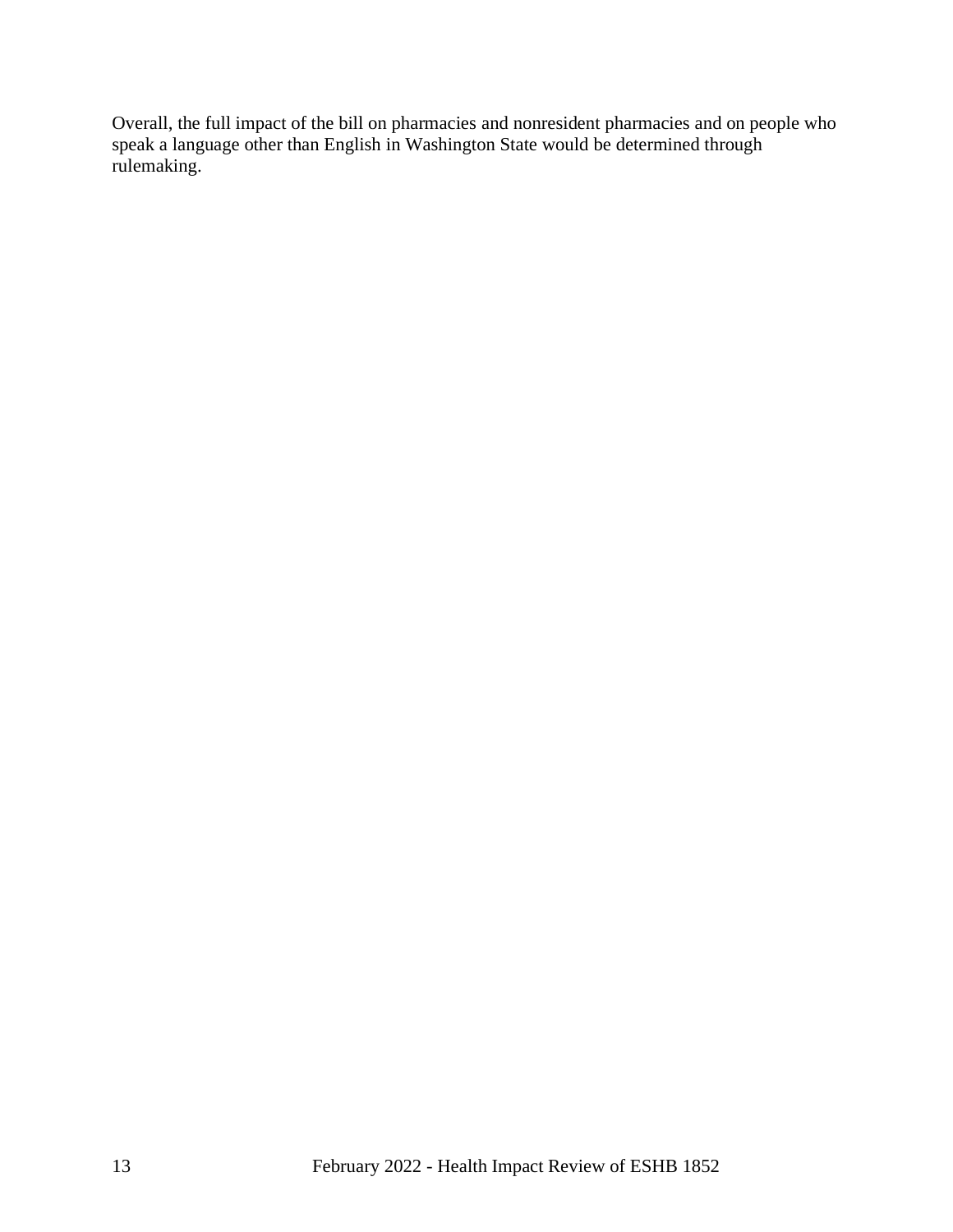**Logic Model**



14 February 2022 - Health Impact Review of ESHB 1852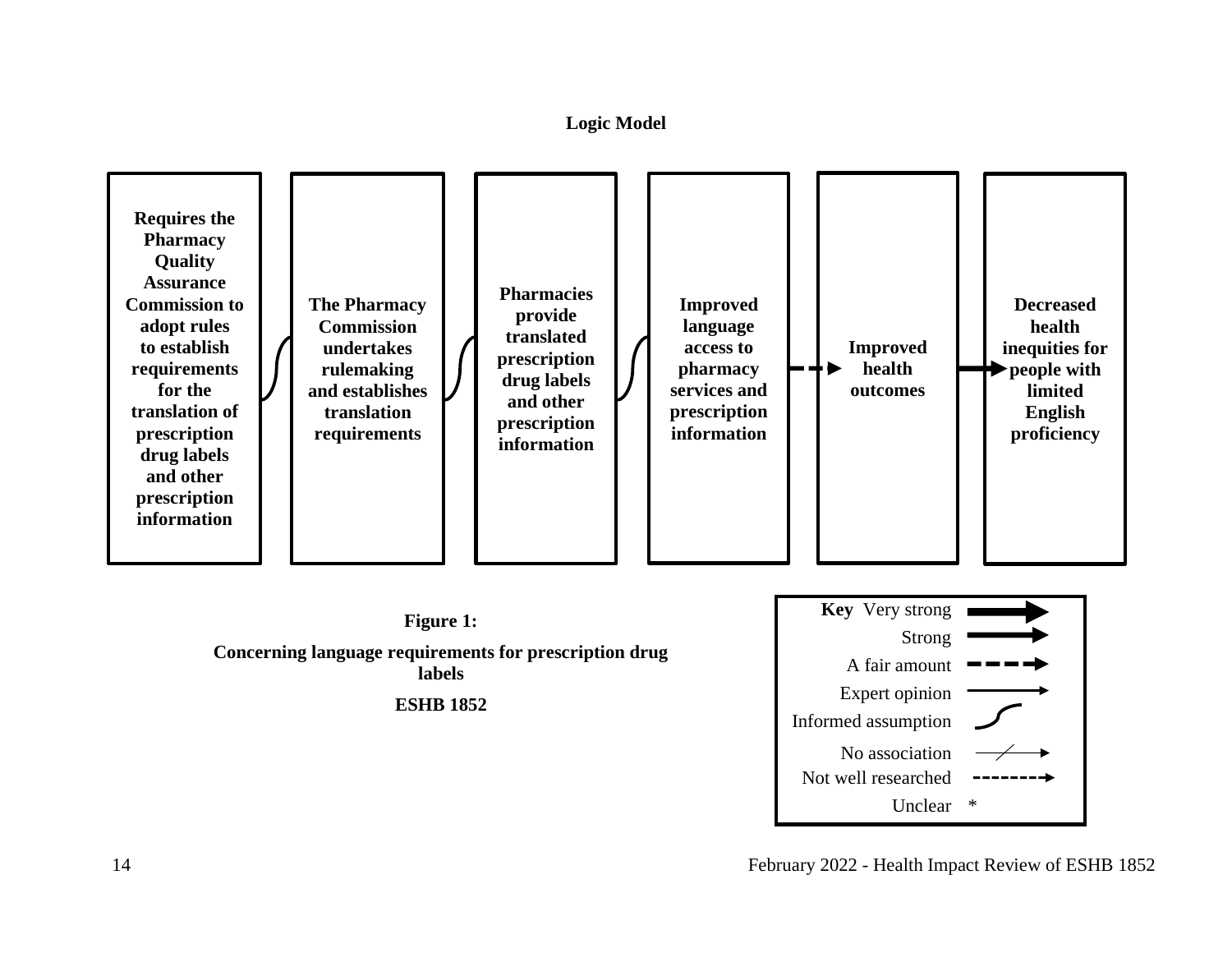#### **Summaries of Findings**

#### <span id="page-14-0"></span>**Would requiring the Pharmacy Quality Assurance Commission to adopt rules establishing requirements for the translation of prescription drug labels and other prescription information result in the Commission undertaking rulemaking and establishing translation requirements?**

We made the informed assumption that requiring the Pharmacy Quality Assurance Commission (Pharmacy Commission) to adopt rules establishing requirements for the translation of prescription drug labels and other prescription information would result in the Pharmacy Commission undertaking rulemaking and establishing translation requirements. This informed assumption is based on information from Pharmacy Commission staff.

Washington State law (RCWs [18.64.246](https://app.leg.wa.gov/RCW/default.aspx?cite=18.64.246) and [69.41.050\)](https://app.leg.wa.gov/RCW/default.aspx?cite=69.41.050) requires that a label be affixed to every box, bottle, jar, tube, or other container of a prescription which is dispensed in the state.<sup>1,2</sup> By statute [\(RCW 18.64.005\)](https://app.leg.wa.gov/RCW/default.aspx?cite=18.64.005), the Pharmacy Commission is responsible for regulating the practice of pharmacy, and the distribution, manufacturing, and delivery of pharmaceuticals within and into Washington State.<sup>3</sup> Currently, Pharmacy Commission's rules [\(WAC 246-945-016\)](https://app.leg.wa.gov/WAC/default.aspx?cite=246-945-016) detail minimum requirements for outpatient labels on prescriptions, which include those listed in statute as well as others adopted by rule (e.g., drug quantity, number of remaining refills).<sup>1,2,5</sup>

Provisions of ESHB 1852 direct the Pharmacy Commission to adopt rules establishing the requirements for the translation of prescription drug labels and prescription information by July 1, 2024. Specifically, the rules must require: 1) the translation of the directions for use and any auxiliary warnings on the drug label; 2) the translated version and English language version of the directions for use appear on the container or label; and 3) a pharmacy or nonresident pharmacy (i.e., a pharmacy located outside of Washington State licensed with the Pharmacy Commission to serve people living in Washington State) provide the translated materials upon the request of a patient, patient's representative, or prescriber. Additionally, the bill states that adopted rules must establish: 1) the languages for which translation is required (i.e., at least 15); 2) the elements of a prescription drug label or other information that must be translated; 3) the pharmacies and settings that the translation requirements apply to; 4) the process for procuring and providing the translations; 5) when a pharmacy or nonresident pharmacy must provide the translated prescription information; and 6) any signage that a pharmacy must post to notify consumers of the availability of translated prescription information.

If passed, Pharmacy Commission staff stated that the Commission would undertake rulemaking to establish requirements for the translation of prescription drug labels and other prescription information (personal communication, Pharmacy Commission, February 2022). Key informants noted that California, New York, and Oregon currently require translation for prescription drug labels, but that each state has taken a slightly different approach to those requirements (e.g., number of languages required for translation, what materials must be translated, entity responsible for translation) (personal communications, February 2022). For example, New York State's regulations only apply to chain pharmacies<sup>37</sup> (i.e., part of a group of 8 or more pharmacies owned by a corporate entity) and mail order pharmacies,<sup>13</sup> and the law limits the number of languages required to be translated per region (i.e., no more than 7 languages).<sup>12</sup> Meanwhile, Oregon's regulations apply to both chain and independent pharmacies and require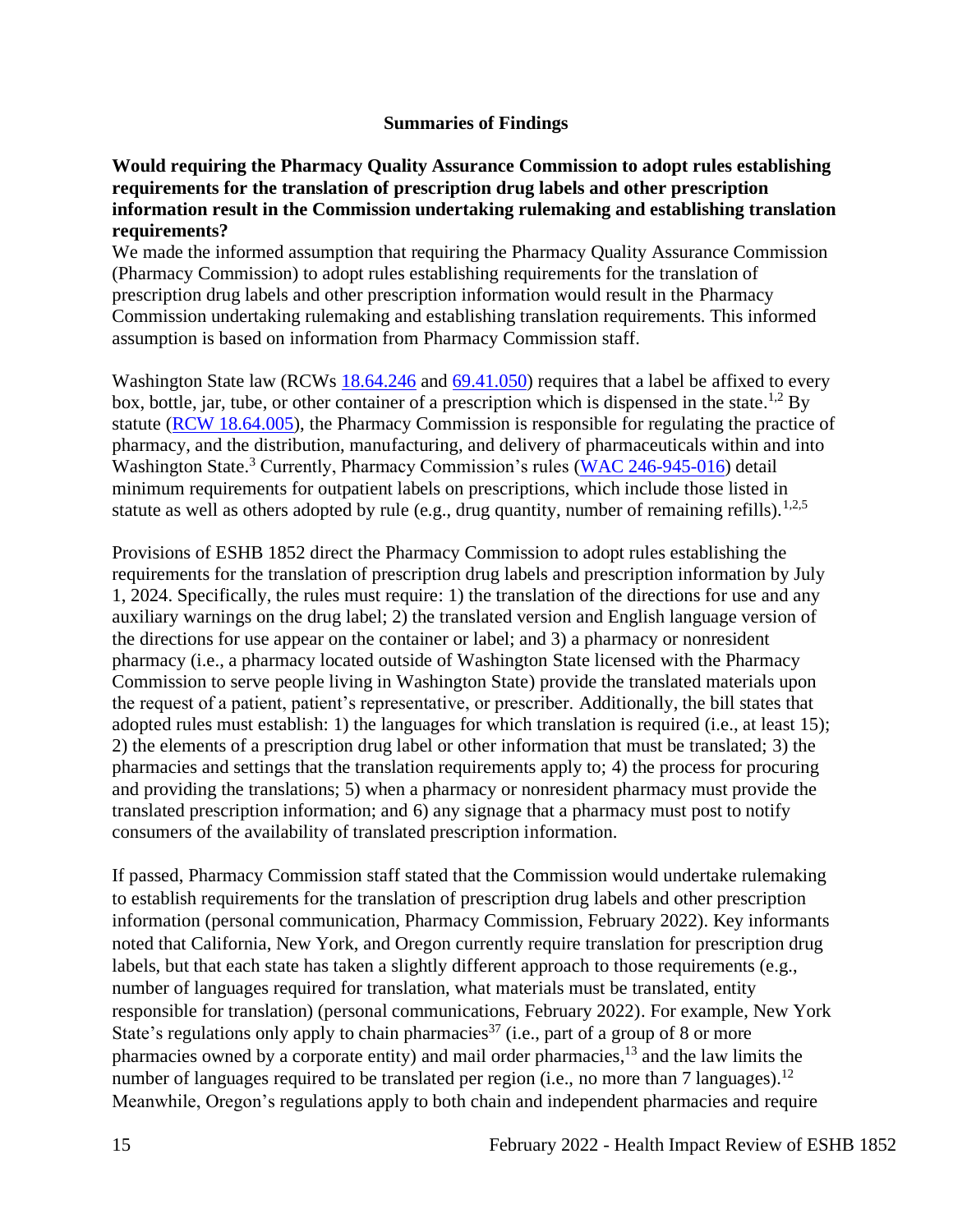pharmacies to print prescription labels in any of 14 languages when requested by the patient (personal communications, Oregon Board of Pharmacy [OBP], February 2022). Key informants in Washington State explained that the rulemaking process would inform the approach the Pharmacy Commission would take to implement ESHB 1852 (personal communication, Pharmacy Commission, February 2022). Through this process, staff would engage stakeholders across the state to bring in various perspectives and build rules that would be workable for pharmacies and provide access for patients/customers who require translated materials (personal communication, Pharmacy Commission, February 2022).

#### *Rulemaking considerations*

Key informants noted that the pharmacy settings required to provide translations, the languages required to be translated, and the process for procuring and providing the translations could be approached in different ways through rulemaking.

First, the Pharmacy Commission would have authority to establish the pharmacies and nonresident pharmacies that would need to comply with the requirements for translation of prescription drug labels. As of February 2022, there are 1,462 pharmacies (e.g., retail, community, specialty, outpatient hospital, inpatient hospital, long-term care) in Washington State (personal communications, Pharmacy Commission, February 2022). The bill language states that the label translation requirements (outlined in Section 1) would only apply to outpatient prescriptions dispensed for home use that are intended for human use. Therefore, hospital pharmacies that only dispense inpatient prescriptions would likely be exempt from new translation requirements.

In addition to pharmacies located in Washington State, an additional 897 nonresident pharmacies (i.e., pharmacies operating outside of the state) are licensed by the Pharmacy Commission to provide prescription services to people living in Washington State (personal communication, Pharmacy Commission, February 2022). It is unknown how many of these nonresident pharmacies may already be subject to prescription label translation requirements established in other states (i.e., California, New York, or Oregon). If ESHB 1852 were to pass, the Pharmacy Commission could determine in rulemaking the extent to which nonresident pharmacies must comply with requirements for translation of prescription drug labels. However, nonresident pharmacies could choose not to operate in Washington State in lieu of complying with any new requirements (personal communication, Pharmacy Commission, February 2022).

The Pharmacy Commission would have discretion to require all pharmacies that offer outpatient prescription services (in-state and nonresident pharmacies) to provide translated prescription labels or to exempt some pharmacy types from new requirements. For example, New York State decided to limit language access requirements to pharmacy chains, as these pharmacies had substantial institutional resources to draw upon and were providing language access services to customers less often than independent pharmacies, which were more likely to meet the linguistic needs of their local communities (personal communication, New York Academy of Medicine [NYAM], February 2022).

Pharmacy Commission staff said it was too soon to determine which pharmacy settings the new translation requirements would apply to without having conducted stakeholdering required as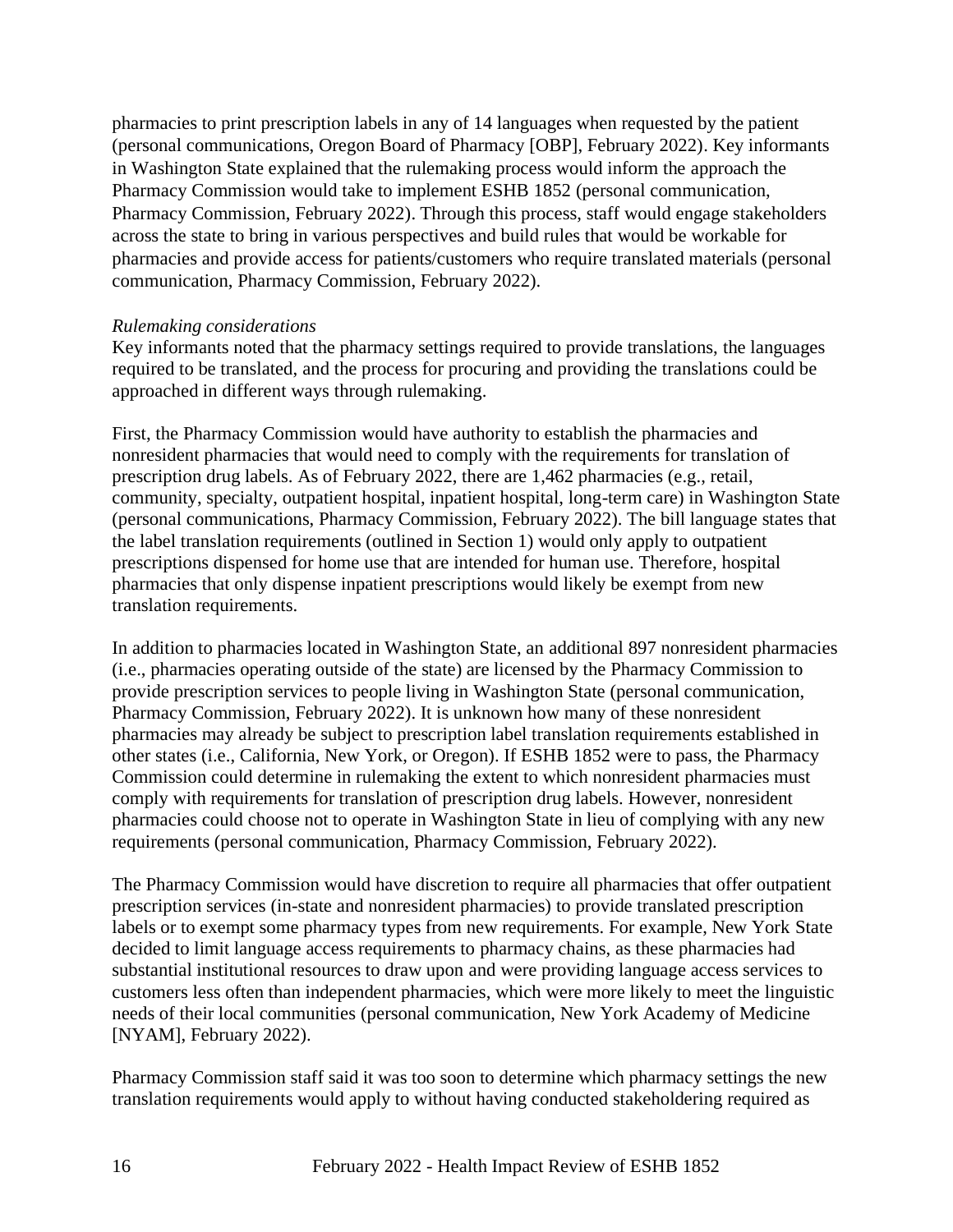part of the rulemaking process (personal communication, Pharmacy Commission, February 2022). However, the goal would be to establish rules that are workable for pharmacies so that patients/customers who require translated prescription labels and other prescription information have access to these materials (personal communication, Pharmacy Commission, February 2022).

Second, the 15 languages required for translation would be determined during rulemaking. Key informants shared that one way to select required languages would be at the state level, using statewide data on the most common languages among Washingtonians with limited English proficiency (LEP) (personal communications, February 2022). Alternatively, languages could be selected on a regional basis, as is done under New York State law.<sup>12,13</sup> Some key informants thought a regional or county-level approach could prevent a handful of populous Western Washington counties from driving language selection that may not fit the needs of other parts of the state (e.g., rural communities) (personal communications, February 2022).

Third, the Pharmacy Commission would be required to establish the process for procuring and providing translated materials. In Oregon and New York, pharmacies are responsible for providing or contracting with a third-party to provide prescription translation services.<sup>12,13,16,38</sup> While California State Board of Pharmacy's regulations similarly allow for the use of translation services, the Board also provides 15 translations of standardized directions (e.g., "Take 1 pill at bedtime") in 6 languages that pharmacists can use on a prescription container if appropriate.<sup>14</sup> Funded by the California Endowment, these label translations were developed as part of the ConcordantRx Study to be patient-centered (i.e., considering patient literacy, language, and culture).<sup>39</sup> However, the translated instructions provided on the Board's website are limited and do not include other translated prescription information (e.g., auxiliary warnings, more specific prescription directions and information). $^{14}$ 

While the specific approach to implement ESHB 1852 is unknown, key informants agreed that, if passed, the Pharmacy Commission would undertake rulemaking and establish translation requirements for prescription drug labels and other prescription information.

#### **Would the Pharmacy Commission undertaking rulemaking and establishing requirements for the translation of prescription drug labels and other prescription information result in pharmacies providing required translated materials?**

We have made the informed assumption that the Pharmacy Commission undertaking rulemaking and establishing requirements for the translation of prescription drug labels and other prescription information would likely result in more pharmacies providing translated materials in the languages determined in rule. This assumption is based on information from the Pharmacy Commission, the Washington State Pharmacy Association, representatives of Washington State pharmacies, and the Oregon Board of Pharmacy as well as research on New York State's implementation of prescription label translation requirements.

Currently, pharmacies across the state use various approaches to communicate with their patients with LEP. Some large chain pharmacies use software that can translate prescription labels for specific languages (personal communications, February 2022). Language line services are available in some pharmacies which allow a customer to speak with an interpreter via telephone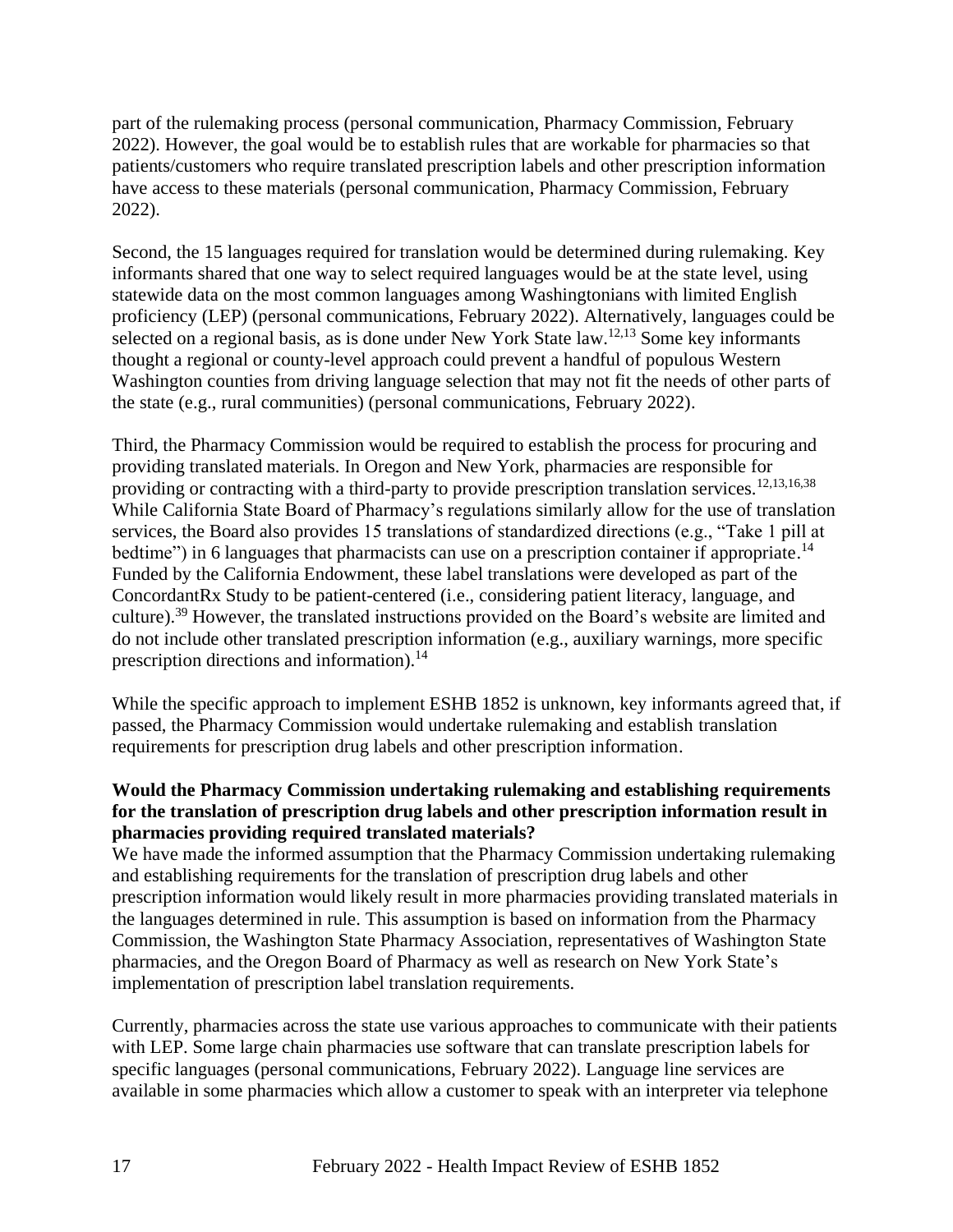while picking up their prescription (personal communications, February 2022). However, key informants noted that this option may not be as accessible in pharmacy settings compared to other healthcare settings (e.g., cost of services, the non-scheduled nature of prescription dropoff/pick-up) (personal communications, February 2022). Some pharmacies have hired diverse bilingual or multilingual staff who can speak with and sight interpret medication labels for some of their customers in their preferred language (personal communications, February 2022). Similarly, in some cases pharmacists are fluent in another language and can translate instructions to include on the prescription label for their patients who share a common language (personal communications, February 2022). Another common approach is to talk with a customer's family member who speaks English (personal communications, February 2022). Pharmacists may also draw images on paper to help patients remember when to take medications (e.g., a rising sun for "morning", a full sun for "day", a dark circle or moon for "night") (personal communications, February 2022).

Key informants representing the Pharmacy Commission, the Washington State Pharmacy Association, and representatives of Washington State pharmacies agreed that if the Commission established requirements for the translation of prescription drug labels and other prescription drug information that pharmacies would do their best to become compliant with the new regulations (personal communications, February 2022). However, they noted that the ability to comply with regulations may vary by pharmacy type (e.g., retail, community, specialty, outpatient hospital, nonresident) and depending on implementation challenges or barriers faced (personal communications, February 2022). Violation of adopted rules by a nonresident pharmacy would be grounds for refusal, suspension, or revocation of licenses or any other authority to practice issued by the Pharmacy Commission.<sup>40</sup>

#### *Potential challenges or barriers to implementation*

Key informants identified potential challenges or barriers to pharmacies being able to implement the requirements outlined in ESHB 1852. Specifically, they noted that limited space on labels, auxiliary warning translations, availability of appropriate translations and technology, health system coordination, and associated implementation costs as potential challenges or barriers.

Key informants representing Washington State pharmacies shared that limited space on labels would likely make it difficult to fit all the information required by the proposed bill (personal communications, February 2022). As written, it would require the drug label (or container) include the directions for use and any auxiliary warnings (e.g., eat with food, may cause drowsiness) in both the translated language and English. Oregon is the only other state that requires both language versions be printed on the label. Oregon Board of Pharmacy staff shared that balancing the inclusion of both language versions and legible font sizes was identified as challenging for pharmacies (personal communications, OPB, February 2022). Similarly, researchers who developed California's standardized patient-centered translated prescription instructions noted that it was difficult to manage changes in label spacing and formatting. <sup>39</sup> As translated instructions were usually longer than English versions, they used a different font and 10-point size. 39

The requirement that auxiliary warnings be translated and included on the label presents another challenge. Currently, auxiliary warnings are not required to be included on prescription labels or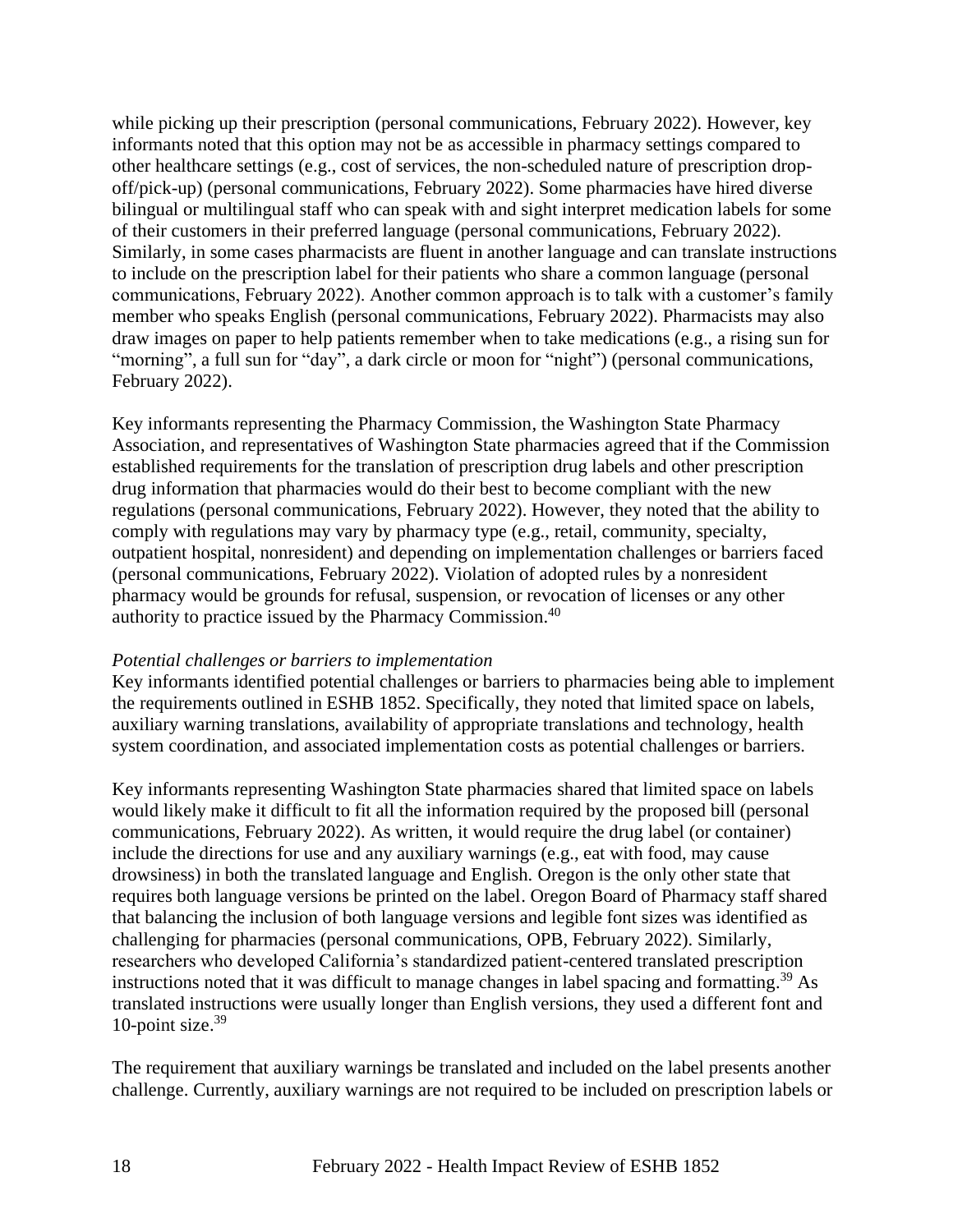on a prescription drug container (personal communications, February 2022). Instead, pharmacists are responsible for using their professional judgment to decide when to add these notices (i.e., pre-printed stickers) (personal communications, February 2022). Key informants were not aware of any service that currently provides translations of auxiliary notices. One key informant representing pharmacies also noted that it is unclear how adding this requirement in statute would affect pharmacists' professional discretion (personal communication, February 2022).

Key informants also identified accessing appropriate translation technology (e.g., software) as a potential barrier, particularly for independent pharmacies. They shared that open access machine translations available online are not appropriate for these critical health communications as they often include inaccuracies (personal communications, February 2022). For example, computer generated translations may be incomplete or include misspellings or grammatical errors.<sup>15</sup> While some chain pharmacies may have already implemented systems in response to other states' regulations, many of the computer systems used to manage the day-to-day workflow in independent retail and community pharmacies do not include translation capabilities (personal communications, February 2022). Vendors may offer translation services for an additional fee through a third-party, which may involve integrating an overlay system into the pharmacy's workflow (personal communications, February 2022). However, such systems may include only a subset of languages (e.g., 1 to 24 languages) (personal communications, February 2022). Additionally, one key informant representing a large chain pharmacy operating in California, Oregon, and Washington noted that no software program currently has the capacity to print a Germanic language at the same time as a non-Germanic language (e.g., English and Chinese) (personal communication, February 2022). This is problematic as multiple lines that appear on a prescription label are printed simultaneously (personal communication, February 2022).

Moreover, while many healthcare providers submit prescriptions using e-prescribing software, the pharmacy's computer system may not accurately interface with various providers' systems (personal communications, February 2022). Without coordination with providers, a pharmacy may not know whether a prescription label needs to be translated (personal communications, February 2022). This technical issue creates workflow challenges if a prescription is filled and must be refilled with a new translated label (personal communications, February 2022).

Finally, the cost of translation services also presents a potential barrier for pharmacies (personal communications, February 2022). Key informants shared that start-up costs to integrate an additional translation service can cost thousands of dollars in addition to ongoing services charges (e.g., monthly subscription, fee per label) (personal communications, February 2022). Pharmacies may also need to pay for each additional language required for translation (personal communications, February 2022). Furthermore, pharmacies cannot offset these costs by raising prices as pharmacy benefit managers (i.e., companies that manage prescription drug benefits) determine how much pharmacies are paid for each prescription.<sup> $17,41$ </sup> Key informants from Washington State and New York State indicated that technology costs may be particularly burdensome for independent and community pharmacies (personal communications, February 2022), which are more likely to have very thin profit margins.<sup>17</sup>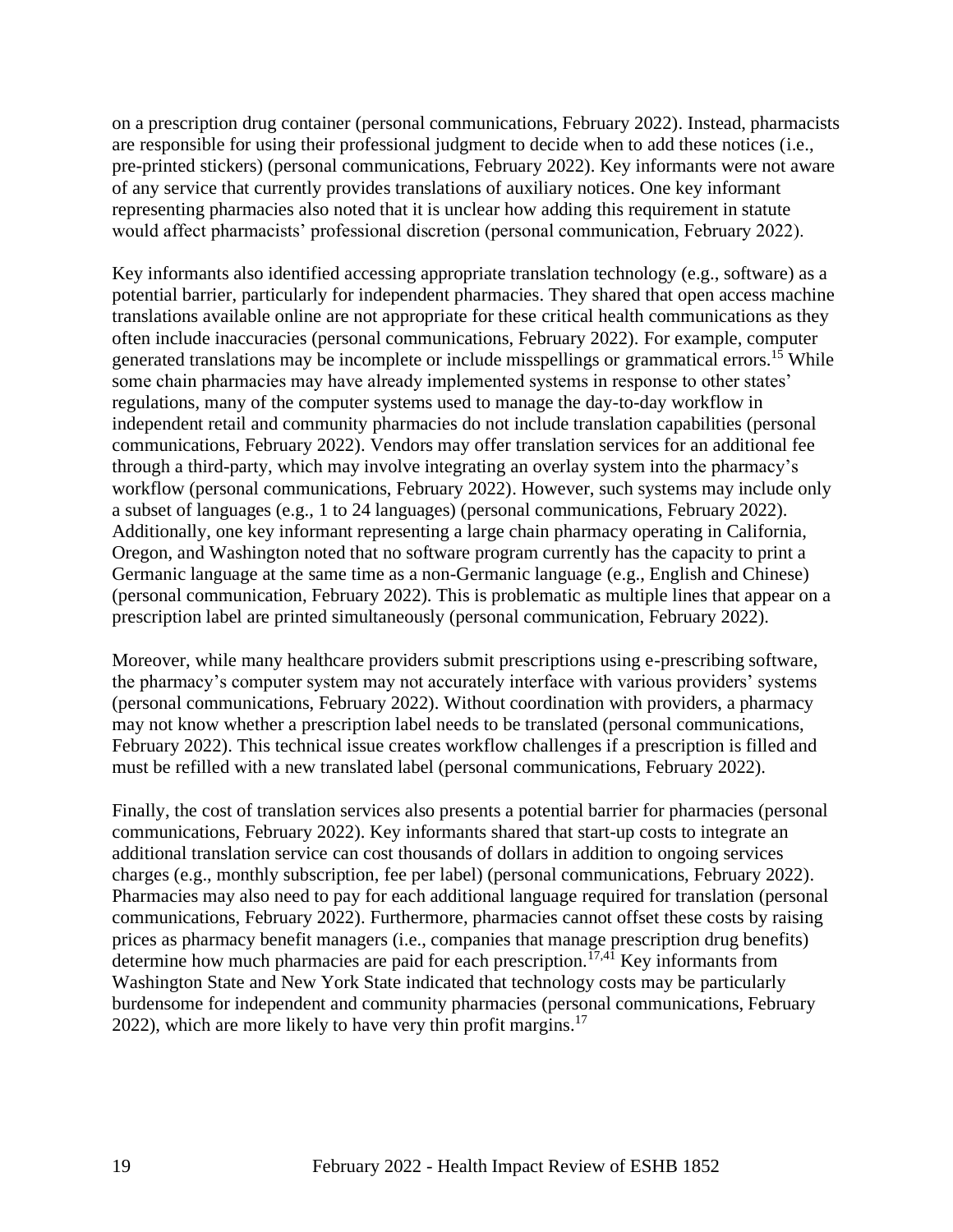#### *Implementation in other states*

In 2012, New York State passed legislation requiring chain pharmacies to provide translation and interpretation services to patients who spoke one of the pharmacy primary languages, which were identified by region. Although the law went into effect in 2013, the State Pharmacy Board was not required to monitor compliance.<sup>37</sup> Using pharmacist survey data from 2006, primarily from multi-state chains, researchers studied language translation services offered in chain pharmacies in New York City prior to the implementation of state regulations and compared it with survey data from 2015, after pharmacies had implemented state regulations.<sup>37</sup> In 2015, pharmacists were more likely to report serving patients with LEP, more likely to report capacity to print translated prescription labels, and more likely to print translated labels daily.<sup>37</sup> Researchers found that despite early concerns expressed by pharmacies related to translation feasibility and liability exposure prior to the regulations being implemented there was measurable change in pharmacy practices that resulted in significant improvement of meeting the needs of certain portions of the population as pharmacies implemented state regulations.<sup>37</sup>

In 2019, Oregon passed its prescription label translation law, which officially became effective in 2021. However, due to the COVID-19 pandemic, the state opted to have a one-year phase-in of discretionary enforcement of the new rules rather than strict enforcement (personal communications, OBP, February 2022). The rules went into full effect January 1, 2022, and OBP began its first year of compliance inspections in February 2022 (personal communications, OBP, February 2022). While OBP does not yet have compliance data available, staff are aware that pharmacies have been working to come into compliance (e.g., adding additional languages) (personal communications, OBP, February 2022).

Key informants representing Washington, Oregon, and California pharmacies provided additional detail regarding implementation in Oregon and California. One key informant representing a large chain pharmacy operating in all three states shared that pharmacies operating in California have been able to easily comply with the California law as their systems are fully automated to include the translated instructions (personal communication, February 2022). However, in the company's Oregon-based pharmacies, where prescription labels are required to include both translated instructions and the English version, staff must at times print two separate labels (one with each language) (personal communication, February 2022). Staff must then cut and paste them on the bottle in a way that they will fit on a normal prescription bottle (personal communication, February 2022). Staff have expressed concern that the process may be prone to errors (e.g., unsure if the translated version is put on in the correct order) (personal communication, February 2022).

Many of the potential challenges or barriers that pharmacies may face in implementing ESHB 1852 will depend on the final rules adopted by the Pharmacy Commission and what options are available to them. Additionally, nonresident pharmacies could choose not to operate in Washington State in lieu of complying with any new requirements (personal communication, Pharmacy Commission, February 2022). However, all key informants agreed that if required by rule to provide translated prescription drug labels, pharmacies would do their best to come into compliance with the new law.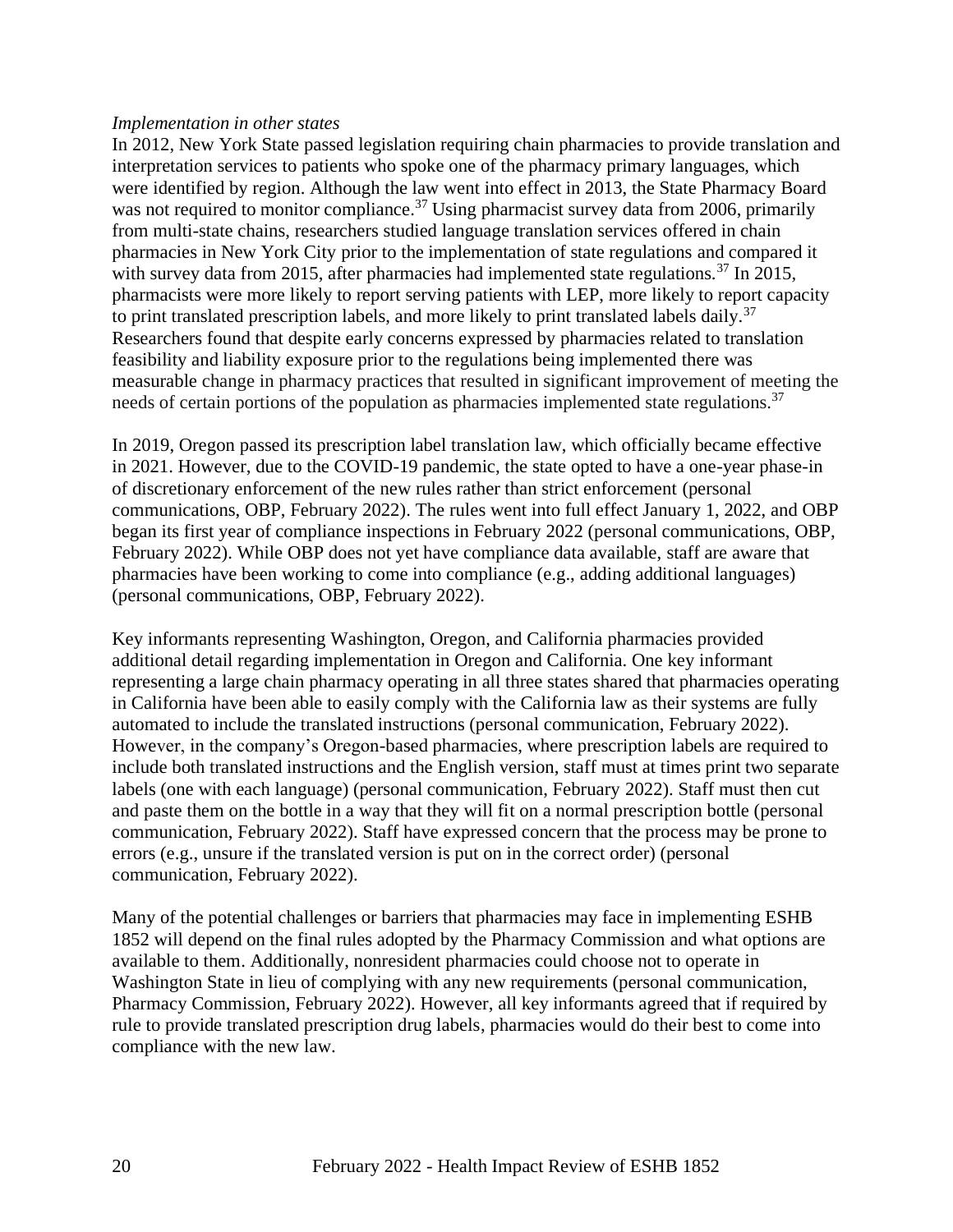Therefore, based on information from key informants representing pharmacies and implementation efforts in New York and Oregon, we have made the informed assumption that the Pharmacy Commission undertaking rulemaking and establishing requirements for the translation of prescription drug labels and other prescription information would likely result in more pharmacies providing translated materials in the languages determined in rule.

#### **Would pharmacies providing translated prescription drug labels and other prescription information result in improved language access to pharmacy services and prescription information?**

We have made the informed assumption that more pharmacies providing translated prescription drug labels and other prescription information would result in improved language access to pharmacy services and prescription information for some people with LEP in Washington State. This assumption is based on U.S. Department of Health and Human Services (HHS) Culturally and Linguistically Appropriate Services in Health and Health Care (CLAS) standards, National Council on Interpreting in Health Care (NCIHC) recommendations, and information from key informants.

CLAS "refers to services that are respectful of and responsive to individual cultural health beliefs and practices, preferred languages, health literacy levels, and communication needs."<sup>10</sup> HHS states, "CLAS helps [healthcare providers] meet the six aims for improving health care quality: the delivery of care that is safe, effective, patient-centered, timely, efficient, and equitable."<sup>10</sup> Language access can be obtained through interpretation (i.e., oral), translation (i.e., written), or sight translation (i.e., oral interpretation of written materials in the moment),  $^{18}$  and is one component of providing services that are culturally and linguistically appropriate and meet patient needs. Researchers have noted that removing language barriers may increase access to prescription drugs, and "pharmacists should ensure that information on and instructions for using prescribed drugs reach [people] in a language they read or at least understand."<sup>23</sup>

ESHB 1852 would improve language access by providing translated prescription drug labels. However, people with LEP would need to be aware that prescription drug labels are available in their preferred language and translations must be accurate (personal communications, February 2022). While ESHB 1852 requires that a pharmacy post signage to notify consumers of the availability of translated prescription information, the bill does not require additional outreach or education to increase awareness about translated prescription drug labels and prescription information.

Translations must also be accurate. Key informants stated that it is critical that translations of prescription instructions be certified, or at least verified by bilingual speakers (i.e., English and the preferred language) as accurate and appropriate translations (personal communications, February 2022). Language services should be provided by qualified persons,<sup>15</sup> that may include bilingual providers and staff and trained interpreters and/or translators, who have been assessed for their professional skills with verified language proficiency, knowledge of medical terminology and concepts in each language, appropriate training, and knowledge of and adherence to codes of ethics and standards of practice for medical interpreters. $9$  Use of informal interpreters (i.e., family members or untrained staff) carry the high potential for error related to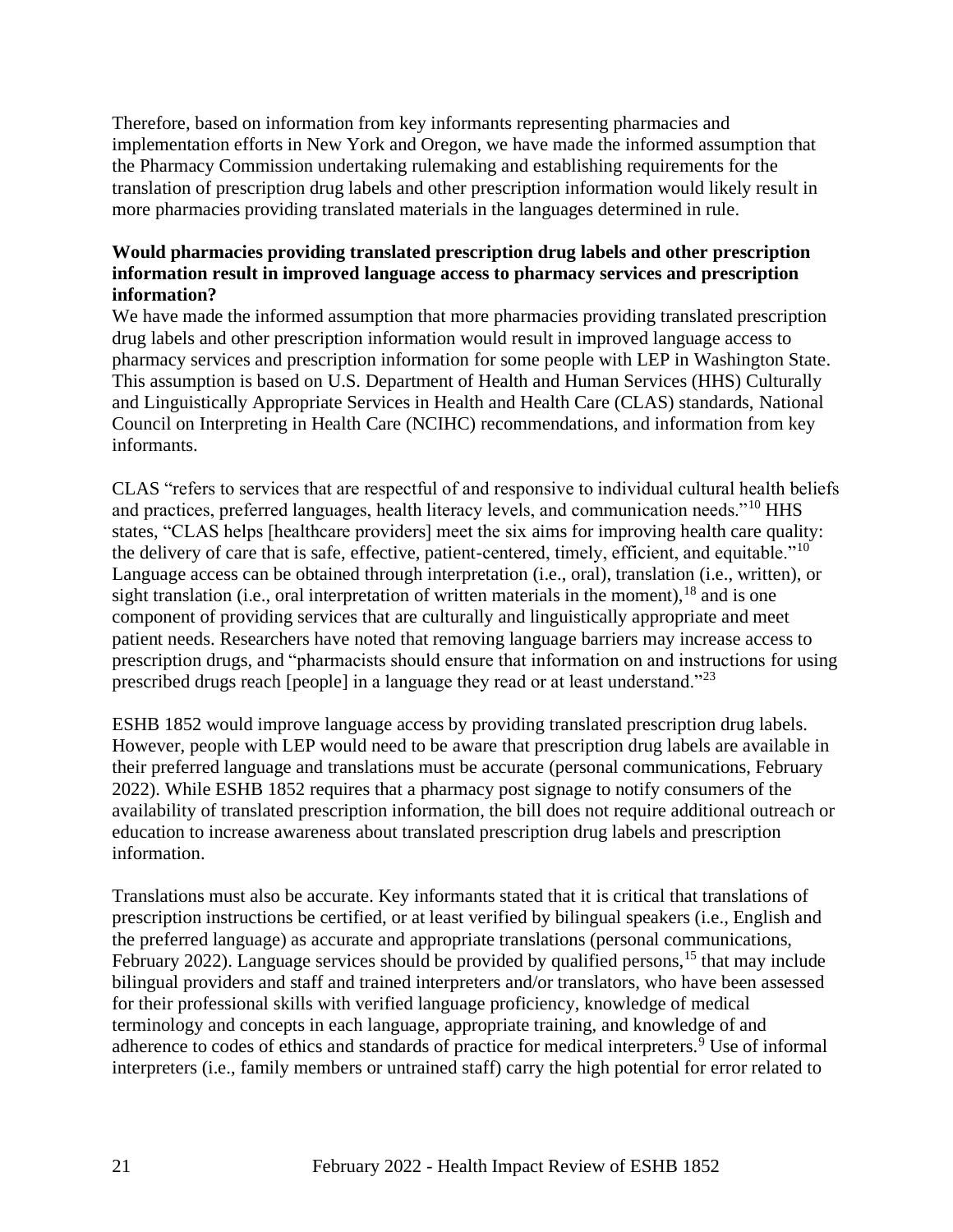the instructions.<sup>19,42</sup> Medication-specific terminology may require a technical fluency an informal interpreter may not have (personal communications, February 2022).<sup>19,42</sup>

For example, for translations to be accurate, they need to replicate intended meaning of what is being translated (i.e., contextual versus literal translations).<sup> $\frac{1}{4}$ 3</sup> Literal translations (i.e., word-forword) may not account for differences in linguistic structure and can therefore cause confusion or be misleading.<sup>43</sup> Local language patterns and word use may vary by cultural background and/or country.<sup>43</sup> Some languages are more descriptive than representative, requiring concepts to be explained rather than represented by a single word or a phrase.<sup>43</sup> Thus, translations may be longer than the English version.<sup>43</sup> Additionally, some common concepts used in prescription instructions in the U.S. do not exist in some cultures.<sup>43</sup> For example, prescription instructions may include taking a pill "once in the morning and once in the evening." As Chinese does not have a commonly used equivalent term for the word "evening", one group of translators chose to translate "evening" with a phrase used to refer to the evening news on Chinese television broadcasts to indicate when a medication should be taken so that it could be more easily understood by patients.<sup>39</sup>

Lastly, NCIHC recommends asking patients their preferred language for written instructions  $(including \, prescriptions)$  as a clinical best practice.<sup>18</sup> In part, this helps to ensure that written instructions can be provided in a language accessible to the patient. For example, for written instructions to be effective, a person must have literacy skills and the inclination to use written material in their native language.<sup>43</sup> Translated instructions may not meet the needs of people with limited literacy, and not all languages have a written form. Hmong does not have a common written form and in such cases interpretation or sight translation may be preferable.<sup>43</sup> Literacy among groups of immigrant or refugee communities in Washington State may also vary. In some cultures, women may have limited educational opportunities and literacy may be limited to the language of religion (e.g., Arabic) rather than the language spoken. Therefore, asking a patient's preferred language for written instructions and providing translations in that language may help to ensure accessibility.

Overall, requiring pharmacies and nonresident pharmacies to provide translated prescription drug labels and other prescription information would likely improve access to culturally and linguistically appropriate pharmacy services. Providing a translated prescription label in the preferred language of the patient follows CLAS standards and is a recommended practice by NCIHC. While there are challenges to providing appropriate translations, since the capacity to develop appropriate translations exists, we have made the informed assumption that translating prescription drug labels has the potential to improve language access to pharmacy services and prescription information for some people with LEP.

#### **Would improved language access to pharmacy services and prescription information for people with limited English proficiency improve health outcomes?**

There is a fair amount of evidence that improving language access to pharmacy services and prescription information for some people with LEP would improve health outcomes. There is a body of research suggesting that language barriers may contribute to adverse health impacts, including impacts related to medication use and adherence, as well as a body of research showing that accurate use of prescription drugs can help to manage health conditions.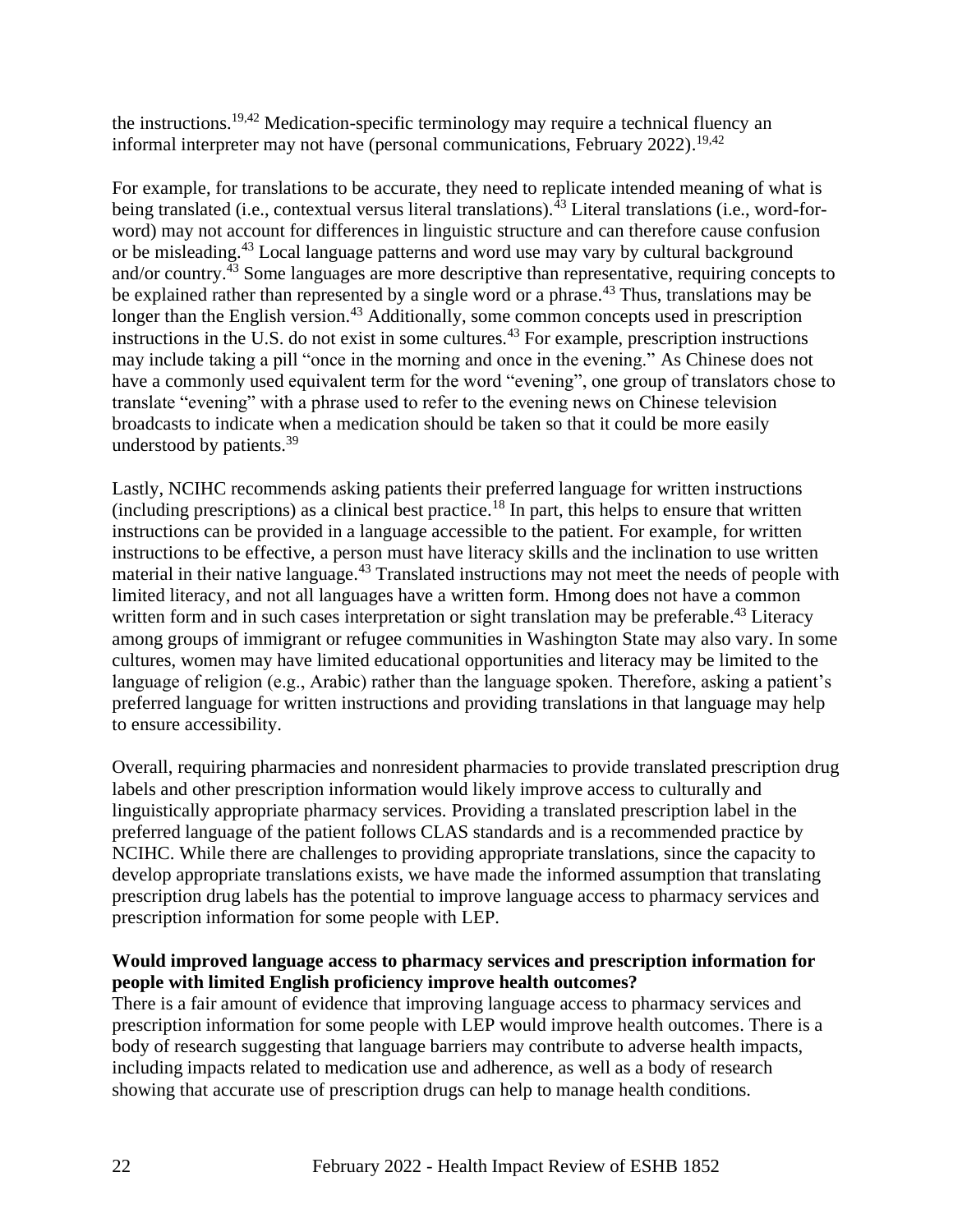A 2020 systematic review of articles published between 2009 and 2019 examining the impact of language barriers on the delivery of healthcare cited results from a U.S.-based telephone survey suggesting that, among patients who spoke a language different than the healthcare provider, 34.7% were confused about how to use medication and 41.8% had trouble understanding the drug label.<sup>20</sup> Understanding medication instructions is one of many components that support improved health outcomes, and all key informants agreed that it is important for language access that a patient be able to understand the label on the medication they have been prescribed (personal communications, February 2022).

Language barriers impact health care delivery and miscommunication between patients and healthcare providers and may result in adverse health impacts for patients who speak a language other than English.19-21,23,28 Results from a U.S.-based telephone survey found that 15.8% of patients who spoke a language different than the healthcare provider reported a bad reaction to medication due to difficulty understanding their healthcare provider's instructions.<sup>20</sup> Other studies have found that language barriers and miscommunication between patients and providers may result in incomplete prescribed treatment and increased medication complications.<sup>20</sup> Key informants shared that there have been "documented overdoses because 'once' is 11 in Spanish and 'once daily' shows up often on prescription labels" (personal communications, February 2022). Medication-related error is one of the most common types of medical error, affects substantial numbers of people, and accounts for a sizable increase in healthcare costs.<sup>44</sup> To help eliminate errors, NCIHC recommends that written instructions, including prescription instructions, sent home with a patient use a dual language format, where a patient has written instructions in both their preferred language and English so that healthcare providers (or others) can read the original text. <sup>18</sup> Moreover, if there was a question of error due to incorrect instructions, both sets of instructions could be compared.<sup>18</sup>

Evidence also indicates that, generally, about 1 in 5 new prescriptions are never filled.<sup>27</sup> Among prescriptions that are filled, nearly 50% are taken incorrectly (e.g., timing, dosage, frequency, duration).<sup>27,45</sup> The U.S. Centers for Disease Control and Prevention (CDC) cited evidence that nonadherence is associated with higher rates of hospital admissions, worse health outcomes, increased illness and death, and increased health care costs.<sup>27</sup> While nonadherence to medication regimens has several causes, one factor is not understanding or being unable to properly read the label.<sup>27</sup> Key informants shared that if people do not understand what medication they are taking they may be hesitant to take it, may take it incorrectly, or may not take it at all (personal communications, February 2022). Specifically, key informants representing Washington State pharmacies confirmed that if a patient does not understand the label on a medication they have been prescribed, then it is hard for them to adhere to the medication (personal communications, February 2022).

People who have a greater understanding of medications are more likely to take medications correctly.<sup>21-23</sup> One study examining the impact of translated standard instructions versus translated patient-centered instructions provided for people with LEP showed that patients who received the translated patient-centered version were "significantly more likely than those who received [translated] standard instructions to demonstrate how to take a single [prescription] medication appropriately."<sup>21</sup> They were also "significantly more likely to dose more medications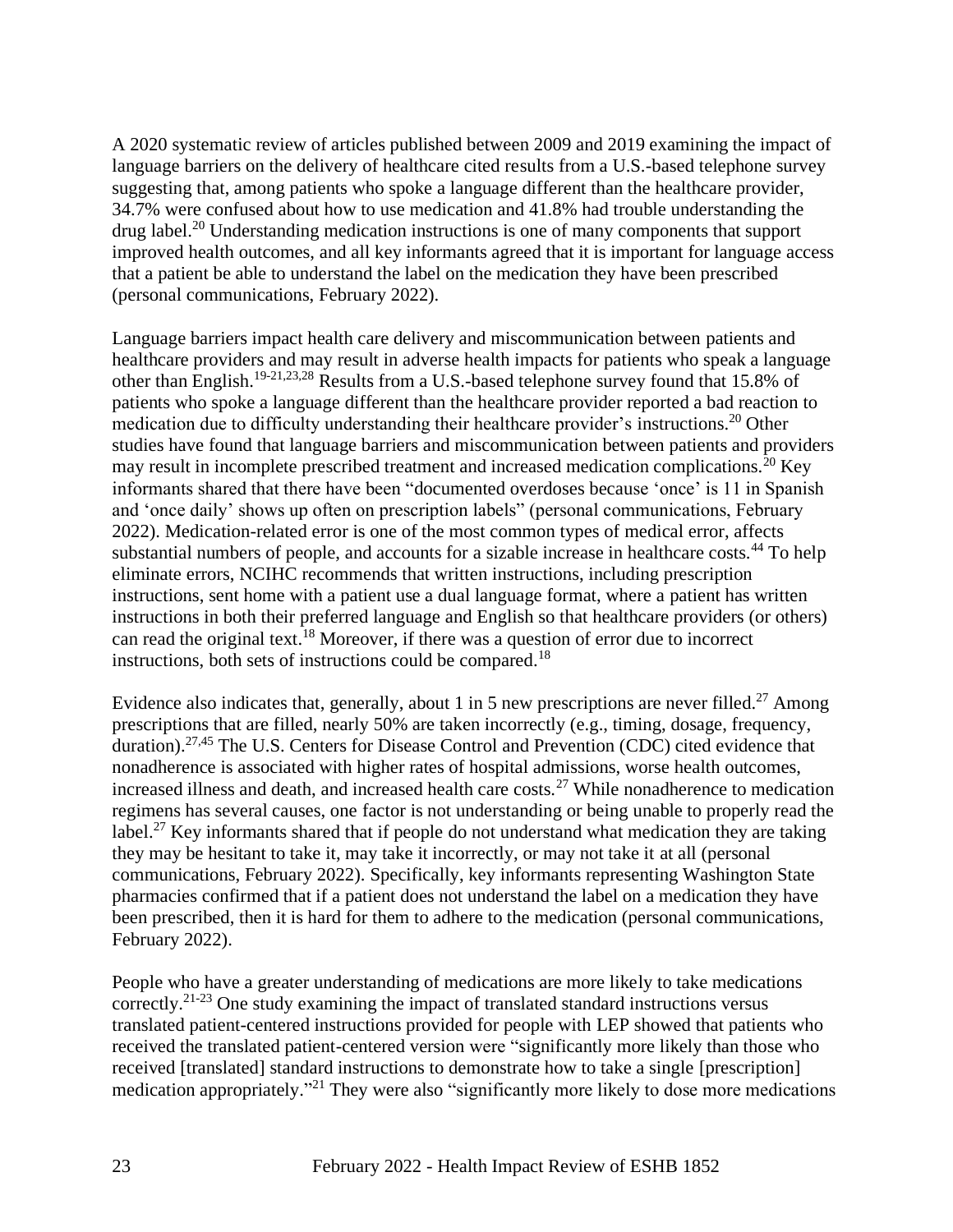correctly in a multi-drug regimen and to simplify medication use by consolidating when pills would be taken."<sup>21</sup> However, only a quarter of study participants demonstrated correct dosing of their medications, which could indicate that prescription labeling alone may not be sufficient in managing medication regimens.<sup>21</sup>

Lastly, it is generally accepted that use of prescription drugs can impact health outcomes. Healthy People 2030 includes a goal to reduce the proportion of people who cannot access prescription medications when needed.<sup>24</sup> They stated, " $[p]$ rescription medicines are critical for managing many common diseases and disorders. When people can't get the medicines they need, treatable conditions may get worse."<sup>24</sup> For example, according to the CDC, there is evidence showing that, "[b]lood pressure medicines can help you keep your blood pressure at healthy levels and therefore greatly reduce your risk of heart disease, heart attack, and stroke."<sup>25</sup> The World Health Organization (WHO) stated that "lack of adherence is the most important cause of failure to achieve [blood pressure] control," which "significantly increases the risk of [heart attack], stroke, and hospitalization."<sup>26</sup> While this is just one example and effectiveness, adherence, optimal management, safety, etc. vary by medication and health outcome, there is evidence that some prescription drugs, when used accurately, may improve health outcomes.

We were unable to find any studies specifically evaluating the impact of translating prescription drug labels on patient outcomes, including on health outcomes. For this reason and the purpose of this analysis, we have downgraded the strength-of-evidence to a fair amount of evidence rather than strong evidence. Therefore, there is a fair amount of evidence that improving language access to pharmacy services and prescription instructions may improve health outcomes for people with limited English proficiency.

#### **Would improved health outcomes decrease health inequities for people with limited English proficiency?**

There is strong evidence that improving health outcomes would decrease health inequities for people with LEP.

English language proficiency, time in the U.S., and having health insurance are predictors of healthcare use and access.<sup>23</sup> It is well-established that increasing access to and use of healthcare services improves health. There is also a large body of evidence supporting the positive association between use of health services for the early detection and treatment of physical and mental health disorders<sup>46</sup> and improved health outcomes. People who speak a primary language other than English are less likely to seek healthcare or see a healthcare provider.<sup>20,23,28,30</sup> A 2020 systematic review examining the impact of language barriers on the delivery of healthcare cited a Canadian study that found "66.7% [of patients who spoke a language different than the healthcare provider] faced a barrier when accessing healthcare, and 20% did not seek healthcare services if these were not readily available for fear of not understanding their healthcare provider."<sup>20</sup> Another study examined healthcare spending differences by English proficiency status and the long-term health care utilization patterns of those with or without English proficiency.<sup>30</sup> Researchers found a persistent gap (as measured by spending on healthcare services) in use of care between Hispanic adults with and without English proficiency between 1999 and 2018.<sup>30</sup> Within the same time frame, the gap of use widened between Hispanic adults with LEP and non-Hispanic, English-proficient adults.<sup>30</sup> The researchers' analysis determined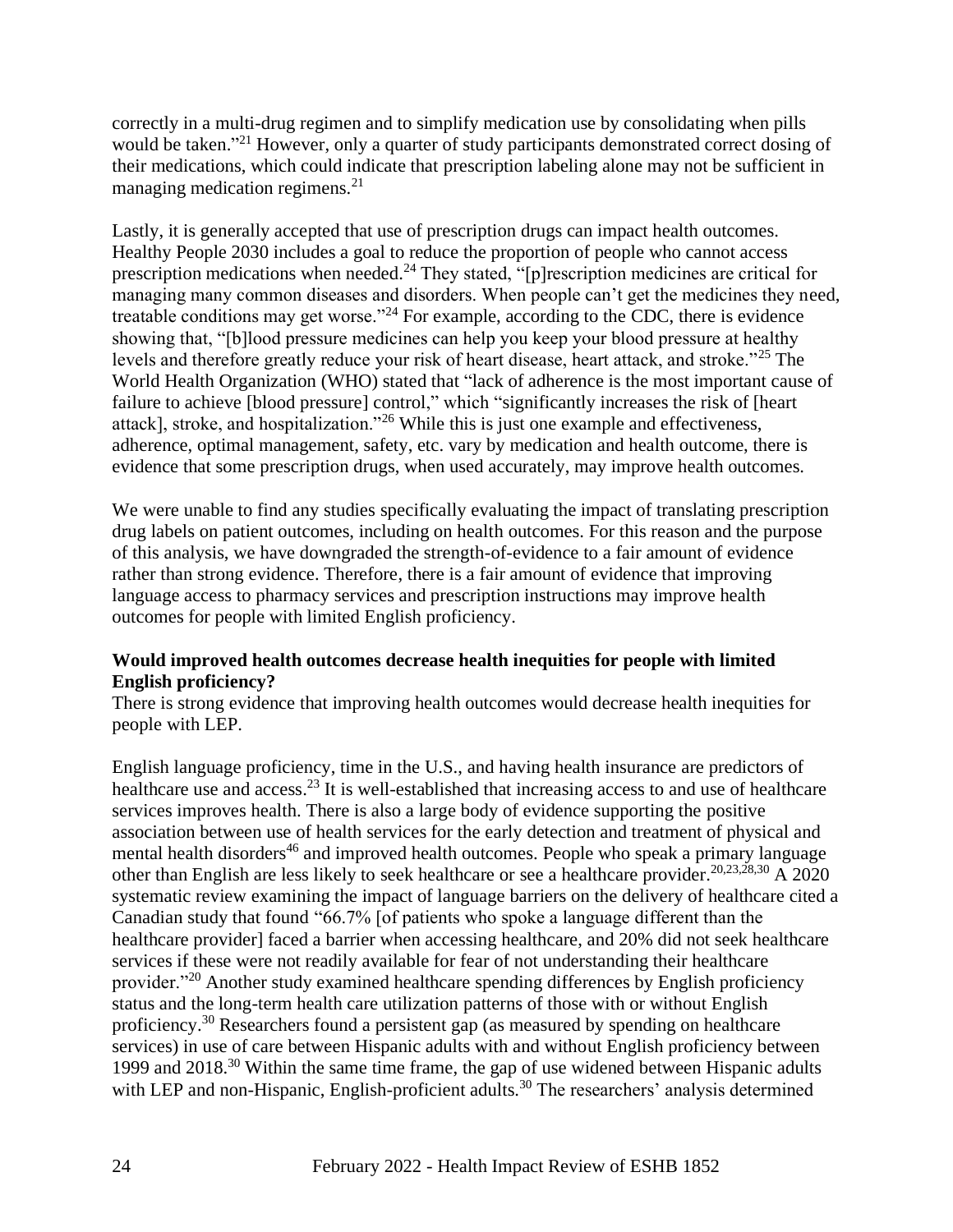that people with LEP showed substantial rates of missed age-appropriate health screenings.<sup>30</sup> Researchers discussed potential causes for language-based differences in health care utilization and the gaps as a potential result of language-based inequities and health care access: "Non-English speakers may be less likely to seek care for health concerns, anticipating that their needs might not be met […] Even when care is sought, the lack of language concordant clinical and administrative staff in many health care organizations may make navigating the health care system more difficult."<sup>30</sup>

A recent systematic review of 20 articles examined differences in outcomes in stroke care prevention, management, and recovery between patients with and without LEP in Englishpredominant healthcare settings.<sup>28</sup> However, 11 of the articles did not provide information about professional medical interpreter (PMI) availability or usage, and no studies evaluated the quality of available interpretation.<sup>28</sup> Overall, 4 studies examining pre-stroke preventive care found LEP was associated with "suboptimal results across multiple important metrics of pre-stroke care, showing that [people with LEP] have lower awareness of stroke symptoms and experience greater difficulty with medication regimens."<sup>28</sup> Authors recommended healthcare systems provide accessible translation services for written information to complement patient-provider discussions.<sup>28</sup> Specific to acute care, after accounting for sociodemographic factors and stroke severity, patients who preferred a language other than English and did not receive a PMI were statistically significantly less likely to receive defect-free care (i.e., receipt of all treatment measures for which a patient was eligible) compared to patients who did receive PMI.<sup>28</sup> Finally, when assessing post-stroke care, one study found that patients with LEP viewed "rehabilitation tasks as tests of competence rather than constructive activities" and "felt little agency in the decision of whether or not to involve a PMI".<sup>28</sup> Similarly, in another study, rehabilitation therapists reported that rehabilitation was affected by language barriers and a lower likelihood of providing written materials to their patients with LEP due to absence of translation services.<sup>28</sup> The systematic review concluded that without consideration of language access, studies "may fail to observe the vulnerability of [patients with LEP] who do not receive proper PMI services in a language discordant environment."<sup>28</sup>

These inequities are exacerbated by determinants of health like racism, which "contributes to social inequities (e.g., poverty) that shape health behaviors, access to healthcare, and interactions with medical professionals."<sup>47</sup> Institutionalized racism results in differential access to resources, services, and opportunities, including access to healthcare, by race.<sup>48</sup> For example, in Washington State, Spanish is a common primary language of people with LEP,<sup>33</sup> and data have shown that Hispanics were most likely to report fair or poor health as compared to all other racial/ethnic groups (36% versus 16% state average).<sup>31</sup>

Since people with LEP experience greater barriers in accessing healthcare and worse health outcomes, in part due to language access barriers, and since ESHB 1852 would likely improve language access for some people with LEP, there is strong evidence that ESHB 1852 would decrease health inequities for people with LEP in Washington State.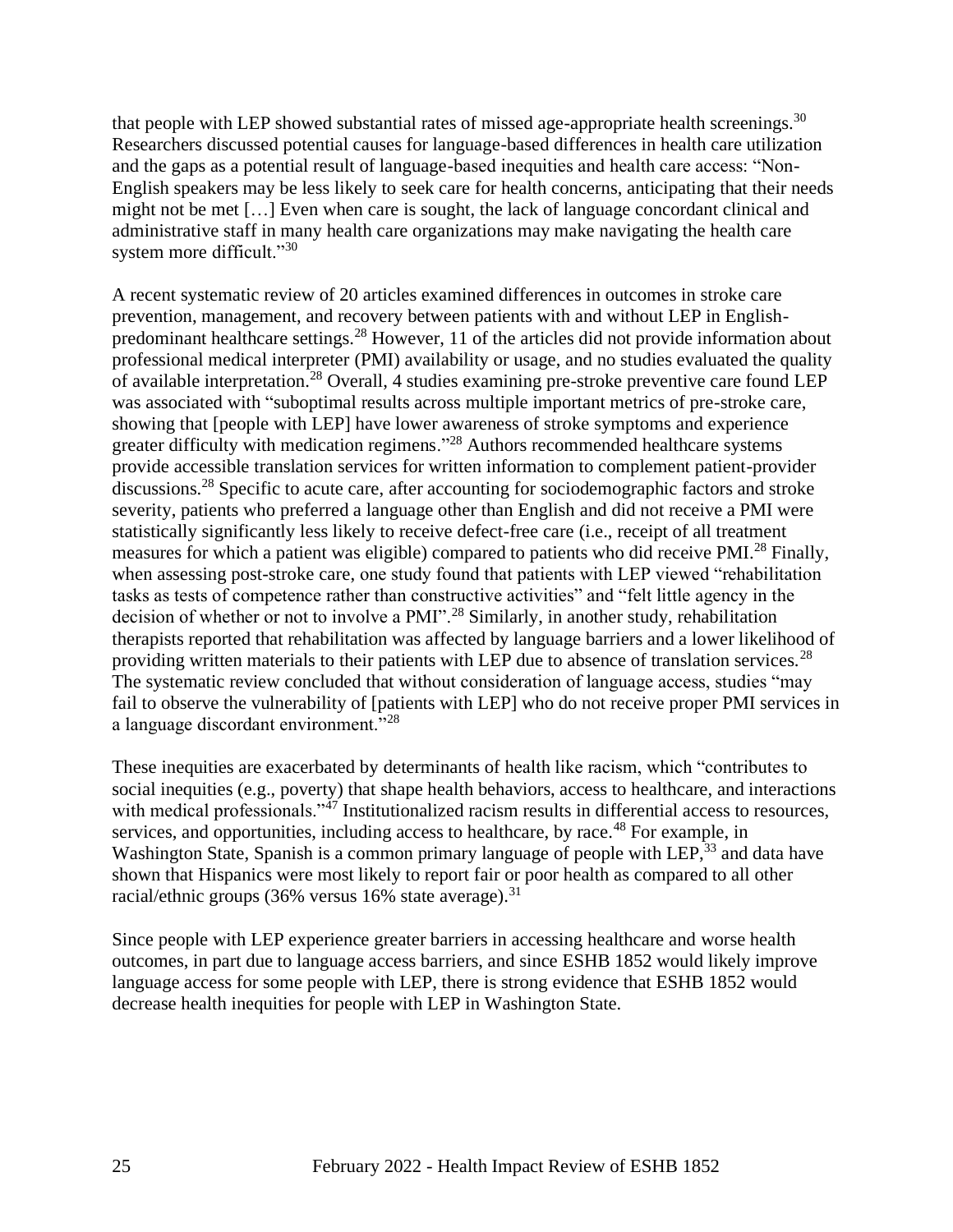## **Annotated References**

#### <span id="page-25-0"></span>1. **RCW 18.64.246 Prescriptions—Labels—Cover or cap to meet safety standards— Penalty, Revised Code of Washington(2013).**

This RCW within the Pharmacists chapter establishes prescription drug label requirements. Violation of this section is a misdemeanor.

### 2. **RCW 69.41.050 Labeling requirements—Penalty., Revised Code of Washington (2003).**

This RCW within the Legend Drugs—Prescription Drugs chapter establishes labeling requirements and associated penalties for violations of those requirements.

## 3. **RCW 18.64.005 Commission—Powers and duties, Revised Code of Washington (2013).**

This RCW establishes the statutory authority of the Pharmacy Quality Assurance Commission. Listed among its powers and duties is to promote "rules for the dispensing, distribution, wholesaling, and manufacturing of drugs and devices and the practice of pharmacy for the protection and promotion of the public health, safety, and welfare." Any violation of the Commission's rules "shall constitute grounds for refusal, suspension, or revocation of licenses or any other authority to practice issued by the commission."

## 4. **Pharmacy Commission. Tumwater, Washington.**

This Washington State Department of Health web page provides an overview of the Pharmacy Quality Assurance Commission.

## 5. **WAC 246-945-016 Prescriptions—Outpatient labels—Minimum requirements, Washington Administrative Code(2020).**

This Pharmacy Quality Assurance Commission rule details the requirements for labeling prescription containers that licensees must follow when dispensing legend drugs to outpatients.

## 6. **U.S. Department of Health and Human Services. Limited English Proficiency**

**(LEP). Available at: [https://www.hhs.gov/civil-rights/for-individuals/special-topics/limited](https://www.hhs.gov/civil-rights/for-individuals/special-topics/limited-english-proficiency/index.html)[english-proficiency/index.html.](https://www.hhs.gov/civil-rights/for-individuals/special-topics/limited-english-proficiency/index.html) Accessed February 21, 2022.**

This U.S. Department of Health and Human Services webpage provides resources for people whose primary language is not English.

#### 7. **Executive Order 13166. Improving Access to Services for Persons with Limited English Proficiency 2000; Available at: [https://www.justice.gov/crt/executive-order-13166.](https://www.justice.gov/crt/executive-order-13166) Accessed February 15, 2022.**

This DOJ web page provides an overview of Executive Order 13166 "Improving Access to Services for Persons with Limited English Proficiency" (2000), which " requires Federal agencies to examine the services they provide, identify any need for services to those with limited English proficiency (LEP), and develop and implement a system to provide those services so LEP persons can have meaningful access to them." It provides guidance and materials which offer informal non-binding guidance to assist in understanding the order.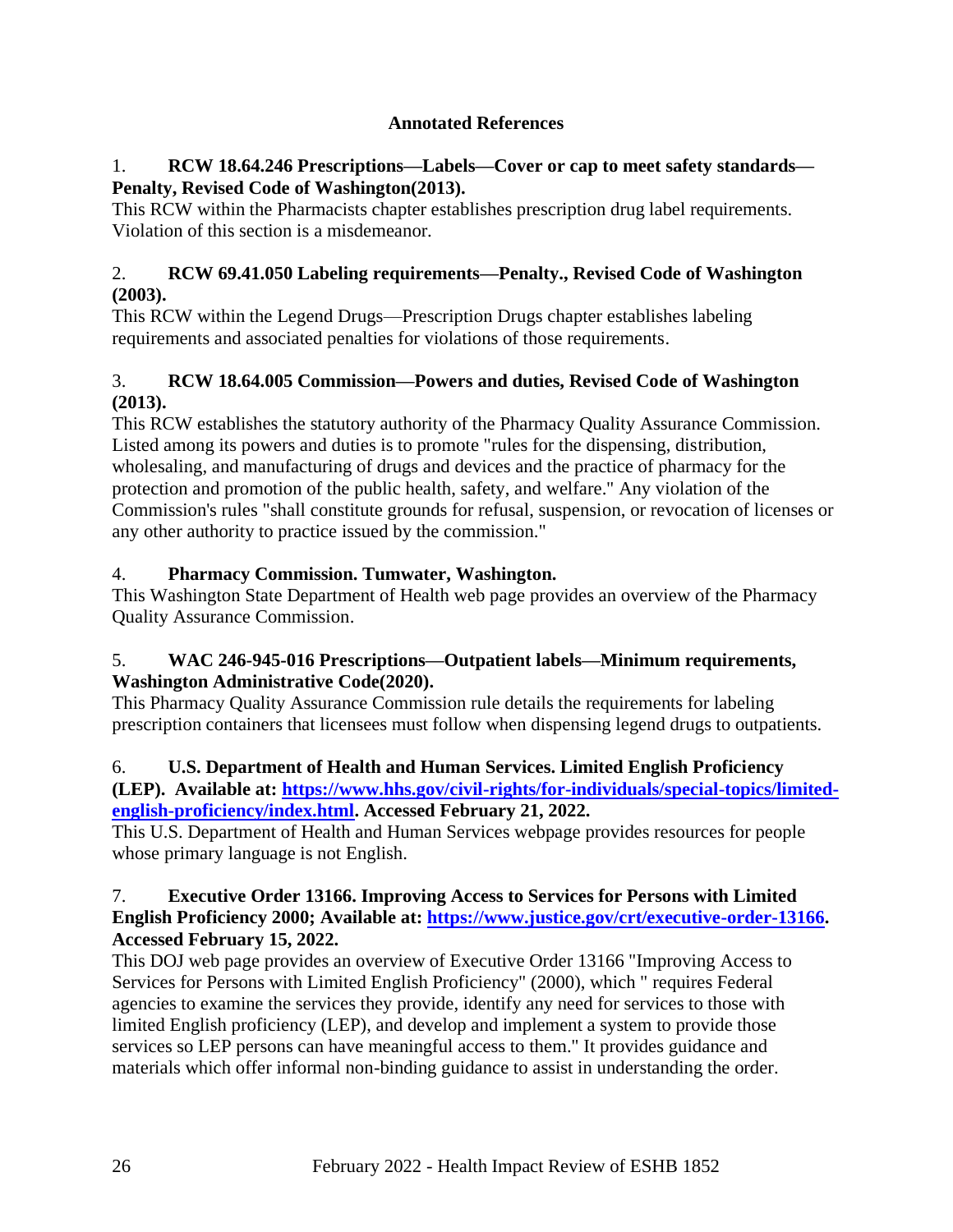8. **What qualifies as "Federal financial assistance" for purposes of civil rights complaints handled by OCR? Available at: [https://www.hhs.gov/civil-rights/for](https://www.hhs.gov/civil-rights/for-individuals/faqs/what-qualifies-as-federal-financial-assistance/301/index.html)[individuals/faqs/what-qualifies-as-federal-financial-assistance/301/index.html.](https://www.hhs.gov/civil-rights/for-individuals/faqs/what-qualifies-as-federal-financial-assistance/301/index.html) Accessed February 21, 2022.**

This webpage provides a list of recipients of federal financial assistance from the U.S. Department of Health and Human Services.

#### 9. **Access Washington State Coalition for Language. Washington State Coalition for Language Access Tools for Health Language Access in Healthcare for LEP Persons: What Providers in Washington State Need to Know. 2015.**

Washington State Coalition for Language Access (WASCLA) created a fact sheet for healthcare providers as a resource related to language access in healthcare. The fact sheet refers to research documenting that when a patient speaks limited English, they are at an increased risk for medical errors, including those with prescriptions drugs; have more unnecessary diagnostic testing and procedures; have increased rates of hospitalization, longer hospital stays and more re-admissions; have worse outcomes; and accrue both higher personal and system expenses. The fact sheet cites that the Supreme Court has ruled that language can be an identifier of national origin, and therefore is encompassed in Title VI of the 1964 Civil Rights Act. The Affordable Care Act (ACA) also established mandates for meeting the needs of people with limited English proficiency. The United States Department of Health and Human Services developed standards for Culturally and Linguistically Appropriate Services in Health and Health Care (CLAS) in 2004 and updated in 2014. A covered entity receiving federal funds for any part of its operation is required to provide no-cost meaningful language access services to people with limited English proficiency at all points of service. Language assistance must be provided to those responsible for the patient's care, as well (e.g. parents, relatives, guardians). Licensed healthcare providers working for a covered entity receiving federal funds must comply with Title VI (i.e., hospitals, nursing homes, Medicaid agencies, outpatient clinics, and pharmacies). The fact sheet states that to provide language assistance services means that "all parties are provided with high quality spoken and written language communications which allow them to comfortably discuss the patient's health and health care – the ensure meaningful access to services." Language translation means translating done between written languages – the source language and the target language. Language services should be provided by qualified persons, that may include of bilingual providers and staff and trained interpreters and/or translators, who have been assessed for their professional skills with verified language proficiency, knowledge of medical terminology and concepts in each language, appropriate training, and knowledge of and adherence to codes of ethics and standards of practice for medical interpreters. A patient's family member, friend, or accompanying minor may not be required to interpret for the patient except in emergency situations. It is estimated that only one third of the English-speaking public has adequate health literacy.

## 10. **Health Think Cultural. CLAS, cultural competency, and cultural humility. US Department of Health and Human Services; US Department of Health and Human Services Office of Minority Health.**

This document is a one-page resource on how to improve quality of care through the concepts of CLAS, cultural competency, and cultural humility. Culturally and linguistically appropriate services (CLAS) "refers to services that are respectful of and responsive to individual cultural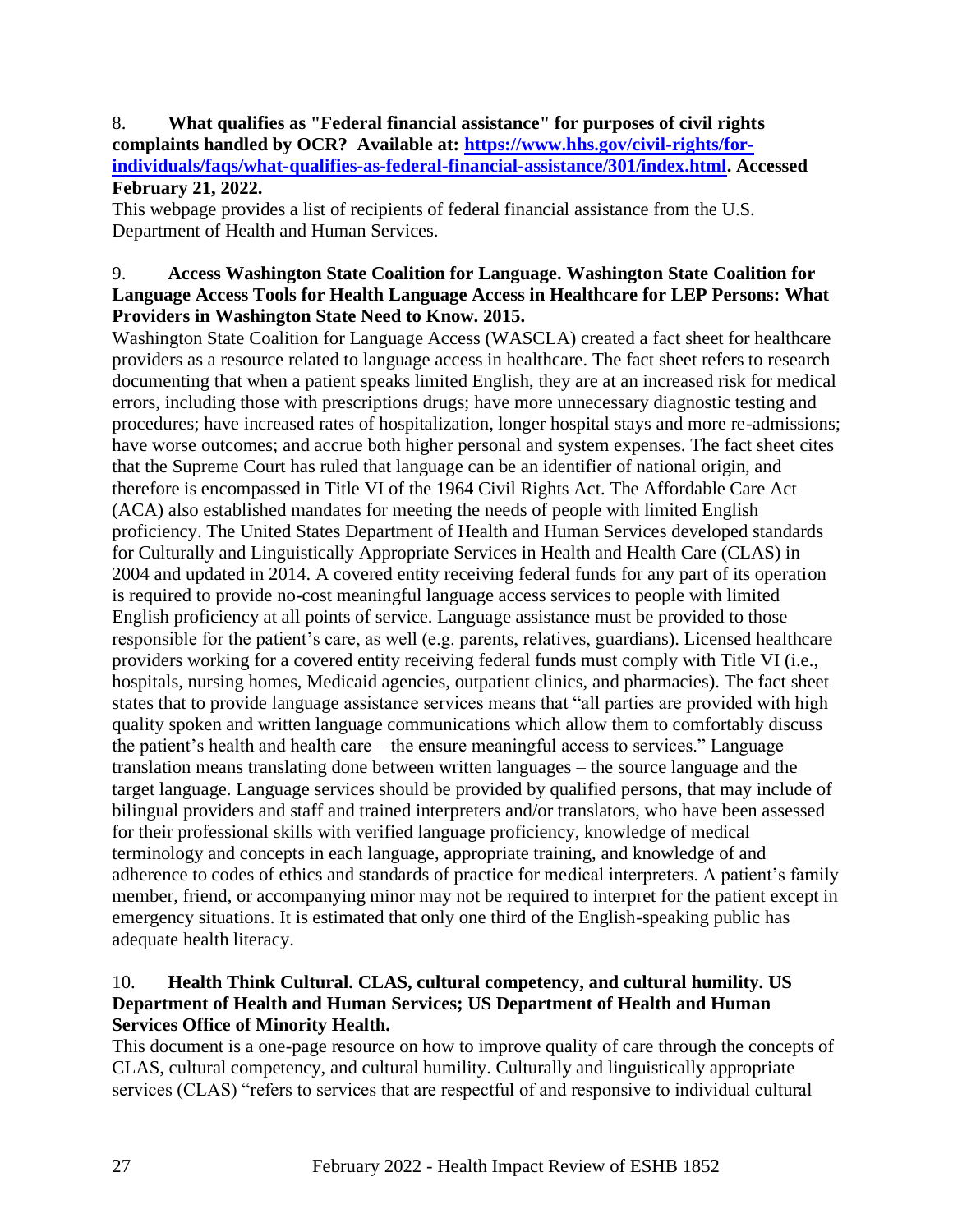health beliefs and practices, preferred languages, health literacy levels, and communication needs." Cultural competency is described as "a developmental process in which one achieves increasing levels of awareness, knowledge, and skills along a continuum, improving one's capacity to work and communicate effectively in cross-cultural situations." Cultural humility is described as a "process of understanding one's biases and privileges, managing power imbalances, and maintaining a stance that is open to others in relation to aspects of their cultural identity that are most important to them."

## 11. **HHS Continues to Improve Access for LEP Individuals. Available at:**

**[https://www.hhs.gov/civil-rights/for-individuals/special-topics/limited-english](https://www.hhs.gov/civil-rights/for-individuals/special-topics/limited-english-proficiency/hhs-continues-to-improve-access-for-lep-individuals/index.html)[proficiency/hhs-continues-to-improve-access-for-lep-individuals/index.html.](https://www.hhs.gov/civil-rights/for-individuals/special-topics/limited-english-proficiency/hhs-continues-to-improve-access-for-lep-individuals/index.html) Accessed February 21, 2022.**

This webpage provides an overview related to how the U.S. Department of Human Services is reducing barriers for people with limited English proficiency, including how covered entities must comply with federal law.

### 12. **§ 6829. Interpretation and translation requirements for prescription drugs and standardized medication labeling, (2013).**

This document provides the text of New York State's law requiring interpretation and translation for prescription drugs and standardized medication labeling. Passed in 2012, the law became effective Marcy 30, 2013, and has not been updated since enacted.

## 13. **N.Y. Comp. Codes R. & Regs. Tit. 8 § 63.11 - Interpretation and translation requirements for prescription drugs, (2014).**

This section of the New York Codes, Rules, and Regulations detail the requirements for interpretation and translation for prescription drugs to implementation Education Law section 6829(3).

## 14. **Translations of Pill Directions as Specified in 16 California Code of Regulations Section 1707.5. Available at:**

**[https://www.pharmacy.ca.gov/publications/translations.shtml.](https://www.pharmacy.ca.gov/publications/translations.shtml) Accessed February 20, 2022.** The webpage provides the 2016 requirements for translated prescription levels to establish a mechanism by which patients may obtain translated instructions on prescription labels.

## 15. **Zargarzadeh A. H., Law A. V. Access to multilingual prescription labels and verbal translation services in California.** *Res Social Adm Pharm.* **2011;7(4):338-346.**

Zargarzadeh and Law conducted a cross-sectional, observational study of pharmacists in California "to examine (1) self-reported capability for and actual provision of prescription labels or verbal medication information in languages other than English by California pharmacies and (2) characteristics of pharmacies that provide such services." Authors cited evidence that patients with limited English proficiency (LEP) have "difficulty understanding written medication instructions handed out by pharmacists and have lower adherend rates to medications." A total of 691 pharmacists in charge of retail pharmacies (i.e., community pharmacies) were randomly selected throughout California to participate in a telephone interview conducted in from August through November 2009. This study was completed prior to CA's requirements (2015) that medication labels be printed in a patient with LEP's preferred language. A total of 552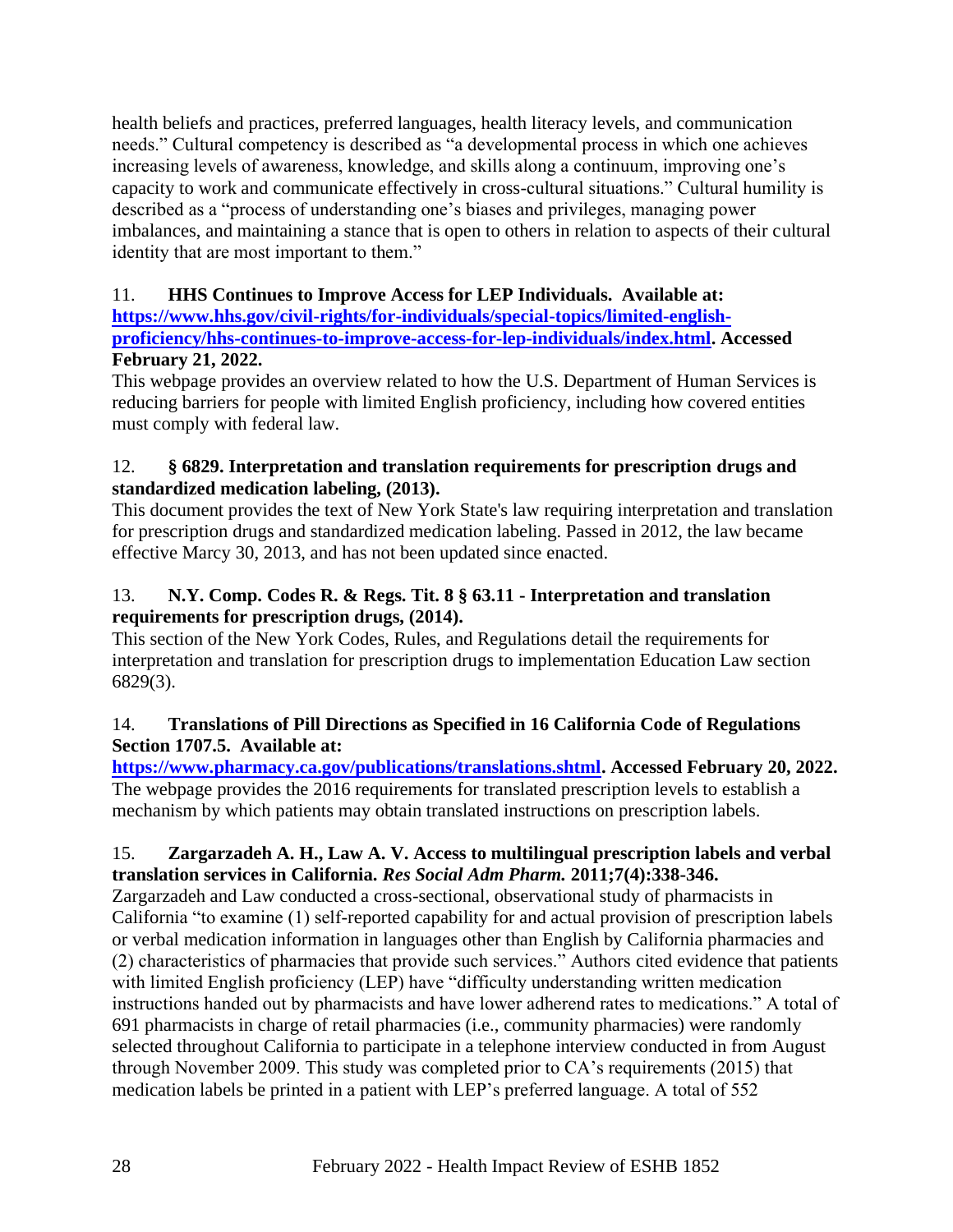participated (79.9% response rate). "More than half 59% of the 139 pharmacies that did not participate were independent pharmacies." Some could not be reached (36.7%), lacked interest (32.4%), did not have time (20.8%), or deferred an interview to a different time or the corporate office (10.1%). However, the proportion of responding chain and independent pharmacies did not statistically differ from the distribution in the state (65.4% and 34.6%, respectively). Similarly, the proportion of participating urban and rural pharmacies was reflective of the proportions in the state. The study's main outcome measures were the "number of pharmacies that could and did provide multilingual labels (MLs) and/or offer medication information verbally in the patient's preferred language." Researchers used 3 independent variables in regression models (i.e., type of pharmacy [chain vs. independent], location [rural vs. urban], and % of patients with LEP as reported by pharmacists). Results showed that "69% of the pharmacies surveyed could provide MLs, and 67.9% did provide MLs routinely on patient request." These results are similar to findings reported by a study of Georgia, North Carolina, Colorado, and Texas (65% of pharmacies provided limited or full translations of prescription labels). Authors noted, "of these, 78.9% (299) of the pharmacies could print labels in Spanish." Other available languages included: Chinese, Vietnamese, French, Farsi, Arabic, Korean, Tagalong, Hindi, Russian and Italian. Some chain stores could provide labeling in as many as 17 languages. Most (97.4%) of those generating MLs used computer software for translation. Of the 170 pharmacies without the capability to providing MLs, 81.2% believed in providing MLs and believed it would be useful for patients with LEP. Meanwhile, 82.4% of pharmacies provided interpretation (verbal) of labels or other medication information such as leaflets, pamphlets, and guides to patients. Chain pharmacies reported a statistically significantly higher capability to provide MLs than independent pharmacies. Authors hypothesized this may be because chain pharmacies have networked software databases and are able to cover the costs. Pharmacies located in rural areas (i.e., a town with population of 25,000 or less, not adjacent to a large city or part of a continuous urban area) also reported higher availability of MLs than pharmacies in urban areas. Authors thought this may be in response to demand for these services due to the large number of people with LEP who live in rural areas where they may be employed as agricultural workers. Finally, "pharmacies with higher number of estimated limited English proficient (LEP) patients reported higher availability of MLs [...] and verbal translations." Researchers highlighted that "results do not necessarily reflect that two-thirds of [patients with LEP] actually receive MLs." They cite other studies that have shown that "there is a significant difference in capability and practice of multilingual medication instructions." Additionally, authors note that they did not evaluate the quality of the translations provided by pharmacies.

#### 16. **Pharmacy Oregon Board of. Prescription Labeling & Accessibility Rules. 2020.**

The minutes of the Oregon Board of Pharmacy Rules Advisory Committee included a PowerPoint presentation by the Rules Committee outlining the directives of OR SB 698 (2019). The presentation included stated objectives and impacts of the bill, and context and consideration for rulemaking.

#### 17. **Hawryluk M. Independent pharmacies are fighting to stay in business through the pandemic.** *Fortune.* **29 April 2021, 2021.**

This online news article by Hawryluk and Kaiser Health News discussed the impact of the COVID-19 pandemic on pharmacies, particularly independent pharmacies. The article notes that independent pharmacies were challenged to remain open before the pandemic. For example,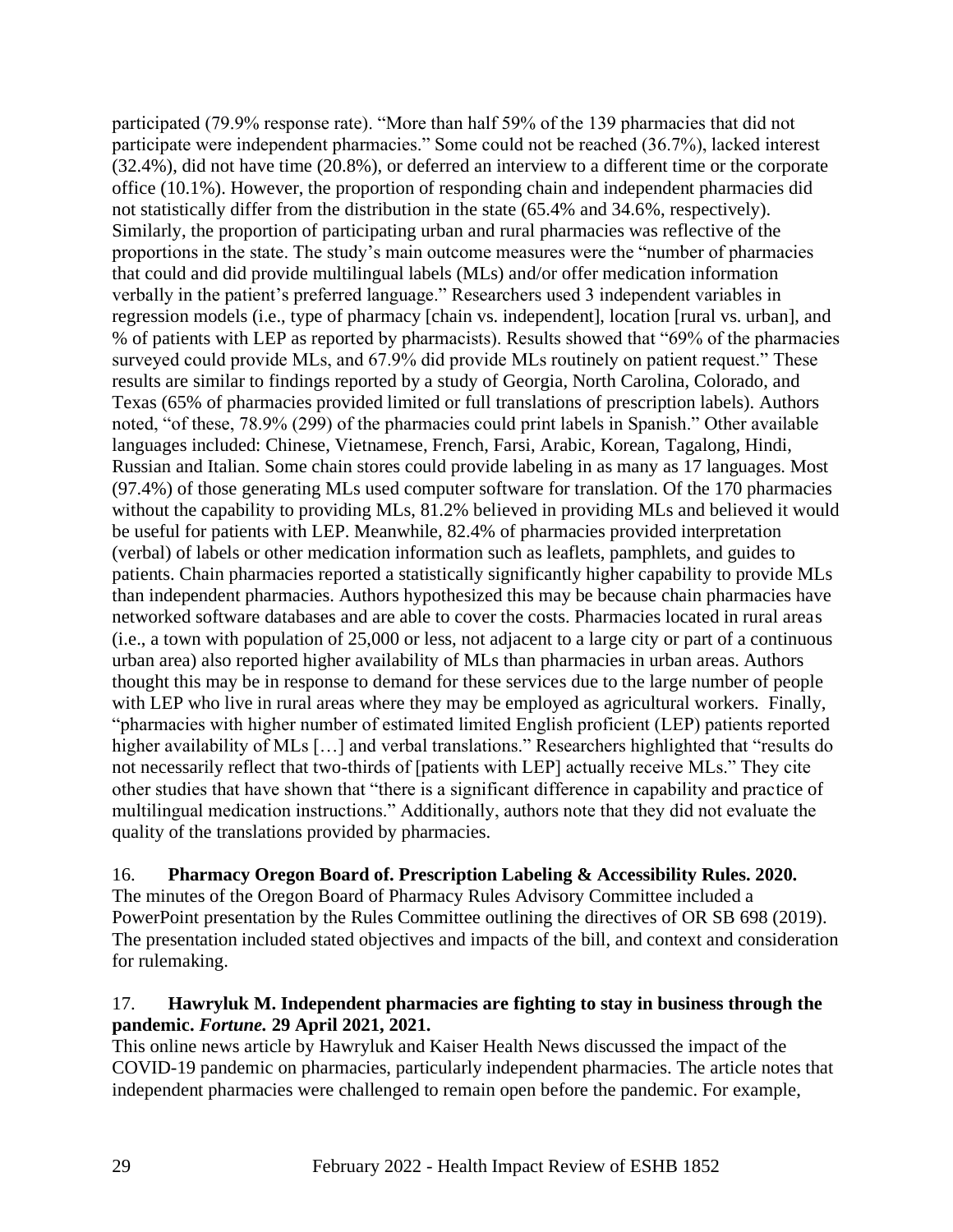"The Rural Policy Research Institute found that 1,231 independently owned rural pharmacies, about 16%, closed for good from 2003 to 2018, well before the pandemic pinch." Similarly, the Drug Channels Institute found, "after five years of declines, the number of urban and rural independent pharmacies dipped below 20,000 for the first time in 2020." While 20 years ago pharmacies could see gross profit margins of 36%, the article reports "[n]ow independent pharmacies are fortunate to see margins of 3% to 5%, if they survive the pandemic at all." The author states that, "Much of that decline comes from the impact of pharmacy benefit managers (PBMs), which manage commercial and public health plans' prescription drug reimbursements to pharmacies. Those PBMs, often aligned with large drugstore chains". Despite most pharmacies seeing a decline in prescriptions in 2020, they experienced new costs (e.g., person protective equipment [PPE], phone services to handle calls for COVID-19 tests and vaccines).

#### 18. **Care National Council on Interpreting in Health. Sight Translation and Written Translation, Guidelines for Healthcare Interpreters Working Paper Series***.* **2010.**

The paper's focus is on the special demands of sight translation and written translation within the context of the work of spoken language interpreting and offers guidance for a spoken language interpreter for sight and written translation. Interpreting is defined as "the oral rendering of spoken or signed communication from one language into another" and is dependent on the interpreter's ability to comprehend oral communication in 2 languages and produce an accurate and complete conversion from one language to another, most often in real time. Written translation is defined as "the rendering of a written text in one language in a comparable written text in another language" with the ability to comprehend written text in one language and to produce a comparable rendition in another written language. Sight translation is defined as "the oral rendition of text written in one language into another language and is usually done in the moment" requiring the understanding of the written text in one language and the ability to produce an oral or signed rendition in another language. Interpreters follow the American Society for Testing and Materials' (ASTM) Standard Guide for Language Interpretation Services; the guidelines are not clear as to what an interpreter may be reasonably expected to sight translate. Interpreters are also not expected to provide "on-the-spot" written translations, other than very brief text, and if they do provide brief written translations, they cannot be held to the same standards as formally translated texts. The ASTM Standard Guide for Language Interpretation Services offers guidelines for languages that do not have a written form in common use; the ASTM of Patient/Guardian Literacy states: "If patients' ability to read their preferred spoken language is limited, and a durable record of instructions is needed, audio or video recordings of the oral text should be provided to the patient/guardian." The Guidance Memorandum on Limited English Proficiency Access issued by the Office of Civil Rights addressed the types of written materials that should be translated. The paper highlights that the language within the guidance memorandum include materials that are routinely provided in English" and "vital documents," and stated that these materials "should have already been translated in the 'regularly encountered languages other than English.'" The paper stated that having an interpreter sight translate print materials may not lead to clear communication and understanding. The authors of the paper reiterated the different skill sets needed for interpretation, translation, and site translation, and the authors called upon healthcare providers and facilities to understand that each require different skills. The authors of the paper outline the 4 types of typical documents that patients receive in healthcare settings, one of which are documents that contain specific instructions for patient care, such as prescriptions, preparation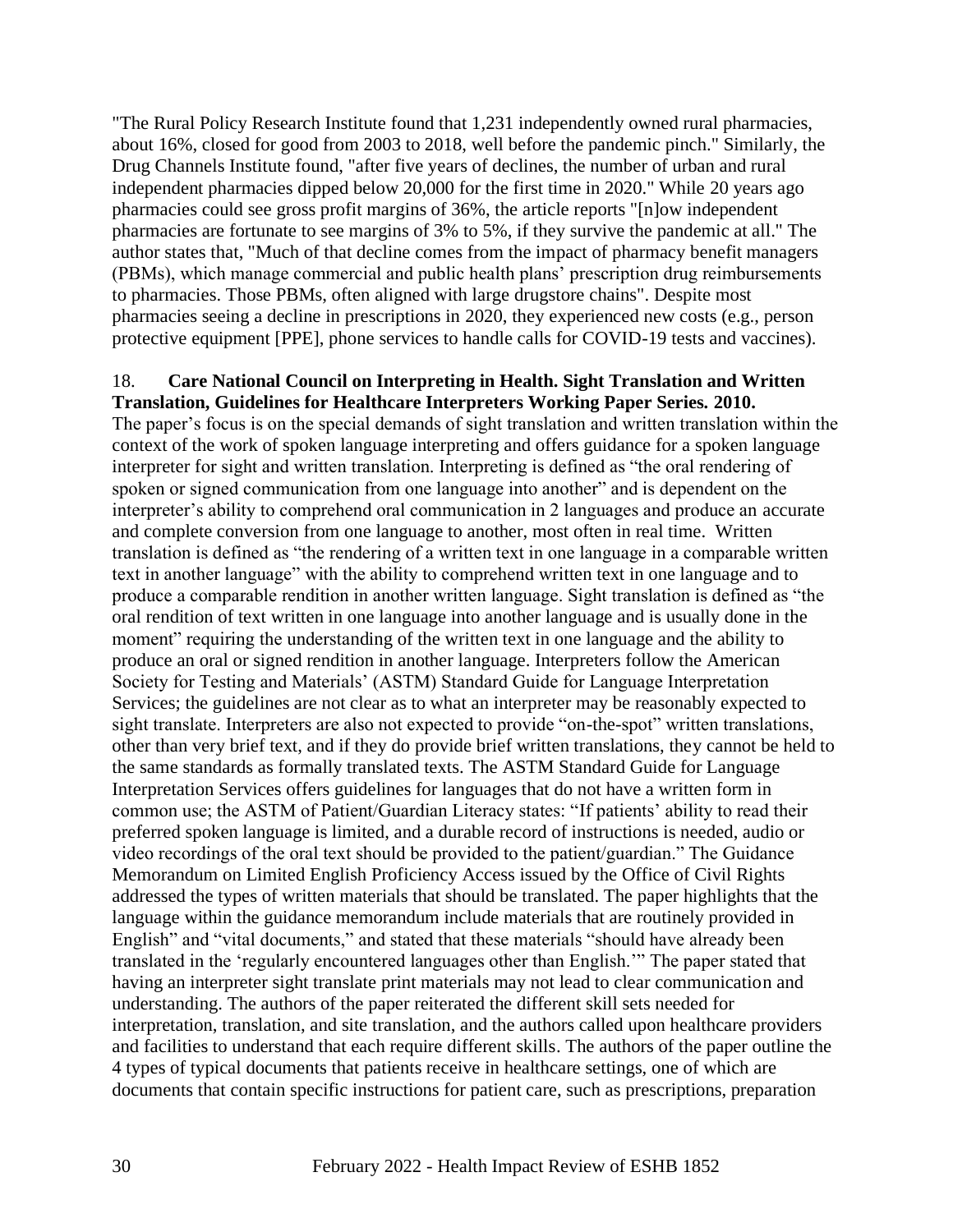for procedures, and discharge instructions. Specifically, National Council on Interpreting in Health Care's (NCIHC) recommends that "Documents with specific instructions are appropriate for sight translation, with the provider present, so that the patient's questions can be answered by the provider, not the interpreter." Furthermore, healthcare interpreters sight translations should be brief and non-technical (e.g. the dosage label on a medication package). NCIHC recommends a patient has written instructions in both English and their target language so that healthcare providers can read the original text, and, moreover, if there was a question of error due to incorrect instructions, both sets of instructions could be compared. Other NCIHC recommendations included inquiring what language a patient would prefer to receive a written document. NCIHC noted that not all patients may be able to read. For example, Hmong and Navajo do not commonly have a written form and in such cases, NCIHC recommended a healthcare setting being able to provide an alternative to written translation. The paper concluded stating "Wherever possible, in the interest of accuracy and efficiency, written texts in appropriate languages (or audio or video recordings of texts) must be prepared with the assistance of qualified translators in advance of their need in any particular provider-patient encounter."

#### 19. **Quan K., Lynch J. The High Costs of Language Barriers in Medical Malpractice National Health Law Program: School of Public Health, University of California, Berkeley;2010.**

Quan et. al examined when language barriers may have resulted in harm to a patient by analyzing 35 medical malpractice claims of a malpractice carrier that insures patients in 4 states. These 35 claims represented 2.5% of the Carrier's 1.373 total malpractice claims from January 2005 through May 2009. Criteria for inclusion was based on whether the patient or physician spoke a primary language other than English, was unable to speak English, or was a person with limited English proficiency. Claims did not identify the name of any physician, health care provider, patient or any private health information. The study collected language proficiency, location of medical training, country of nativity, medical condition of the patient and the physician. The 35 cases were grouped by theme related to the provision of language services and included: failure to provide competent oral interpretation; failure to provide written translations of important documents; inadequate documentation; and allegations of discrimination. The claims highlighted that cases result in patients suffering death and irreparable harm. In the majority of cases (32 of 35), it was found that the healthcare provider did not use a competent or trained interpreter. Some cases documented in the study used a minor child as an interpreter. Minors are not trained interpreters; they may not interpret accurately, are prone to omissions, additions, substitutions, and volunteered answers. Further, they are less likely to comprehend medical terminology to accurately interpret either the English or in the language of the patient and likely not able to fully participate in a medical discussion. Failure to translate documents such as consent forms and discharge instructions was present in 12 of the 35 cases (34%). The study found patients signed English language consent forms, after a provider had acknowledged that a patient spoke or read limited to no English. The study documented legal cases (Macy v. Batchford and McQuitty v. Spangler) where courts have ruled that consent requires more than just a form and that a patient must understand the issues and information at hand. Further, [u]nder well-established common law, a patient must be given sufficient information about the treatment, benefits, risks and alternatives to make the consent meaningful." Neary all the cases were found to not provide adequate documentation of a person's limited English proficiency or the need for an interpreter. Some cases would record that a patient spoke little or limited English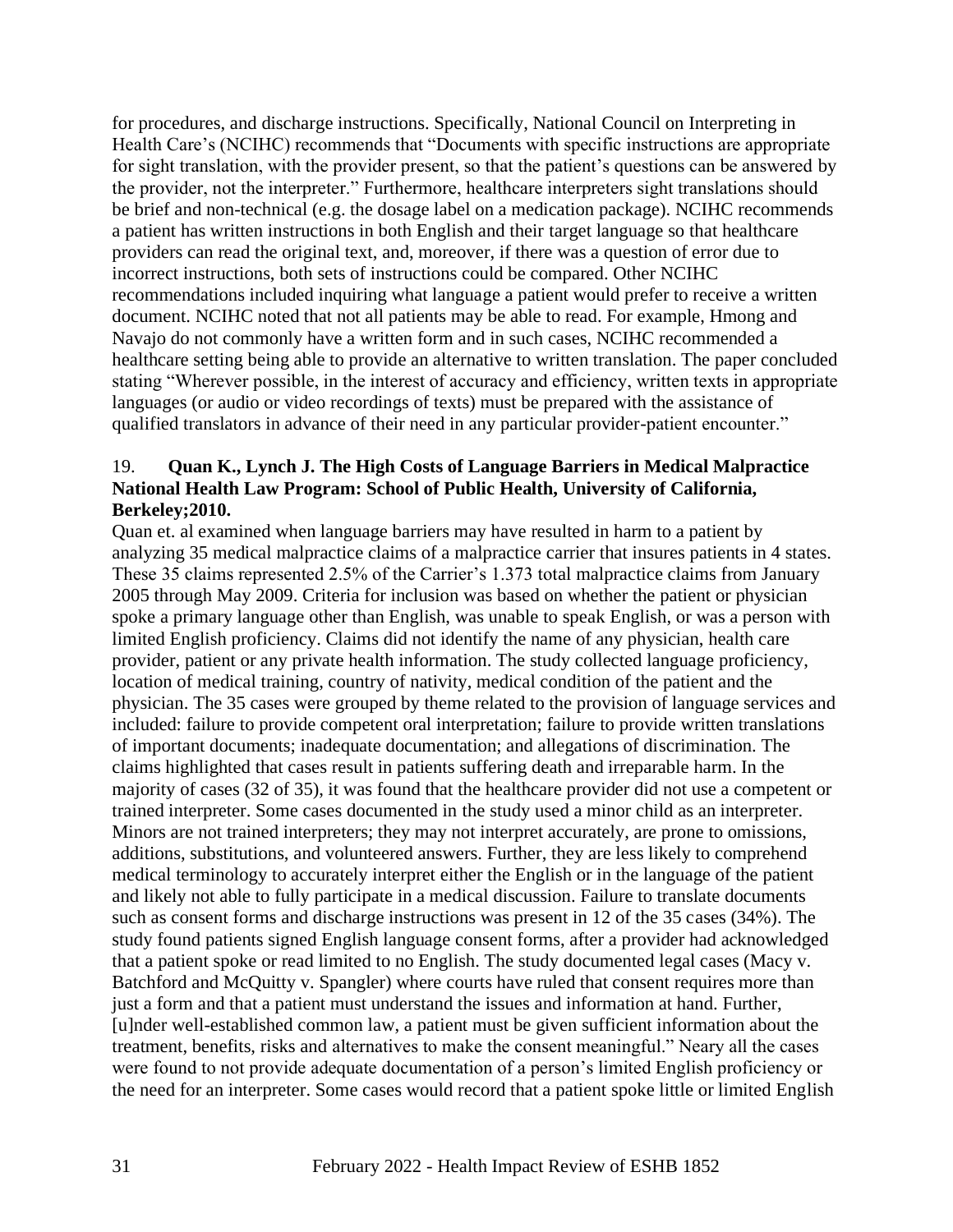but would not note the patient's spoken language consistently throughout key documents on a patient's record. There was infrequent documentation as to whether a patient was accompanied with a medical interpreter, or if the intake assessment used an interpreter. The researchers dicussed that when a patient's language is not consistently or accurately documented, providers can miss important relevant medical issues. Failure to document a patient's preferred language for communication can also result in the denial of language services. Further, "[i]f a provider cannot identify the patient's language, the provider may have difficulty meeting the patient's language needs in a timely manner." Medical teams more commonly assumed Asian patients assumed to have concordant race, ethnicity, or language with their physician, because "many providers tend to aggregate the diverse Asian languages and cultures as "Asian" or "Chinese." Providers were confused about the distinctions between Cantonese, Mandarin, other Chinese dialects and Vietnamese; and the nationalities, races, and cultures of patients from Hong Kong, Taiwan, Vietnam and Macau." Even if a patient's language was correctly identified, different language dialects were not always considered. The study included 2 discrimination claims in addition to medical negligence; the authors stated that it was "likely that the charge of discrimination would not have been made had it not been for the underlying malpractice claim." The authors concluded that there are monetary and non-monetary costs for healthcare providers, insurers, and patients, that could be avoided with effective communication: "[t]he investment in language services is far less than the direct and indirect costs of not providing language services." The authors recommend that providers collect and record accurate language data; recognize a patient's language needs at each key patient encounter; and document the language services provided throughout the series of patient-provider encounters" to endure there are appropriate plans in place to "ensure the timely provision of language services throughout the care continuum."

#### 20. **Al Shamsi H. , Almutairi A.G. , Al Mashrafi S. , et al. Implications of Language Barriers for Healthcare: A Systematic Review.** *Oman Medical Journal.* **2020;35(2):e122.**

Al Shamsi et al. conducted a systematic review to investigate the impact of language barriers on the delivery of healthcare and to suggest solutions to address the challenges. Researchers searched two databases (i.e., PubMed and Medline) for research published between 2000 and 2019. A total of 1211 original articles were identified, of which (n=14) met inclusion criteria (i.e., focus on language barriers, peer-reviewed, primarily conducted in healthcare organizations. Of the included studies, 9 studies used a cross-sectional design, 2 used a prospective design, 2 used qualitative research, and 1 was a report. Studies were conducted in various countries including the U.S. (5 studies), Saudi Arabia (2), Switzerland (2), Canada (1), Germany (1), England (1), Norway (1), and South Africa (1). A total of 300, 918 participants were involved in the 14 studies, with the number of participants in each study ranging from 21 to 22,353. Studies focused on various components: 7 focused on language barriers and patient satisfaction, 2 on the impact of language barriers on healthcare provider satisfaction, 1 on the impact of language barriers on both healthcare providers and patient satisfaction, 2 on the cost of interpretation services, 1 on the quality of interpretation services, and 1 on online translation tools. A crosssectional study conducted in Saudi Arabia with interviewees (n=116) found "among patients who received treatment from nurses who did not speak the local language, 30% had difficulty understanding medical instructions, 30% had a problem with the reliability of information, and 50% believed that the language barrier contributed to errors." Results of a U.S.-based telephone survey (n=1200) found that "among patients who did not speak the local language, 49% had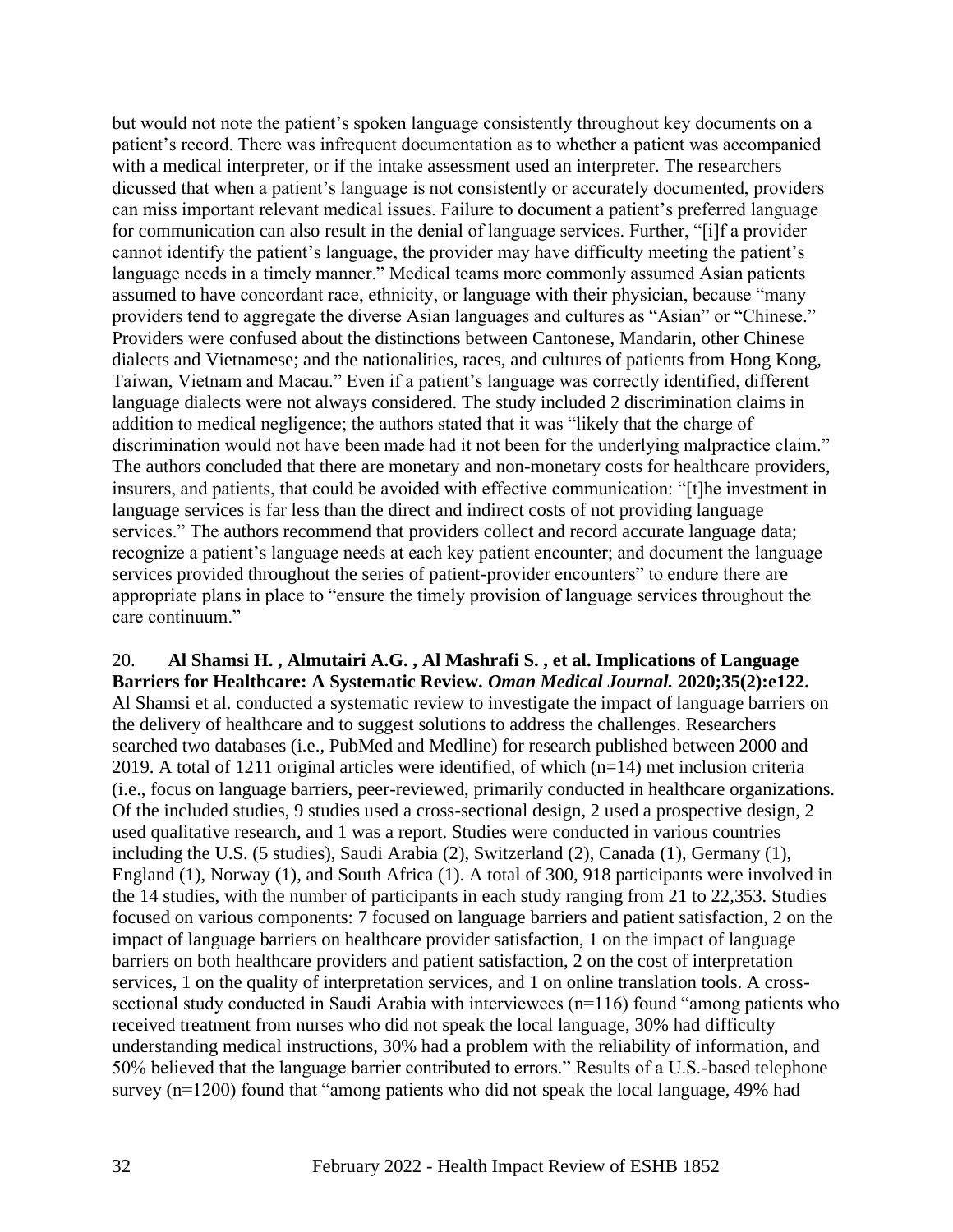trouble understanding a medical situation, 34.7% were confused about how to use medication, 41.8% had trouble understanding label on medication, 15.8% had a bad reaction to medication due to a problem understanding their healthcare provider's instructions." Similarly, a Canadian study (n=297) found that "66.7% [of patients who didn't speak the local language] faced a barrier when accessing healthcare, and 20% did not seek healthcare services if these were not readily available for fear of not understanding their healthcare provider." Results of another U.S. study of 1,083 incident reports across 6 hospitals found that "many patients with limited local language proficiency experienced adverse events that resulted in detectable physical harm (49.1% of patients) or moderate temporary harm (46.8%) or experienced some failure in communication with medical providers (52.4%)." Results of a mailed survey to patients (n=2,746) from 11 health centers in the U.S. showed that "patients with language-discordant providers reported receiving worse interpersonal care and less health education." Authors note that language barriers contribute to miscommunication between medical providers and patients, which "contributes to a reduction in the satisfaction of both medical providers and patients, the quality of healthcare delivery, and patient safety." Additional studies indicate that "language barriers contribute to medial professionals' incomplete understanding of patients' situations, delayed treatment or misdiagnoses, poor patient assessment and incomplete prescribed treatment." Moreover, even when patients have access to healthcare, language barriers contribute to "decreased satisfaction with that healthcare, decreased understanding of their diagnoses, and increased medication complications." Although limited by access to and financial burden of, "the use of interpreter services contributes to increased patient satisfaction and improved patient care among patients [experiencing] language barriers." Specifically, "[i]nterpreter services have a significant association with increased physician visits, prescription drugs by physicians, and receipt of preventative services among patients." Healthcare professionals are also attempting to meet patient needs with translation software like MediBabble (an application created by medical students at the University of California, San Francisco) and Google Translate. Authors noted a limitation of this work is that there are only a few studies on the application of online translation tools in healthcare to address the problem of language barriers.

# 21. **Bailey S. C., Sarkar U., Chen A. H., et al. Evaluation of language concordant,**

**patient-centered drug label instructions.** *J Gen Intern Med.* **2012;27(12):1707-1713.** Researchers conducted "a randomized, experimental evaluation to test the efficacy of using the ConcordantRx instructions to improve comprehension among people with limited English proficiency (LEP) compared to standard instructions" and the "effect of the ConcordantRx instructions on regimen dosing and patients' regimen consolidation." Researchers recruited a convenience sampling of 202 adults with limited English proficiency from San Francisco and Chicago ((n=100 in San Francisco, n=102 in Chicago) who primarily spoke Chinese, Korean, Russian, Spanish, or Vietnamese (n=40 in Russian, Spanish, and Vietnamese, n= 41 in Chinese and Korean). The researchers defined limited English proficiency as the self-identified ability to speak English not well or not well at all, or preference to receive medical care in a person's native language. Participants randomly received either standard or ConcordantRx instructions printed on Rx labels and affixed to standard 40-dram vials. Standard instructions used typical terminology and times per day approach to explain when a medication should be taken and produced translations by one pharmacy's translation software. ConcordantRx translated instructions were developed using health literacy best practices, including terminology for 4 distinct time periods to explain when a medication should be taken. Researchers measured 3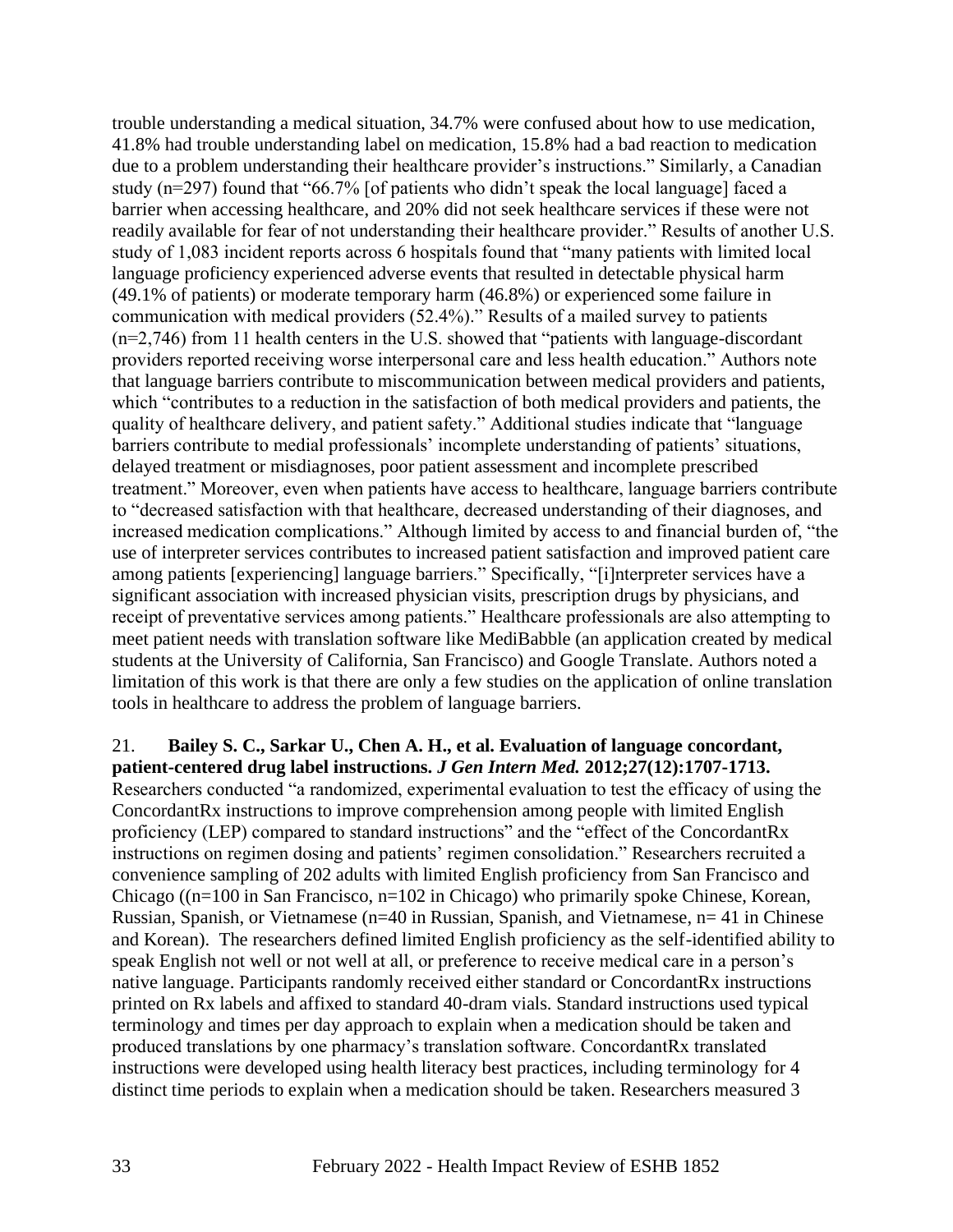outcomes: 1) understanding, 2) regimen dosing, and 3) regimen consolidation. Understanding was coded as correct or incorrect and the analysis considered study site, language, sex, and education characteristics. There was a significant difference in understanding standard versus ConcordantRx instructions in both bivariate analyses (66.0 % vs. 83.0 %, P> 0.0001) and multivariable analyses (relative risk ratio [RR]: 1.25, 95 % confidence interval [CI]: 1.06–1.48; P= 0.007). Education was found to be the only variable with significant association related to understanding during bivariate analyses. Dosing and consolidation were coded as counts respectively representing the number of medications a study participant correctly dosed in a 5 drug regimen or the number compartments used in a dosing tray. Considering regimen dosing, the median number of medications dosed correctly with standard instructions was 3; the median number of medications dosed correctly with ConcordantRX instructions was 4. Bivariate analyses examining regimen dosing showed that participants with lower levels of education and those who spoke Vietnamese were significantly less likely to dose medication regimens correctly. Multivariate analyses showed receipt of ConcordantRx instructions and lower levels of education were the only significant, independent predictors of Rx regimen dosing ability (incidence ratio rate [IRR]: 1.19, 95 % confidence interval [CI]:  $1.03-1.39$ ; P= 0.02 for instruction type; IRR:  $0.75$ , 95 % CI:  $0.57-0.99$ ; P= 0.04 for less than 9th grade education). Regimen consolidation showed the "median number of times daily that individuals dosed medication in the regimen was 6.0 for individuals receiving the standard instructions versus 4.0 for individuals receiving the ConcordantRx instructions," with bivariate analyses showing "statistically significant difference in consolidation by sex, with men being more likely to consolidate medications than women" and multivariate analyses showing receipt of the ConcordantRx label as the only significant, independent predictor of regimen consolidation (IRR:  $0.76$ , 95 % Confidence Interval [CI]:  $0.64-0.90$ ; P=  $0.001$ ). Researchers concluded that LEP adults who received ConcordantRx instructions were significantly more likely than those who received standard instructions to demonstrate how to take a single Rx medication appropriately" and "significantly more likely to dose more medications correctly in a multi-drug regimen and to simplify medication use by consolidating when pills would be taken." They concluded that their research implied that people who have a greater understanding of medications are more likely to take medications correctly. Researchers also discussed that while there were clear benefits of ConcordantRX instructions, there were only a quarter of participants who correctly demonstrated correct dosing of their medications, which could indicate that Rx labeling alone may not be sufficient in managing medication regimens. Researchers framed their research within the context of patient safety, with poor comprehension of prescription instructions as the root cause of adverse drug events and medication errors.

22. **Mohan A., Riley B. M., Boyington D., et al. Development of a Patient-Centered Bilingual Prescription Drug Label.** *Journal of Health Communication.* **2013;18(sup1):49-61.** Researchers developed a qualitative study of Latino (n=30) and non-Latino (n=18) patients and pharmacists (n=9), recruited from two safety-net clinics and a university pharmacy. Patients from the safety-net clinics were more likely to have low incomes or to not have health insurance. The goal of the study was to develop and refine an evidence-based, bilingual, prescription container label that meets regulatory guidelines and includes additional enhancements to improve understanding." Patients were recruited via a convenience sample from February to June 2011 and were eligible if they spoke either English or Spanish, were at least 18 years old, and were taking one chronic medication. Researchers collected demographic information, cognitive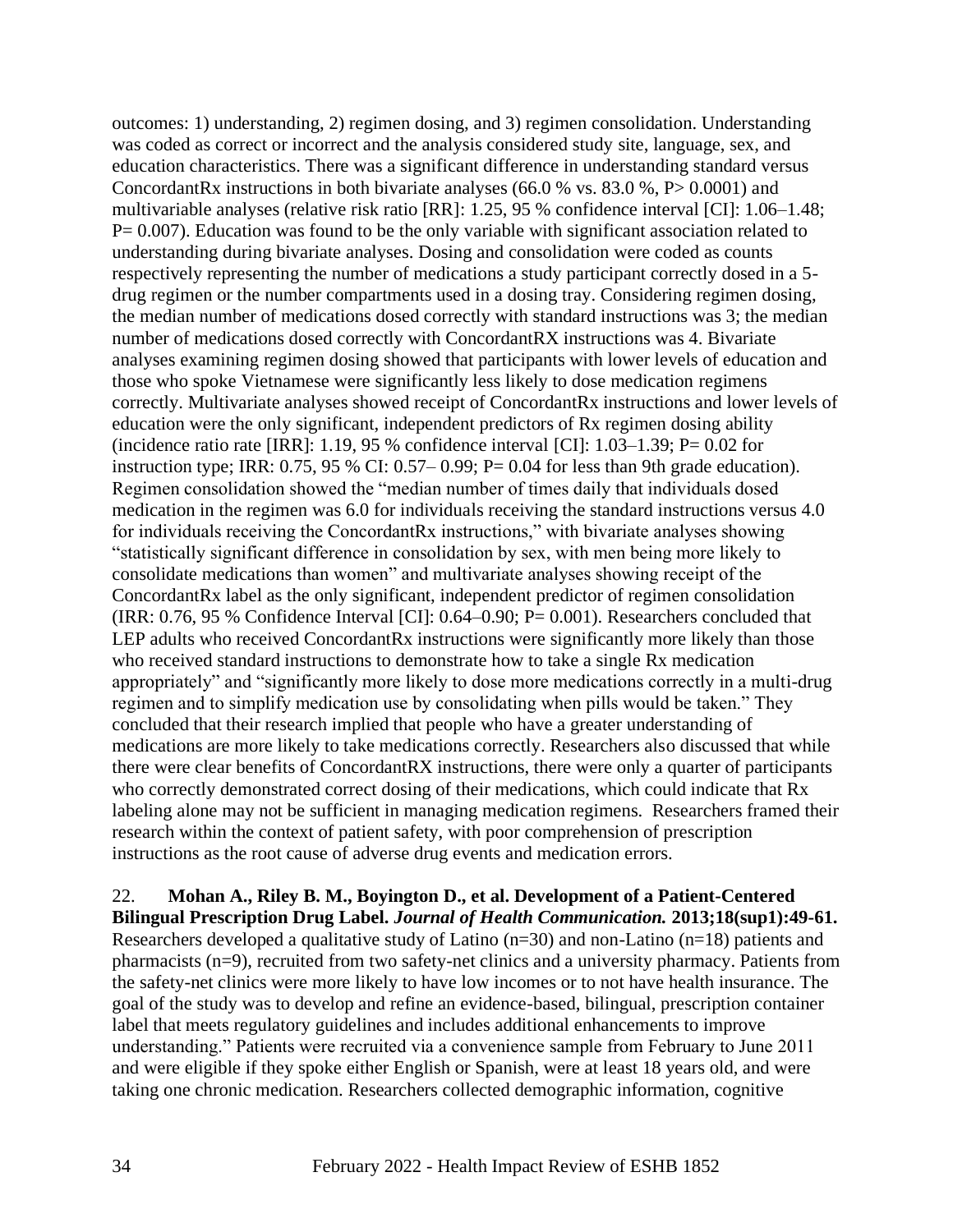testing, and a single-item health literacy screening test in either English or Spanish. Researchers developed their own patient-centered medication label. Researchers 6 conducted focus groups 5 personal interviews with a total of 57 participants, inclusive of 5 patient focus groups (2 in English, 3 in Spanish) and 1 focus group with pharmacists. Personal interviews were conducted with 3 patients and 2 pharmacists. Participants were asked questions about their observations of the prescription label, what they found useful, and what they disliked or found confusing and to provide suggestions to improve the prescription label. Researchers used the grounded theory method to analyze focus group data, documenting dominant themes and compiling descriptive statistics. Researchers reported that "[c]ommunication barriers were most pronounced among Latino patients who also noted some language-related barriers. Participants noted that most pharmacies did not provide information in the patient's preferred language, or when they did, it was only upon request." The researchers summarized the focus group findings on both traditional and patient-centered labels: "[P]articipants found traditional labels difficult to understand. The amount of information presented, layout, and font size commonly made the information difficult to understand. In contrast, patients preferred a patient-centered label that grouped together content most important to patients (e.g., drug name, dose, indication, and directions for use), used plain language instructions in a larger font size, used a 4-time-of-day schedule for dosing instructions, and included illustrations to facilitate understanding." Pharmacists and Spanish speaking patients agreed having instructions in both English and Spanish would be helpful, also finding that providing Spanish and English on the same label serves the needs of patients and health care professionals. Researchers discussed barriers to a patient centered label in practice including concern of prescription label size and space constraints and related challenges in adopting larger bottles as a solution. Other considerations for pharmaceutical practice included consideration of including the drug indication on the bottle and the content of format of warning labels. Mohan et. al. concluded that their study findings add to the literature to support plain language medication instructions and illustrations for prescription medications.

#### 23. **Cheng T. C., Guo Y. Adult Immigrants' Utilization of Physician Visits, Dentist Visits, and Prescription Medication.** *J Racial Ethn Health Disparities.* **2019;6(3):497-504.** Researchers analyzed secondary data extracted from the National Health and Nutrition Examination Survey (NHANES) 2011–2012, and considered noninstitutionalized adults aged 18- 64 years old, born outside of the United States and who identified as White, Black, Hispanic, or Asian (n=1,480 people). They used three dichotomous outcome variables representing health care utilization (e.g., visiting a physician, dentist, or using a prescription medication). Researchers used self-report health to represent medical need. Researchers considered explanatory variables of sex, age, and marital status. They also considered race and ethnicity, education level, income, health insurance coverage, eligibility for government-sponsored health insurance, and acculturation (considered through language spoken at home and citizenship status). NHANES data did not include survey respondents' geography, proximity to health services, or experience of acculturation. Through descriptive analysis, of 1,452 immigrant survey respondents, "43.1% had visited a physician, 52.5% had visited a dentist, and 35.5% had used prescription medication during the 12 months preceding the NHANES interview… 5.5% were non-Hispanic White, 9.6% were Black, 39.7% were Asian, and 45.2% were Hispanic." The analysis found that the likelihood of using prescription medication was associated negatively with self-reported health (OR = .68,  $p < .01$ ), male gender (OR = .69,  $p < .01$ ), and US citizenship (OR = .65,  $p < .01$ ). Such likelihood was associated positively, however, with age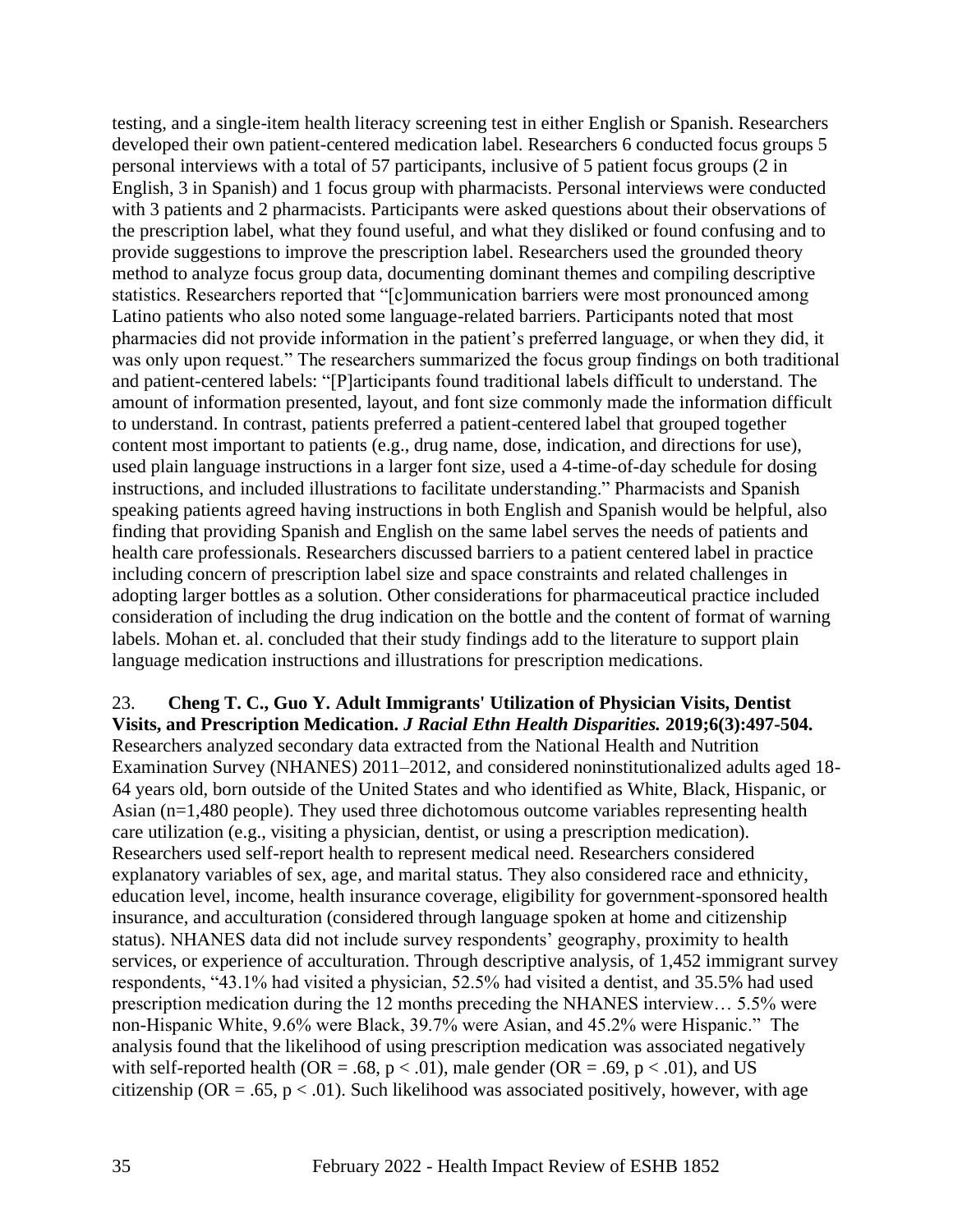$(OR = 1.07, p < .01)$ , non-Hispanic White ethnicity  $(OR = 2.37, p < .01)$ , having private insurance (OR = 2.02,  $p < .01$ ), and having public insurance (OR = 3.14,  $p < .01$ )." The researchers discussed that results showed that survey respondents in poor health were more likely to use a prescription, inferring that people who perceive a need will access a prescription drug; this was not true of those respondents reporting poor health seeing a physician. The study found that "physician visits were associated negatively with Hispanic ethnicity, poverty-level family income, and English-language proficiency." Researchers did not find an association between use of prescription medication and educational attainment. Female respondents were also positively associated with prescription use and dental visits than males. Further "obtained odds ratio indicated that public health insurance was a stronger positive influence on utilization of prescription medication than private coverage was," which the researchers posited may be related to financial resources and accessible sales outlets. Researchers did not find association between the length of time a person lived in the US and doctor or dentist visits or prescription use. Researchers did not link English proficiency to prescription use, however, there was an association between spoken English proficiency and physician and dental visits, both of which the study implied, were negatively affected by limited language proficiency. Additionally, the study did show that limited English proficiency did not deter survey respondents from seeing a physician when ill, however the researchers did note that language barriers may lead to prescription-use errors that could threaten health. The researchers' concluded that removing language barriers would increase access to physicians, dentists, and prescriptions, adding that for medication safety purposes, "pharmacists should ensure that information on and instructions for using prescribed drugs reach immigrants in a language they read or at least understand."

## 24. **Healthy People 2030, Reduce the proportion of people who can't get prescription medicines when they need them -- AHS-06. 2020; Available at:**

**[https://health.gov/healthypeople/objectives-and-data/browse-objectives/health-care-access](https://health.gov/healthypeople/objectives-and-data/browse-objectives/health-care-access-and-quality/reduce-proportion-people-who-cant-get-prescription-medicines-when-they-need-them-ahs-06)[and-quality/reduce-proportion-people-who-cant-get-prescription-medicines-when-they](https://health.gov/healthypeople/objectives-and-data/browse-objectives/health-care-access-and-quality/reduce-proportion-people-who-cant-get-prescription-medicines-when-they-need-them-ahs-06)[need-them-ahs-06.](https://health.gov/healthypeople/objectives-and-data/browse-objectives/health-care-access-and-quality/reduce-proportion-people-who-cant-get-prescription-medicines-when-they-need-them-ahs-06) Accessed 2/21/2022.**

The Healthy People 2030 objectives include a goal related to health care access and quality. Objective AHS-06 is to "reduce the proportion of people who can't get prescription medicines when they need them."

## 25. **Prevent and Manage High Blood Pressure: Blood Pressure Medicines. 2022;**

**Available at: [https://www.cdc.gov/bloodpressure/medicines.htm.](https://www.cdc.gov/bloodpressure/medicines.htm) Accessed, 2/21/2022.** The U.S. Centers for Disease Control and Prevention (CDC) provides an overview of measures

to prevent and manage high blood pressure, including the use of blood pressure medication.

#### 26. **Brown M.T., Bussell J.K. Medication Adherence: WHO Cares?** *Mayo Clinic Proceedings.* **2011;86(4):304-314.**

Brown and Bussell conducted a review of literature to discuss the general aspects of medication adherence, using cardiovascular disease (CVD) as an example. They conducted a MEDLINE database literature search to identify articles (inclusive of English and non-English-language) published between January 1, 1990, and March 31, 2010. Of the 405 articles, 127 met inclusion criteria. Authors cited evidence from a 2003 World Health Organization (WHO) report that among developed countries approximately 50% of patients with a chronic illness do not take medications as prescribed. Such poor adherence contributes to "increased morbidity and death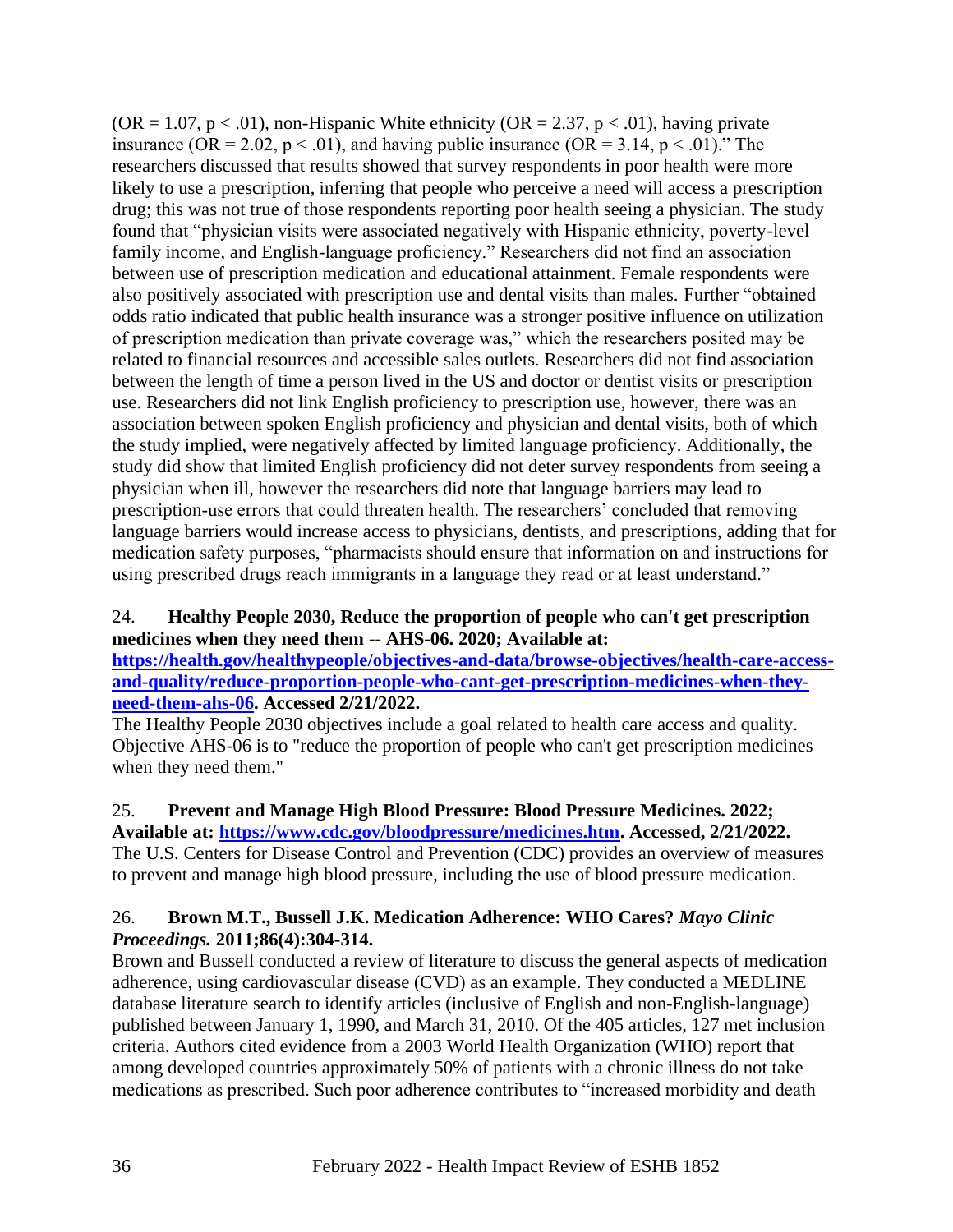and is estimated to incur costs of approximately \$100 billion per year." For example, authors cited evidence suggesting that "as many as 50% to 80% of patients treated for hypertension are nonadherent to their treatment regimen." According to the WHO, "lack of adherence is the most important cause of failure to achieve [blood pressure] BP control. Failure to achieve BP control significantly increases the risk of [heart attack], stroke, and hospitalization." Whereas, "adherence to antihypertensive therapy reduces the risk of these events." The WHO identifies 5 categories of factors that affect adherence: 1) socioeconomic factors, 2) factors associated with the healthcare team and system in place, 3) disease-related factors, 4) therapy-related factors, and 5) patient-related factors. Poor understanding of medication instructions is among a variety of factors that contribute to a person not adhering to their medication. One of the recommended strategies to overcome this barrier is for healthcare providers working with patients whose first language is not English is to provide information in the patient's native language. Providing information in the patient's native language may also lessen the burden of poor health literacy (which affects speakers of all languages, including English). More information about providerrelated and health system-related factors are discussed in this review.

## 27. **Neiman A.B., Ruppar T. , Ho M. , et al. CDC Grand Rounds: Improving Medication Adherence for Chronic Disease Management — Innovations and Opportunities.** *Morbidity and Mortality Weekly Report.* **2017;66(45).**

This CDC Morbidity and Mortality Weekly (MMWR) discusses medication nonadherence and its medical consequences. It cites evidence that in the U.S., "3.8 billion prescriptions are written annually (3). Approximately one in five new prescriptions are never filled, and among those filled, approximately 50% are taken incorrectly, particularly with regard to timing, dosage, frequency, and duration." The direct healthcare costs of nonadherence in the U.S. have "grown to approximately \$100-\$300 billion" spent annually. Medication adherence is affected by a variety of factors along the continuum of care related to the patient, providers, and health systems. For example, unintentional patient-related factors (e.g., inadequate understanding of dose or schedule) often become worse with increasingly complicated medication regimens. Healthcare system related factors affecting adherence include "unclear medication labeling and instructions, limited availability of culturally appropriate patient education materials," etc. Authors suggest that "[i]nterventions to improve medication adherence could be more effective if patient's health literacy, cultural background, and language preference and proficiency are taken into account when designing communication and patient education materials."

#### 28. **Clark J.R., Shlobin N.A., Batra A. , et al. The Relationship Between Limited English Proficiency and Outcomes in Stroke Prevention, Management, and Rehabilitation: A Systematic Review.** *Frontiers in Neurology.* **2022;13(February 2022).**

Clark et al. conducted a systematic review to "identify differences in outcomes in stroke care prevention, management, and recovery between individuals with and without English proficiency in English-predominant healthcare settings." Using the PubMed, Embase, Scopus, and Web of Science databases, researcher identified 891 unique articles, of which 20 (17 of good quality and 3 of poor quality) met inclusion criteria (i.e., published or translated into English, full-length journal article with full text available, content related to stroke and LEP, discussing prespecified outcomes [e.g., patient usage of and adherence to preventative stroke care regimens]). However, 11 of the 20 articles did not provide information about interpreter availability or usage, which authors noted limited "the ability to draw conclusions about the effect of LEP on measured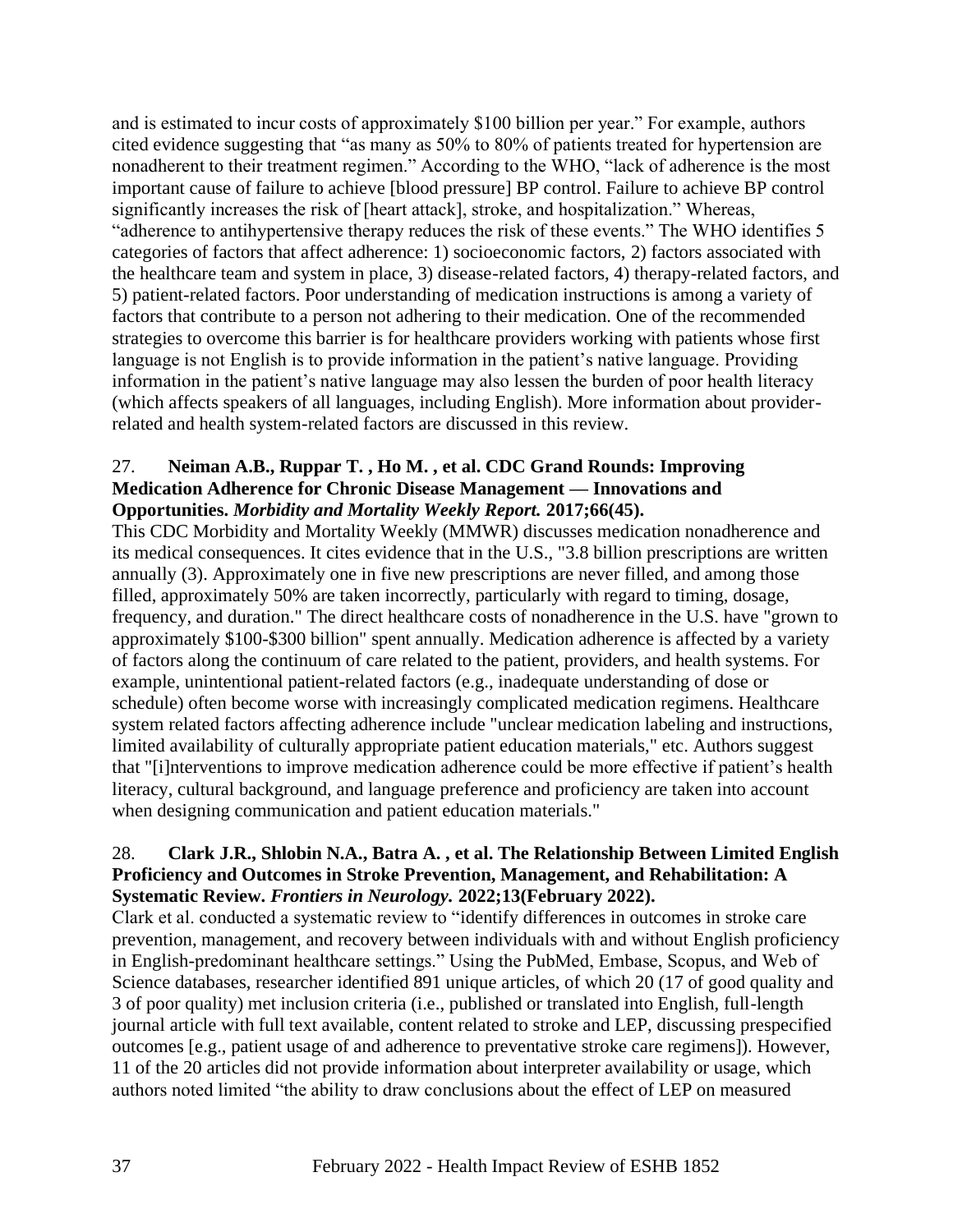outcomes in these studies." Most studies were conducted in English-predominant countries (13 studies from the U.S., 4 from Australia, 2 from Canada, and 1 from the United Kingdom). Four studies examined pre-stroke elements of patient care (e.g., awareness of symptoms and preventative treatment), 12 studies looked at factors of acute stroke care (e.g., presentation, inpatient management, and outcomes), 5 studies considered post-stroke care (e.g., rehabilitation and quality of life), and 1 looked at acute and post-stroke outcomes. A cross-sectional U.S. study examining pre-stroke factors asked survey participants (n=25,426) to identify stroke symptoms. Results showed that "after adjusting for sociodemographic characteristics, healthcare access, and cardiovascular risk factors, Spanish-speaking Hispanic respondents were [statistically significantly] less likely than English-speaking Hispanic, non-Hispanic White, and non-Hispanic Black respondents to correctly identify all stroke symptoms listed in the study's survey" (18% of respondents vs. 31%, 50%, and 41%, respectively). Another study found that "not speaking English was independently associated with describing warfarin indication discordantly with acceptable responses, but not with providing discordant descriptions of stroke." Specific to acute care, "[m]ultivariate analysis accounting for sociodemographic factors and stroke severity showed that non-English-preferring patients who did not receive a [professional medical interpreter (PMI)] were less likely to receive defect-free care than patients who did receive PMI  $(61.5 \text{ vs. } 73.9\%$ , p=0.04, adjusted model odds ratio 0.49, 95% CI 0.25-0.94), where defect-free care represented receipt of all treatment measures for which a patient was eligible". Specific to post-stroke care, one study found that "patients often saw rehabilitation tasks as tests of competence rather than constructive activities, felt little agency in the decision of whether or not to involve a PMI, and commonly settled for 'getting by' in English despite varying levels of proficiency." On the other side, one study with rehabilitation therapists found that "rehabilitation was affected by language barriers…lower frequency of visits due to difficulty logistically arranging PMI services or interpreter unavailability for uncommon languages and dialects, extended sessions due to need for translation, and lower likelihood of providing written materials due to absence of writing translation services." Overall, 4 studies "associate LEP with suboptimal results across multiple important metrics of pre-stroke care, showing that [people with LEP] have lower awareness of stroke symptoms and experience greater difficulty with medication regimens, reflected by less TTR while undergoing chronic anticoagulation." Despite similar intensity of care, anticoagulation clinics showed poorer results for patients with LEP, "indicating that communication and adherence to regimens outside of the clinic may be principal sources of inequity." Authors recommend healthcare systems provide accessible translation services for written information to complement patient-provider discussions. Authors further discussed both acute stroke care and post-stroke care, noting that "providers should be aware that [patients with LEP] are at risk of lower post-stroke quality of life" and therefore strategies to communicate with patients with LEP should be considered in continuing care. The fact that 11 studies either lacked the ability to analyze rates of PMI usage or language concordant vs. discordant encounters or did not describe these data limited findings. Without consideration of language access studies "may fail to observe the vulnerability of [people with LEP] who do not receive proper PMI services in a language discordant environment." Additionally, no studies reviewed discussed the quality of interpretation services provided. Authors concluded that "stroke patients with LEP face barriers to equitable care at multiple stages […] [and] may benefit from tailored education regarding stroke symptom recognition and medication regimens." Moreover, "services which translate written material will enhance the ability of patients to participate fully in their care and recovery."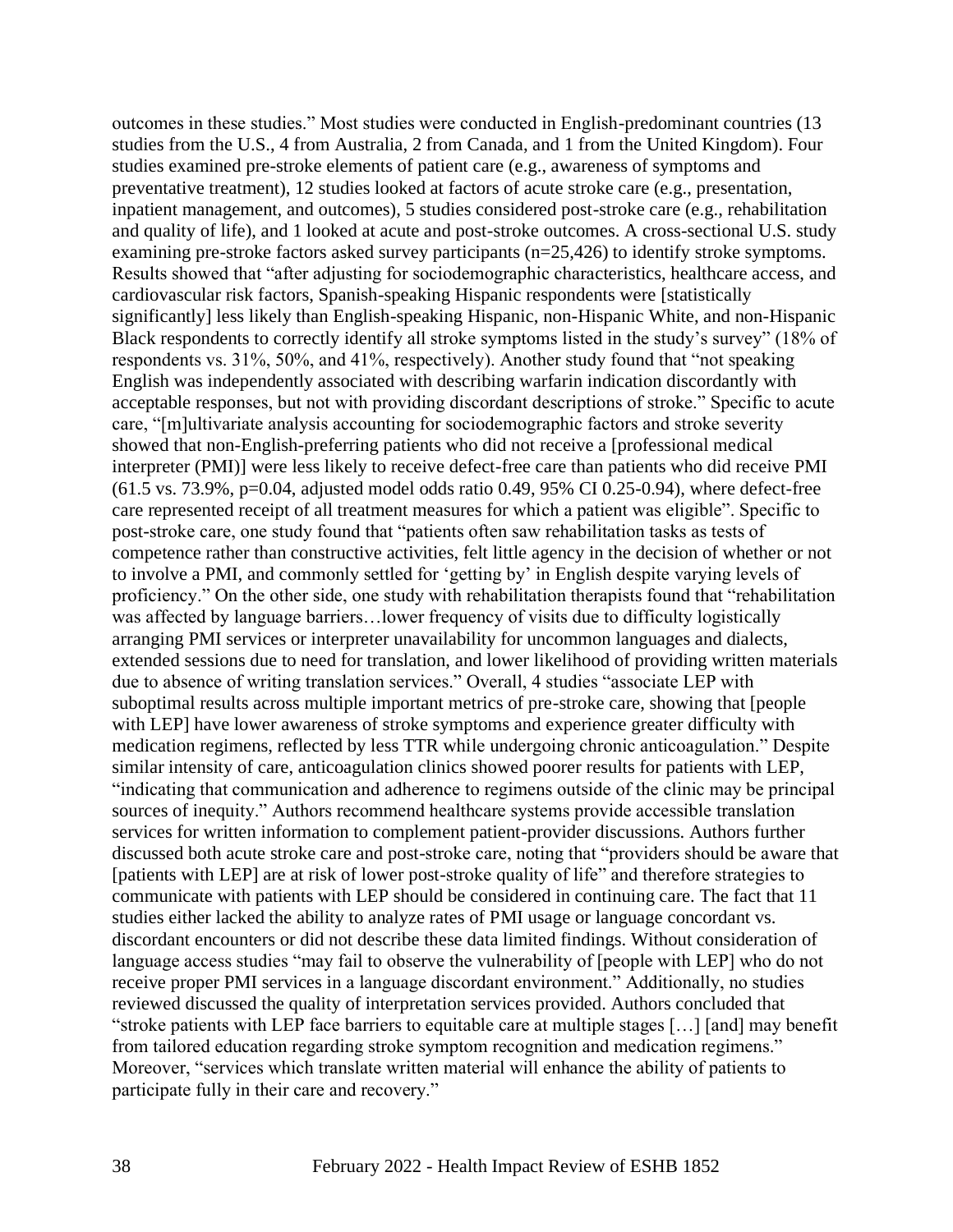#### 29. **Lakhanpaul M., Bird D., Manikam L., et al. A systematic review of explanatory factors of barriers and facilitators to improving asthma management in South Asian children.** *BMC Public Health.* **2014;14(403).**

Lakhanpaul et. al. conducted a systematic review "of primary evidence exploring explanations of barriers and facilitators to asthma management [among] South Asians" (people of Indian, Pakistani, or Bangladeshi descent). Researchers searched databases and web resources for research published since 1990 to 2010. A total of 9,371 original articles were identified, of which (n=15) met inclusion criteria with a primary focus on "explaining barriers or facilitators to asthma management in South Asian children." Of the included studies, 3 were prevalence studies, 1 was a questionnaire-based interview, 9 were questionnaire studies, 1 was a focus group, and 1 was a cohort study. Most studies were quantitative (14), and 1 study was qualitative. Studies were conducted in various countries including Pakistan (2 studies), India (5) and the UK (8). A total of 25,755 children ages 2 through 17 years, 18,483 parents and caregivers, and 239 healthcare professionals were involved in the 15 studies. In 7 studies, outcomes measured knowledge, understanding, or beliefs about asthma; 3 studies measured symptom perception of 'wheeze,' 2 studies measured prescriptions and use of preventative medications; and 2 studies measured the impact of migration and 'westernization' on asthma and atopy. Researchers found evidence of under-diagnosis of asthma and under-prescription of preventer medication for South Asian patients. A prevalence study in the UK of children "reported significant discrepancies between the percentage of children with diagnosed asthma and those with symptoms of asthma." Another UK based prevalence study of children reported that "inhaled corticosteroid [ICS] prescriptions were lower in South Asian compared to White children […] despite no evidence for asthma severity variation." A UK focus group study of mothers found that South Asian children with acute asthma were "less likely to use the correct administration method or receive medications […] compared to White and Other inner-city children." Overall, 4 studies found it was more common for parents to not accept an asthma diagnosis, which the authors discussed may be due to stigmatization of asthma. This was suggestive that associated social stigma may impact compliance. The presence of an ethnicityspecific social stigma of asthma is likely lessened in the South Asian population as a result of acculturation. Results of 2 studies support the existence of a language barrier for South Asian children and the management of asthma. In a UK study of white and South Asian parents, 83.5% correctly identified a wheeze, however, a correct answer was less likely if English was not spoken as a first language. Lakenpaul et.al discussed that language barriers reflect being in a minority position rather than an ethnicity-specific issue. A UK study and South Indian study found that South Asian parents were less likely to administer medication than white parents. Lakhanpaul et. al. stated that different medication adherence between ethnic groups supports the "notion that knowledge and beliefs are closely linked and that misconceptions around medication side effects may underlie nonadherence." The authors identified key issues as ethnic-specific to South Asians that included the impact of impact of parental and professional knowledge and beliefs, health service utilization pattern explanations, and impact of prejudice and stigmatization. Language barriers, though not ethnic-specific, present a challenge as all healthcare materials are not translated nor interpreted; greater effort could ensure more effective communication. The authors stated that there is a need for research to link ethnic-specific beliefs, barriers, and management practice to clinical outcomes. They concluded that health inequalities and risks associated with under-treatment or mismanagement can be reduced with ethnic-specific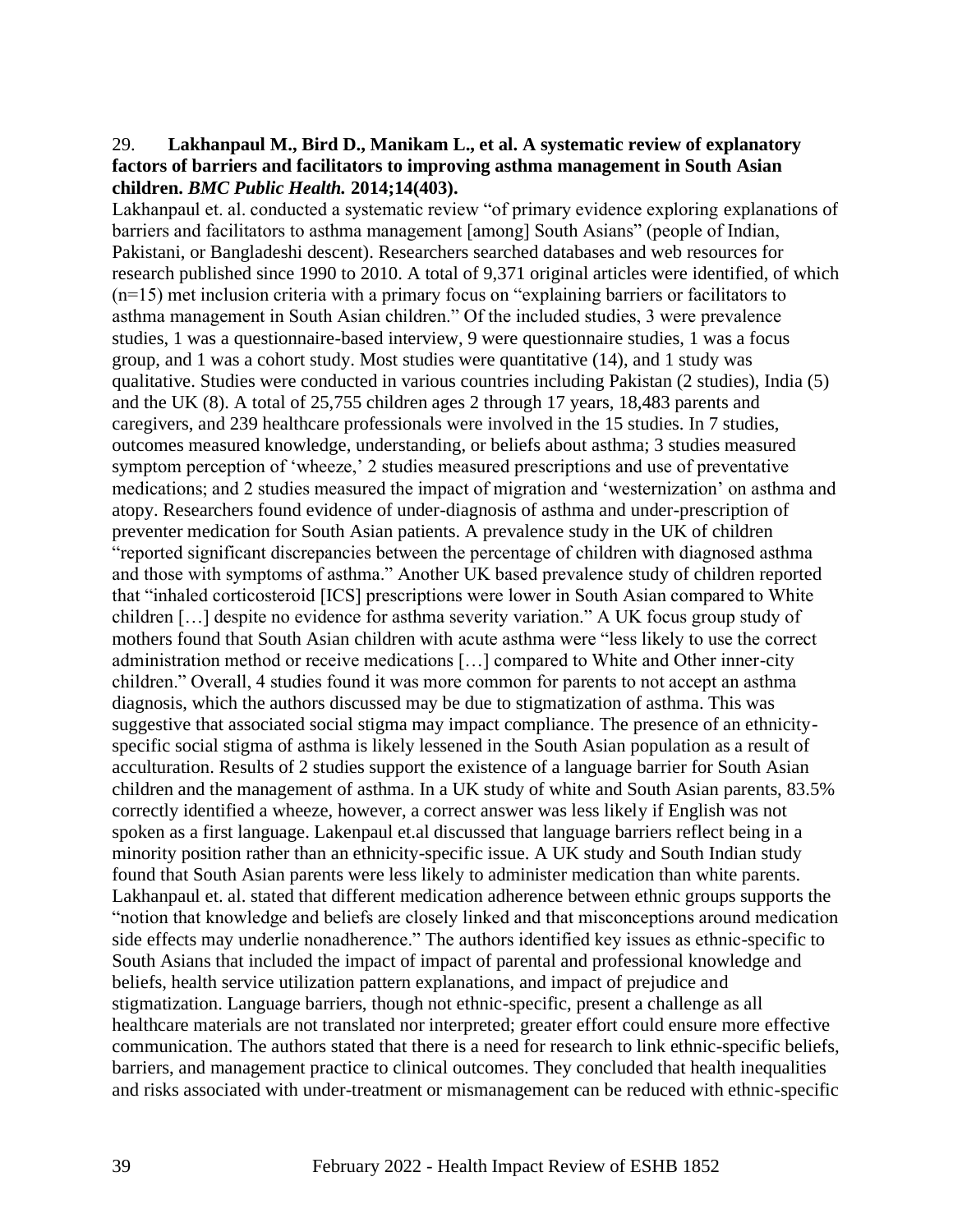services and language support. Note: Although the study design and execution were appropriate, citations within the article and table presenting findings were incorrectly assigned. Therefore, analysts downgraded the execution rating for this resource.

#### 30. **Himmelstein J., Himmelstein D. U., Woolhandler S., et al. Health Care Spending And Use Among Hispanic Adults With And Without Limited English Proficiency, 1999- 2018.** *Health Aff (Millwood).* **2021;40(7):1126-1134.**

The researchers examined health care spending differences by English proficiency status and the long-term health care utilization patterns of those with or without English proficiency. The researchers used nationally representative self-reported survey data of respondents 17 years old and older from the Healthcare Research and Quality's Medical Expenditure Panel Survey (MEPS) from 1998 through 2018. They compared Hispanic adults with limited English proficiency to both Hispanic and non-Hispanic adults who were English proficient. The researchers determined limited English proficiency based on whether the MEPS survey was taken in Spanish or in English. Health care utilization was assessed through mean annual health care expenditures per capita for each category of health services (e.g., outpatient visits, ED visits, hospitalizations, and prescriptions) and mean annual counts per capita for health services. Expenditures were adjusted to 2018 dollars. Modeling controlled for age, sex, income, selfreported health status, education, and census region. Unmeasured confounders included the survey respondents' state of residence, access to language services, and geographical variance of health care costs. The researchers pooled survey respondent data from 2014 through 2018 for all analyses except time trends for an optimized sample size (17,776 Hispanic adults with limited English proficiency, 14,936 Hispanic adults who were English proficient, and 87,834 non-Hispanic adults who were English proficient). Researchers' analysis showed that "[a]dults with limited English proficiency had lower expenditures than the comparison groups for every type of health service in both adjusted and unadjusted analyses… The number of visits and prescriptions per capita followed a similar pattern: Hispanic adults with limited English proficiency had markedly lower visit rates than either comparison group, as well as fewer inpatient days and filled prescriptions." For example, "expenditures per capita for Hispanic adults with limited English proficiency were \$1,463 lower (98% CI: 1,030, 1,897), or 35 percent lower, than for Hispanic adults who were English proficient and \$2,802 lower (98% CI: 2,356, 3,247), or 42 percent lower, than for non-Hispanic adults who were English proficient." The researchers discussed that limited English proficiency is associated with less health care use. Researchers found a persistent gap, as measured by spending on health care services, in use of care between Hispanic adults with and without English proficiency between 1999 and 2018. Within the same time frame, the gap of use has widened between Hispanic adults with limited English proficiency non-Hispanic, English-proficient adults. The researchers' analysis determined that people with limited English proficiency showed substantial rates of missed age-appropriate health screenings. Researchers discussed potential causes for language-based differences in health care utilization and the gaps as a potential result of language-based inequities and health care access: "Non-English speakers may be less likely to seek care for health concerns, anticipating that their needs might not be met… Even when care is sought, the lack of language concordant clinical and administrative staff in many health care organizations may make navigating the health care system more difficult…" The researchers contextually cited the number of people in the United States who speak Spanish at home (41 million people or 13.5% of the population) and the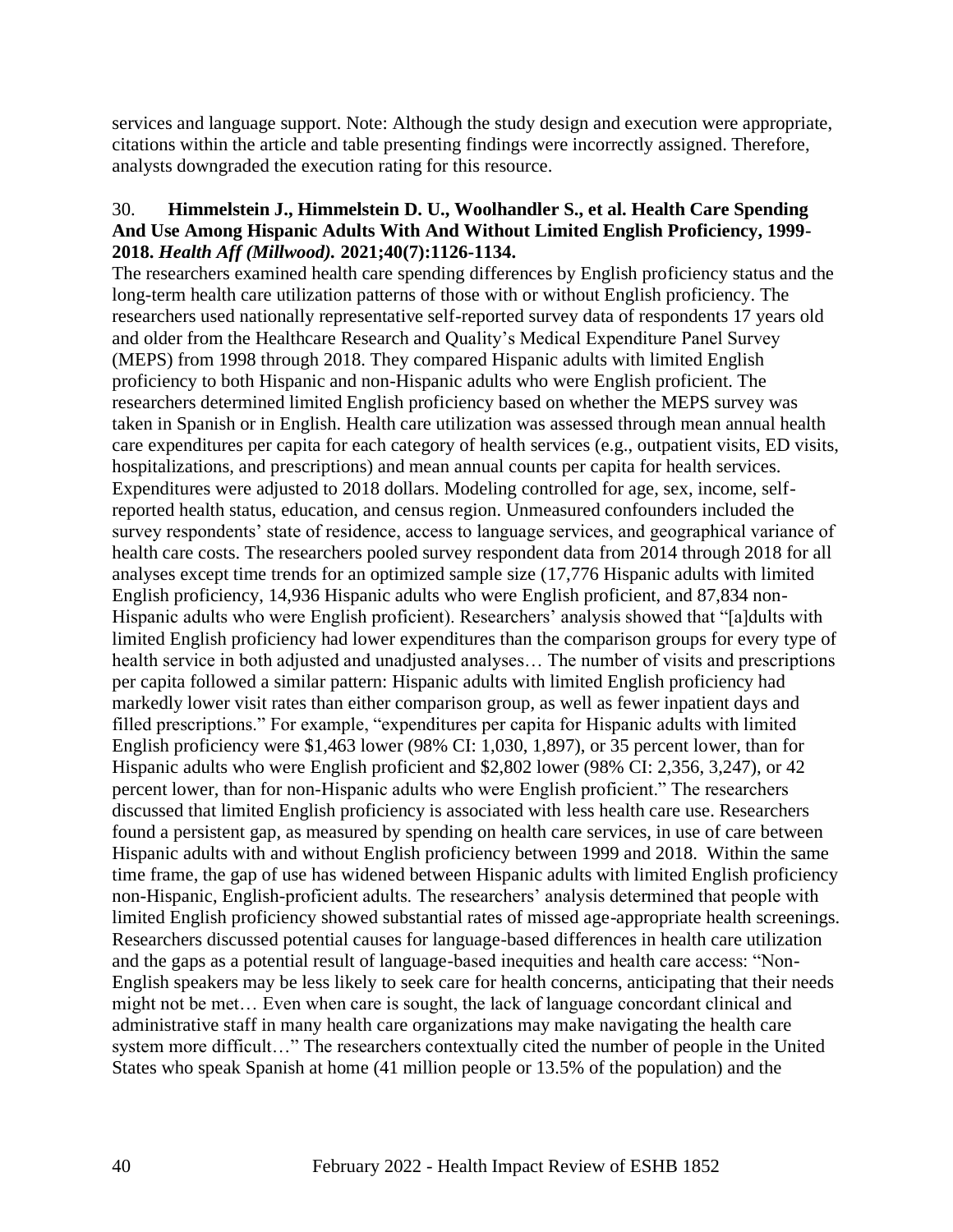number of people who have limited English proficiency (25 million people or 8.2% of the population).

## 31. **Serafin M. Health of Washington State Report: Self-reported Health Status. Data Update 2016. Washington State Department of Health;2016.**

Serafin presents data from Washington state on self-reported health status. The data show that after accounting for age, education, race and ethnicity, household income was a strong predictor of self-reported health status. Health status varied by race and ethnicity, with close to 20% of Native Hawaiian/Other Pacific Islander reporting fair or poor health.

## 32. **Commission Pharmacy Quality Assurance. October 22, 2021 Pharmacy Quality Assurance Commission Public Meeting Materials as of October 20, 2021. Tumwater, Washington2021.**

This document presents the meeting materials for the Pharmacy Quality Assurance Commission's October 22, 2021 meeting. Page 49 of the packet is the Washington Council of the Blind's Advocacy and Governmental Affairs Committees' request for rule making for accessible medication labels.

## 33. **Management Washington State Office of Financial. Estimates of population with limited English proficiency (LEP) for the state and counties. 2016.**

The Washington State Office of Financial Management (OFM) produced estimates of the population with limited English proficiency at the state and county level. This dataset presents information from the Comprehensive Education Data and Research System's (CEDARS) database maintained by the Office of the Superintendent of Public Instruction (OSPI). The data represents student enrollment on March 15, 2016. CEDARS data reflect primary languages by spoken students in Washington State. Spanish is the most common primary language of students who are English language learners; an estimated 12.7% of students identified as English language learners and primarily speak Spanish. In addition, CEDARS data provides an estimate of the number of languages spoken in Washington State by at leaet one person. In 2016, there were 246 languages spoken in Washington State.

## 34. **Management Washington State Office of Financial. Language spoken at home: Persons Living in Households Where Language Other Than English Is Spoken. 2021.**

The Washington State Office of Financial Management (OFM) provides summary data from the U.S. Census Bureau's American Community Survey 5-year-estimates. In 2019, 20.5% of people in Washington State lived in a household where a language other than English is spoken, and this percentage has increased over time. In 2019, 7.6% of people in Washington State age 5 years and older reported living in a household where English is spoken less than "very well".

## 35. **Survey American Community. Selected Social Characteristics in the United States 2019.**

Data was obtained through the 2019 American Community Survey 5-year estimate data profiles and pulled for all counties in Washington State. Data included the estimated number and percentage of people in each Washington county who spoke English less than "very well." For example, the ACS shows that in Adams county, 29% of the population reports to have difficulty speaking English, the highest proportion of all Washington counties. In Pend Oreille county,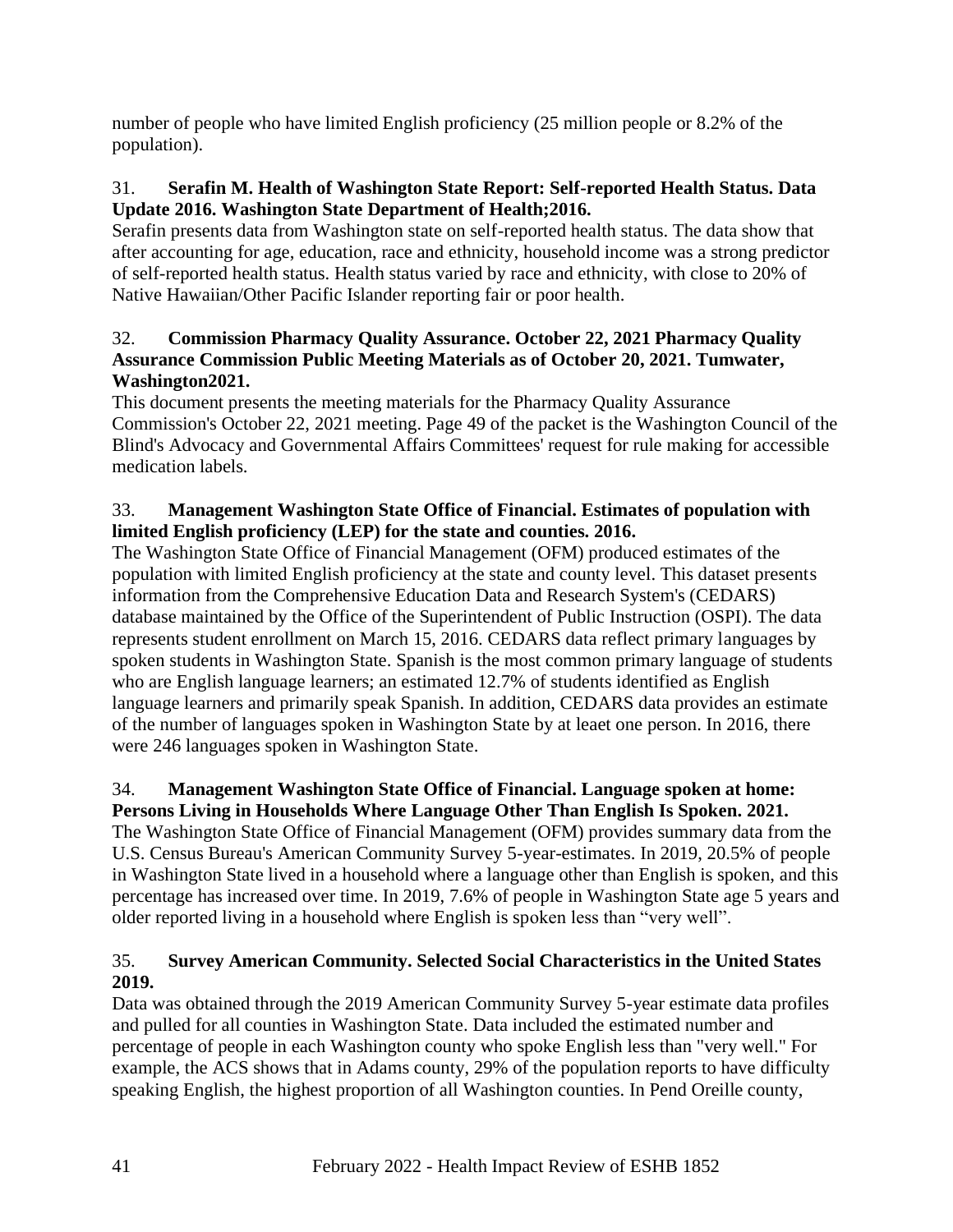0.5% of the population reports difficulty speaking English, the lowest proportion of Washington counties.

#### 36. **Washington State Military Department Emergency Management Division. Limited English Proficiency v2 Map. In: Officer WSOotCI, ed2019.**

The Washington State Office of the Chief Information Officer maintains the Washington Geospatial Open Data Portal. In 2019, the Washington State Military Department, Emergency Management Division combined data from the 2016 Office of Financial Management "Estimates of population with limited English proficiency for the state and counties" and 2015 U.S. Census "Language spoken at home by ability to speak English for the population 5 years and over." Using these datasets, they estimated the number of languages spoken by 1,000 or more people or 5% of the population by county. Twenty-five counties (out of 39 counties) in Washington State have at least one language other than English spoken by 1,000 or more people or 5% of the population. King County has 27 different languages other than English spoken by 1,000 or more people of 5% of the population.

#### 37. **Weiss L., Scherer M., Chantarat T., et al. Assessing the Impact of Language Access Regulations on the Provision of Pharmacy Services.** *J Urban Health.* **2019 96(4):644-651.** The researchers introduced the study by contextualizing that people with limited English proficiency (LEP) are more likely to have reduced access to health care, have limited comprehension of health information, report lower levels of satisfaction with health care services, and may face higher medical costs. The researchers examined characteristics and impact of language access regulations on services available to LEP patients focused on "capacity to provide written translation and oral interpretation of medication instructions, provision of translated materials, and systematic approaches to identifying language needs among NYC chain pharmacies." Between 2008 and 2012, New York City and New York State adopted regulations to require translation and interpretation services for pharmacy patients speaking the most common non-English languages; the State Pharmacy Board was not required to monitor compliance. Researchers reported on two random sample telephone surveys conducted in 2006 and 2015 of New York City chain pharmacies that used samples from lists of licensed New York State pharmacies. The surveys were part of a larger project on language services in chain pharmacies being implemented in New York State, New Jersey, and Connecticut. The 2006 survey considered a sample of 48 pharmacies and the 2015 survey considered a sample of 77 pharmacies. The researchers limited their study sample to pharmacies in zip codes having at least a 10% foreign born population and a population of 10,000 or more, according to the 2014 American Community Survey. To reduce potential bias of survey reporting, researchers made structured site visits to 30 randomly selected pharmacies focused on adherence to signage requirements of language access laws. Researchers examined 1) translation of medication instructions; 2) access to telephone interpretation; 3) language access signage; and 4) indication of language need in patient records. The study found that pharmacists surveyed in 2006 were "less likely to report patients with limited English proficiency than were pharmacists surveyed in 2015 (93.8 vs. 100%,  $p < .05$ )." Pharmacies in 2015 "were significantly more likely to report capacity to print translated prescription medication labels (80.4% in 2006 versus 100% in 2015,  $p < 0.001$ ), translating labels daily (15.4 vs. 66.7%,  $p < 0.001$ ), access to a telephone

interpretation service (20.8% vs. 90.8%,  $p < 0.001$ ), and use of the telephone service (20.8 vs. 68.8%,  $p < 0.001$ ). In addition, there were reported increases in language needs being part of the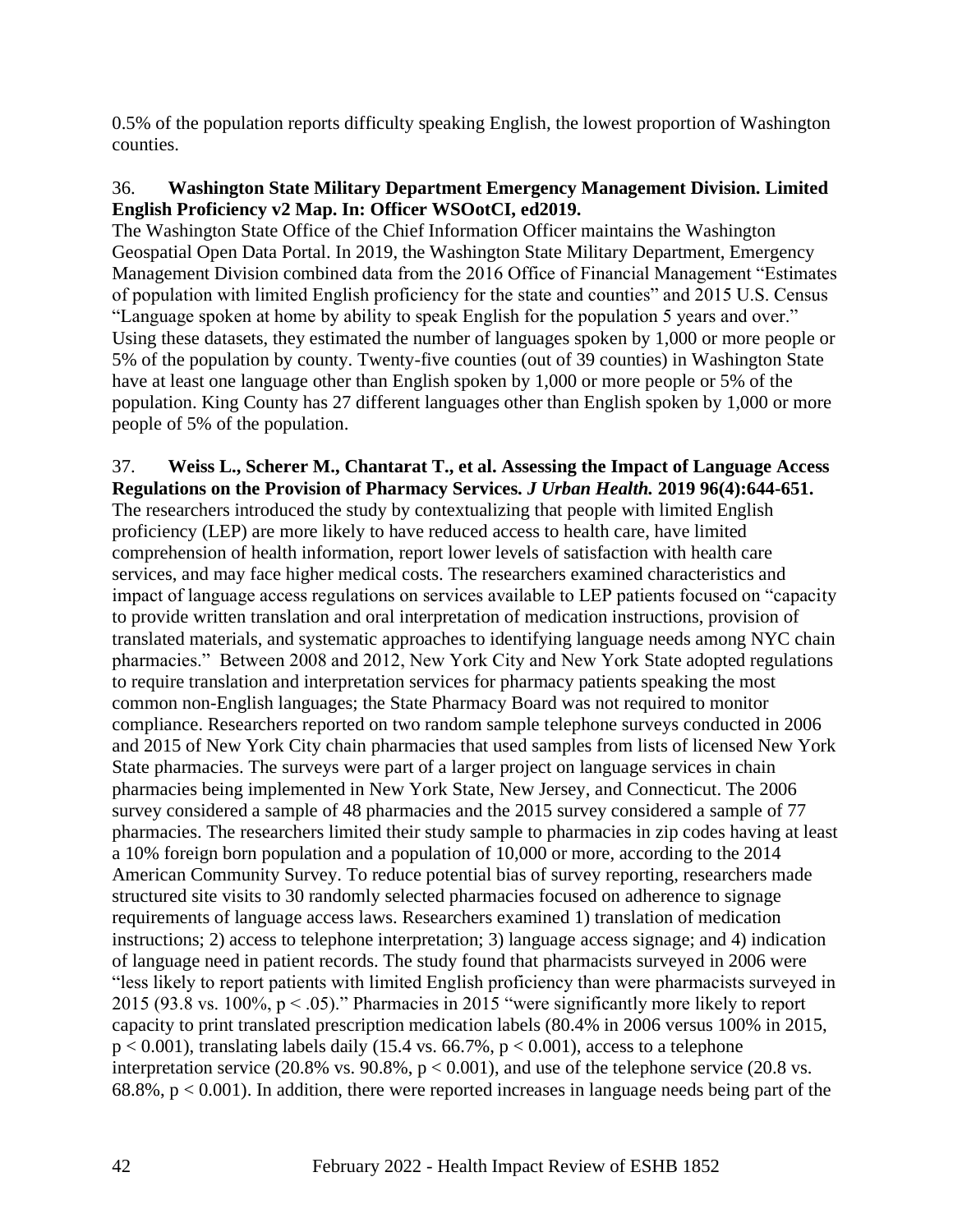patient record (19.4 vs. 49.4%,  $p < 0.01$ ) and written notices or signs indicating access to language services (7.7 vs.  $85.7\%$ , p < .001)." There was significant improvement of meeting the needs of certain portions of the population as pharmacies adapted and adopted imposed state regulations. The researchers are continuing to examine whether the change in practice was a result of the legislation specifically, or if the shift was more of a general change of practice. In discussion of the study results, the researchers noted early concerns of feasibility and liability exposure. As most pharmacies in this study were part of multi-state chains, the researchers discussed that promoting and utilizing the language access systems outside of New York may be easily transposed to other states. The study was limited in its examination and could not assess language-appropriate instructions, improved comprehension, reduced medication errors, or better health outcomes.

#### 38. **SB 698 - Relating to prescription drug labeling; creating new provisions; amending ORS 689.505; and prescribing an effective date.** *Oregon Revised Statutes***. 2019 Regular Session ed2019.**

This Oregon State bill passed during the 2019 Legislative Session and directed the State Board of Pharmacy to adopt rules to: 1) require prescription drugs for specified persons be labeled or dispensed with informational insert in English and other language; 2) specify languages other than English need to be used on label and insert; and 3) post signage regarding patients' right to free, competent oral interpretation and translation services. It required the rules to become operative on January 1, 2021.

#### 39. **Bailey S.C. , Hasnain-Wynia R. , Chen H.M., et al. Developing Multilingual Prescription Instructions for Patients with Limited English Proficiency.** *Journal of Health Care for the Poor and Underserved.* **2012;23(1):81-87.**

Bailey et al. described the development of a set of patient-centered, multilingual prescription (Rx) instructions and reported the challenges and lessons learned from this process. Funded by The California Endowment, the ConcordantRx Study developed patient-centered Rx instructions for Chinese, Korean, Russian, Spanish, and Vietnamese-speaking populations in the U.S. "To be patient-centered […] instructions took into account patient 1) literacy, 2) language, and 3) culture." As LEP people are more likely than English-proficient adults to have low health literacy, Rx instructions used health literacy best practices. Specifically, they "were written in Arial (a sans-serif font), used numbers instead of the written equivalent (e.g., 2 instead of two), and were written in sentence format, with only the first letter capitalized. When possible, simpler terms were utilized instead of less familiar or difficult terms (e.g., pill instead of tablet)." The content of ConcordantRx instructions provided explicit guidance on when to take medications. Based on prior research on grounded instructions, they used four distinct time periods (morning, noon, evening, and bedtime) to describe when to take medications. For example, instead of reading: "take two tablets twice daily" (standard Rx), patient-centered Rx instructions read "Take 2 pills in the morning and [return / new line] 2 pills at bedtime." Next, the team used a committee approach to translate Rx instructions into Chinese, Korean, Russian, Spanish, and Vietnamese. For each study language, "three bilingual, bicultural translators each independently translated the English-language Rx instructions into another language […] then convened and discussed the instructions as a team, and with help of a moderator, achieved consensus on the most appropriate translations." Finally, while opportunities to take culture into account were limited due to the brevity of instructions, translators suggested avoiding any mentions of meals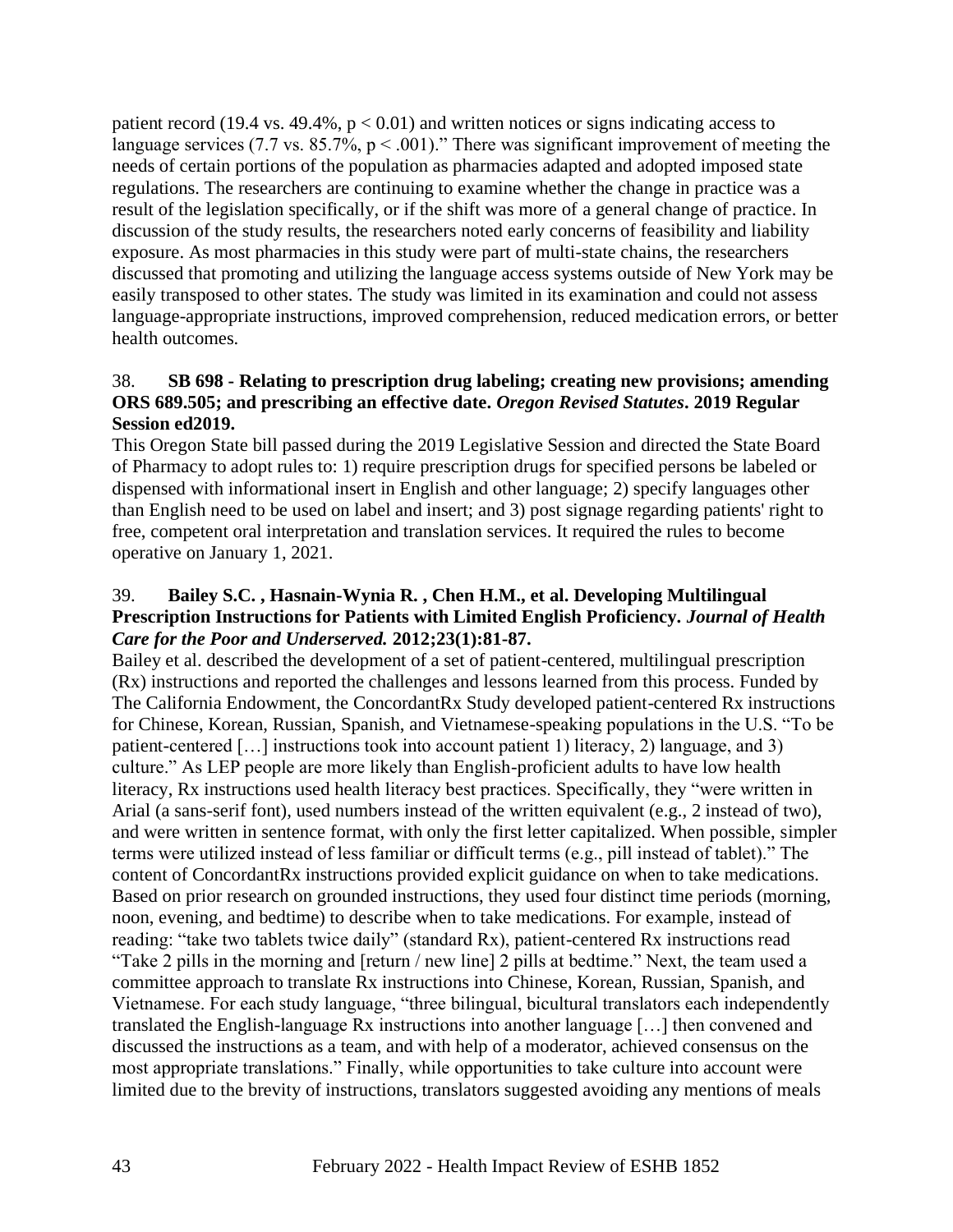in directions (e.g., "at breakfast") as many immigrants are more accustomed to eating at times consistent with their country of origin or may be adherent to religious customs that involve fasting for periods of time. Researcher noted that "[d]espite such efforts to address literacy, language, and culture, a number of challenges arose. These can be broadly categorized as difficulties related to 1) finding equivalent terms [e.g., 'evening' meaning between 4:00-6:00 p.m.], 2) ensuring similar reading levels, 3) accounting for regional differences, and 4) managing changes in label spacing and formatting [translated instructions were usually longer so a different font and 10 point size was used]." Lessons learned included: 1) put aside the appropriate amount of time and resources; 2) involve a diverse set of experienced translators to promote universality (e.g., different dialects); 3) include a moderator and subject matter expert in discussions (e.g., health professional); 4) take a broad approach to translation instead of seeking direct English equivalence (i.e., think of broad messages that need to be communicated and work with translators to come up with best phrasing); 5) consider the final product; and 6) pilot-test all translations among the target population.

#### 40. **RCW 18.64.390 Nonresident pharmacies—Violations—Penalties., Revised Code of Washington (1991).**

This RCW establishes the conditions under which the Pharmacy Commission may deny, revoke, or suspend a nonresident pharmacy license or impose a fine.

### 41. **Cuthill C. Oregon pharmacies are short on staff and drug price managers have something to do with it. Oregon Public Broadcasting; 2021.**

This article was published by Oregon Public Broadcasting. The article features the Central Oregon Regional Director on the Oregon State Pharmacy Association Board and discussed the role of Pharmacy Benefit Managers role setting the price of prescription drugs.

## 42. **Weiss L. , Gany F., Rosenfeld P., et al. Access to Multilingual Medication Instructions at New York City Pharmacies.** *Journal of Urban Health: Bulletin of the New York Academy of Medicine.* **2007;84(6):742-754.**

Weiss et. al. examined the knowledge gap of pharmacists and pharmacists' access to, provision of, and perceptions of written and verbal prescription medication information for patients with limited language proficiency, with a focus on translated instruction labels. The researchers conducted a cross-sectional random sample telephone survey of 200 New York City pharmacists. Researchers collected pharmacy characteristics (e.g., pharmacy type, language competencies of pharmacy staff, ability to print translated medication labels and instructions, access to telephone interpretation services) and demographic information of pharmacists. Researchers also collected patient characteristics including language and frequency of patients with limited English proficiency. Researchers' main outcome of interest was a pharmacist's self-reported provision of translated prescription medication labels on a daily basis, with secondary outcome measures that included verbal and written translation capabilities and barriers to the provision of linguistically accessible medication information. Of the 200 survey participants, "38% were born in the US (including Puerto Rico) or Canada; 37.5% were born in Asia or the Pacific Islands. Approximately one third (35.5%) of the participants worked in a chain (including supermarket) pharmacy, 59.5% worked in an independent pharmacy, and 5.0% worked either in a hospital outpatient or clinic pharmacy." Most pharmacists (88%) reported serving patients with limited English proficiency daily, with the most common languages being Spanish, a Chinese language,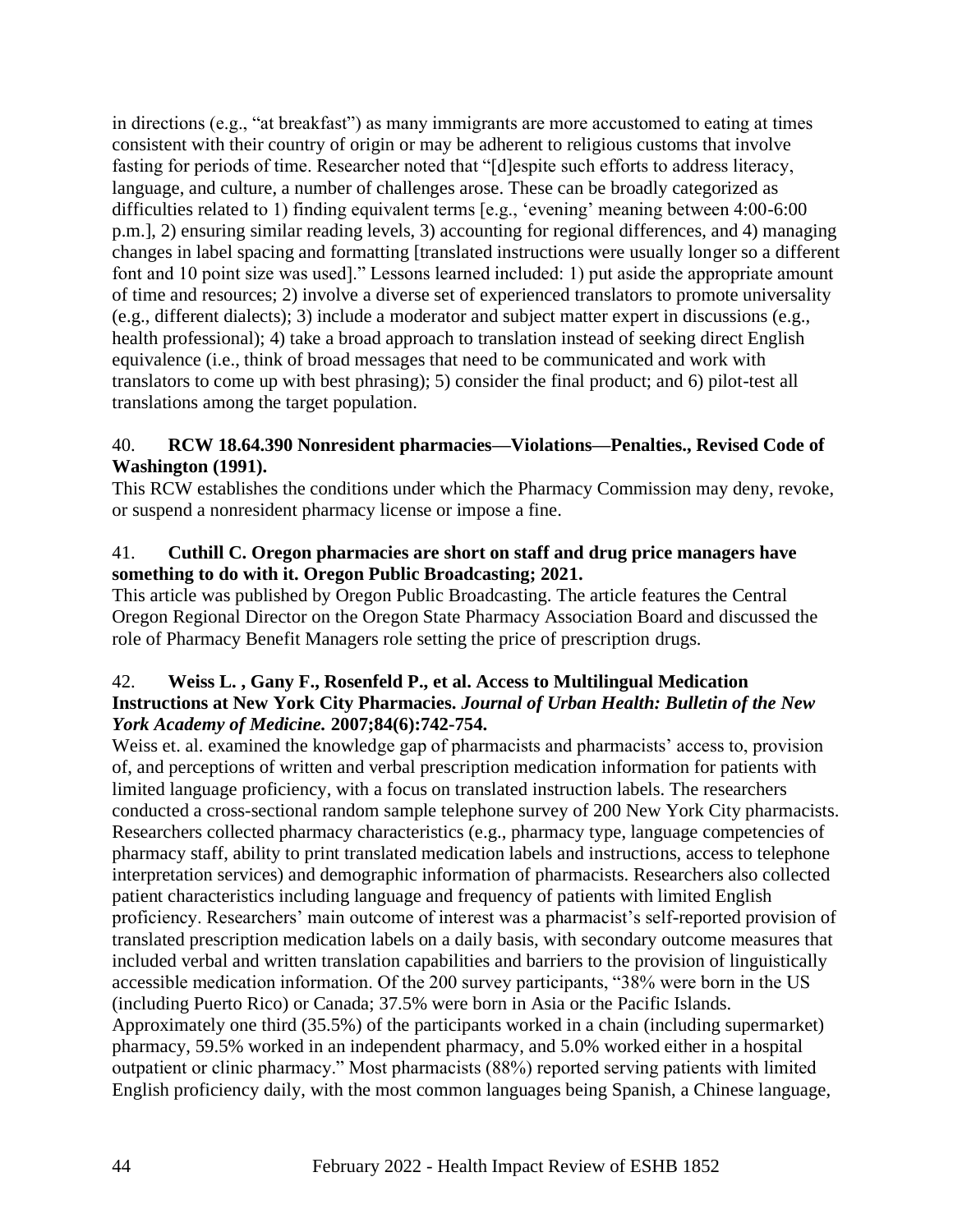and Russian. Just under half of the surveyed pharmacies were translating medication labels on a daily or weekly basis. In a bivariate analysis, researchers found that pharmacist birthplace, pharmacy type, and proportion of patients with limited English proficiency in a census tract (overall, Spanish-speaking, and other European languages) were significantly associated (p=.05) with daily translation of medication labels. In a multivariate analysis, pharmacy type (OR= 4.08) for independent pharmacy and  $OR = 6.43$  for clinic/outpatient hospital pharmacy,  $p=0.05$ ) and the proportion of Spanish speakers in a census track were significantly associated with a pharmacy translating labels. Most of the pharmacists reported being able to provide translated labels in at least one language, the most common being Spanish, and most pharmacists reported having a bilingual staff member. However, less than half had a bilingual staff member qualified to provide medication counseling. Researchers surveyed the process that would lead to a translated prescription label. Over half identified that the need would be determined through interactions that occurred prior to filling a prescription and a third of pharmacists reported that a patient would request a translation. Researchers noted that pharmacies lack a systematic methodology for the identification and documentation of patient need for translated medication instructions. Researchers discussed the increase of the immigrant population coupled with the expanding use of medications and the limited availability for people who have limited English proficiency as a cause for concern. The researchers stated that the gap in availability of translated medication instructions could be due to insufficient human and technological capacity, lack of trust in translations, or lack of awareness for either the need or the process to meet the needs of patients with limited language proficiency

#### 43. **Services Centers for Medicare & Medicaid. Understanding and using the "Toolkit Guidelines for Culturally Appropriate Translation". U.S. Department of Health and Human Services; 2010.**

The toolkit is part of an 11-part health literacy resource from the Centers for Medicare and Medicaid Services. The toolkit is focused on the translation of written material to meet needs of people who have limited English proficiency, with guidelines for culturally appropriate translations.

#### 44. **Kohn L.T., Corrigan J.M. To Err Is Human: Building a Safer Health System. In: Committee on Quality of Health Care in America IoM, ed. Washington, D.C.: National Academy Press; 2000.**

This report focused on the Quality of Health Care in America project approved by the Governing Board of the National Research Council. This first report examined medical error. It discussed the frequency of medical errors, factors contributing to errors, the cost of errors, and public perception of safety. It includes recommendations to build leadership and knowledge for patient safety, error reporting systems, setting performance standards and expectations, and creating systems in healthcare organizations. Findings were reviewed by individuals chosen for their diverse perspectives and technical expertise.

#### 45. **Promotion National Center for Chronic Disease Prevention and Health. Strategies and Emerging Interventions for Improving Medication Adherence.** *Science-in-Brief Feature | Turning Science into Action***. Atlanta, Georgia: Centers for Disease Control and Prevention; 2017.**